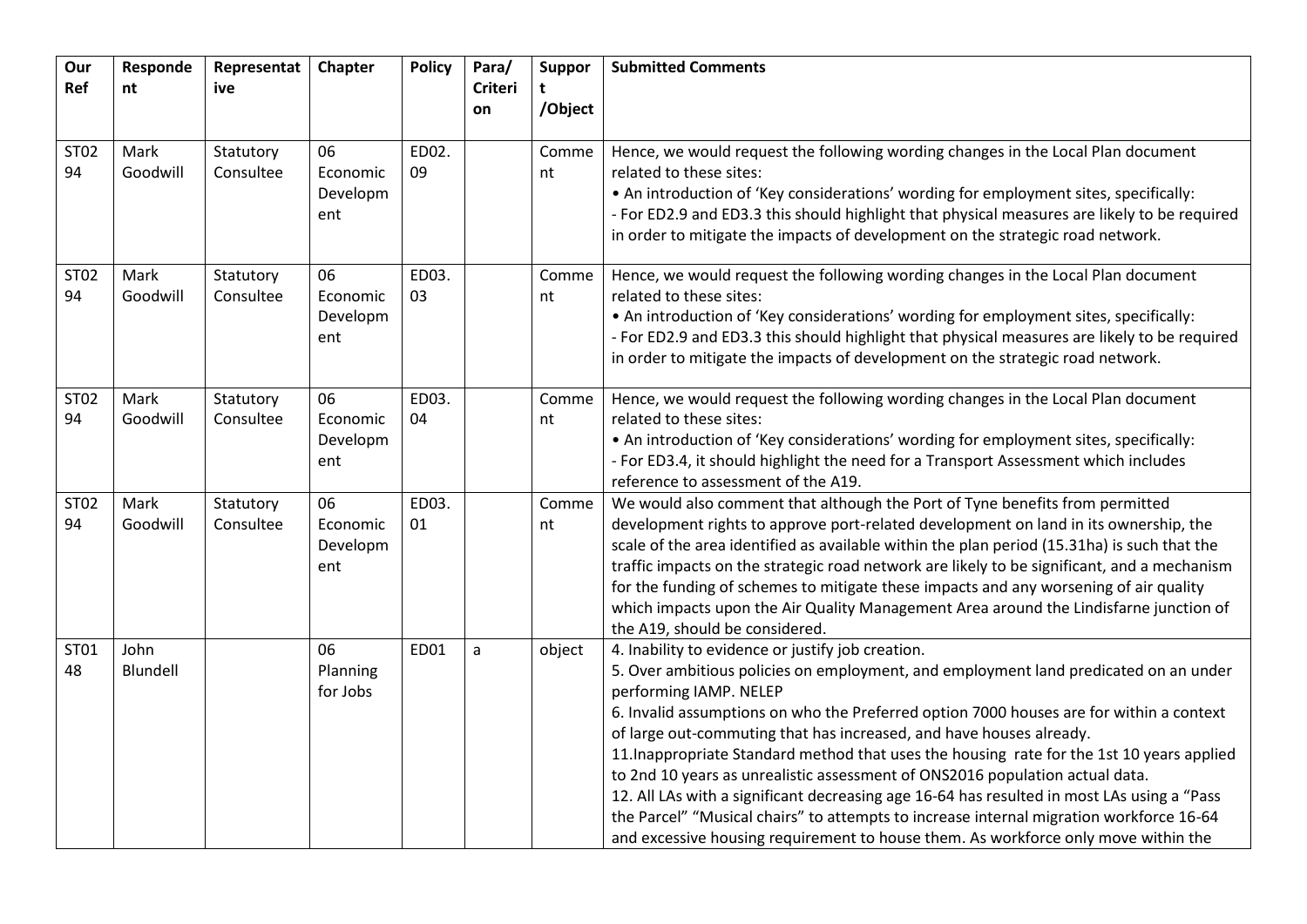|  |  |  | economic area that results in zero economic growth, and for Workforce only to move to       |
|--|--|--|---------------------------------------------------------------------------------------------|
|  |  |  | adjacent LAs still within the area. It does nothing to address ag16-64 decline.             |
|  |  |  | 20.St employment aspiration is over reliant on an under-performing NELEP SEP and            |
|  |  |  | IAMPS. All evidence as contrary to the over ambitious policy aspiration. APS Workplace      |
|  |  |  | Employment tend as a disparity of 15,963 with any aspiration for 7000 jobs 2016-2036.       |
|  |  |  | 21. Jobs are filled by residents and commuters already with houses. -4000 jobs losses       |
|  |  |  | 2016-2019 as a disparity of 15,983 with ambitious jobs creation of 7000. 2016-2036.         |
|  |  |  | Evidence is contrary to aspiration.                                                         |
|  |  |  | 22.All economics, APS employment, UKHPI house prices, ONS Commuters, GVA, and               |
|  |  |  | ONS2016 population projections as real demographic latest data as opposed to out-of-        |
|  |  |  | date DCLG2014 evidences no exceptional circumstances to delete Green belt.                  |
|  |  |  | The inappropriate dependency on unstable Enterprise Zones and single business<br>3.         |
|  |  |  | project e.g. NELEP Strategic Economic Plan SEP and IAMP to evidence excessive housing       |
|  |  |  | aspiration, while jobs distribution may or may not necessarily be provided by South         |
|  |  |  | Tyneside workforce, and may become widely dispersed throughout the full NE12LA or           |
|  |  |  | NECA7LA(4+3) HMA. That does not meet the robust requirement justification.                  |
|  |  |  | The NELEP has consistently under-performed against England Workplace indices                |
|  |  |  | employment creation. Chart Annual Population Workplace Employment.                          |
|  |  |  | NELEP APS Workplace 5.31% increase as 4.75% less than the England 10.06% 2011-2018.         |
|  |  |  | That is similar flawed jobs assumptions in the South Tyneside Local Plan predicated on an   |
|  |  |  | under-performing NELEP.                                                                     |
|  |  |  | There is no evidence that any North East Local Enterprise Initiatives that started in April |
|  |  |  | 2011, have delivered significant residents jobs increase above the England 9.82% other      |
|  |  |  | than Newcastle 13.19% APS Resident employed 2011-2018. Compared to an England jobs          |
|  |  |  | increase of 9.82% 2011-2018, most of the other North East Local Authorities are below       |
|  |  |  | that England average, below the NELEP 7LAs 6.02% and below the North East 12LAs 5.17%       |
|  |  |  | increase. Chart Annual Population Resident Employment.                                      |
|  |  |  | Historic evidence shows that it is flawed assumption that NE Enterprise zones deliver       |
|  |  |  | increased jobs. On the contrary since the NELEP started in April 2011, most NELEPs have     |
|  |  |  | continuously underperformed in APS residents jobs 6.02% increase as -3.80% less than        |
|  |  |  | England 9.82%, and                                                                          |
|  |  |  | The NELEP North East Strategic Economic Plan SEP aspiration for 100,000 jobs by 2024 is     |
|  |  |  | actually underperforming with the bench mark of the England APS employment, both as         |
|  |  |  | APS Resident employment -3.80% less, and APS Workplace employment -4.75% less than          |
|  |  |  | the England employment change 2011-2018.5. Most new jobs go to only 3 LAs 2011-             |
|  |  |  | 2018.25 and the rest as well below the England new jobs delivery 9.82% and even well        |
|  |  |  | below the NELEP 6.02%. The issue is that those jobs are not being achieved (Item 4 Chart),  |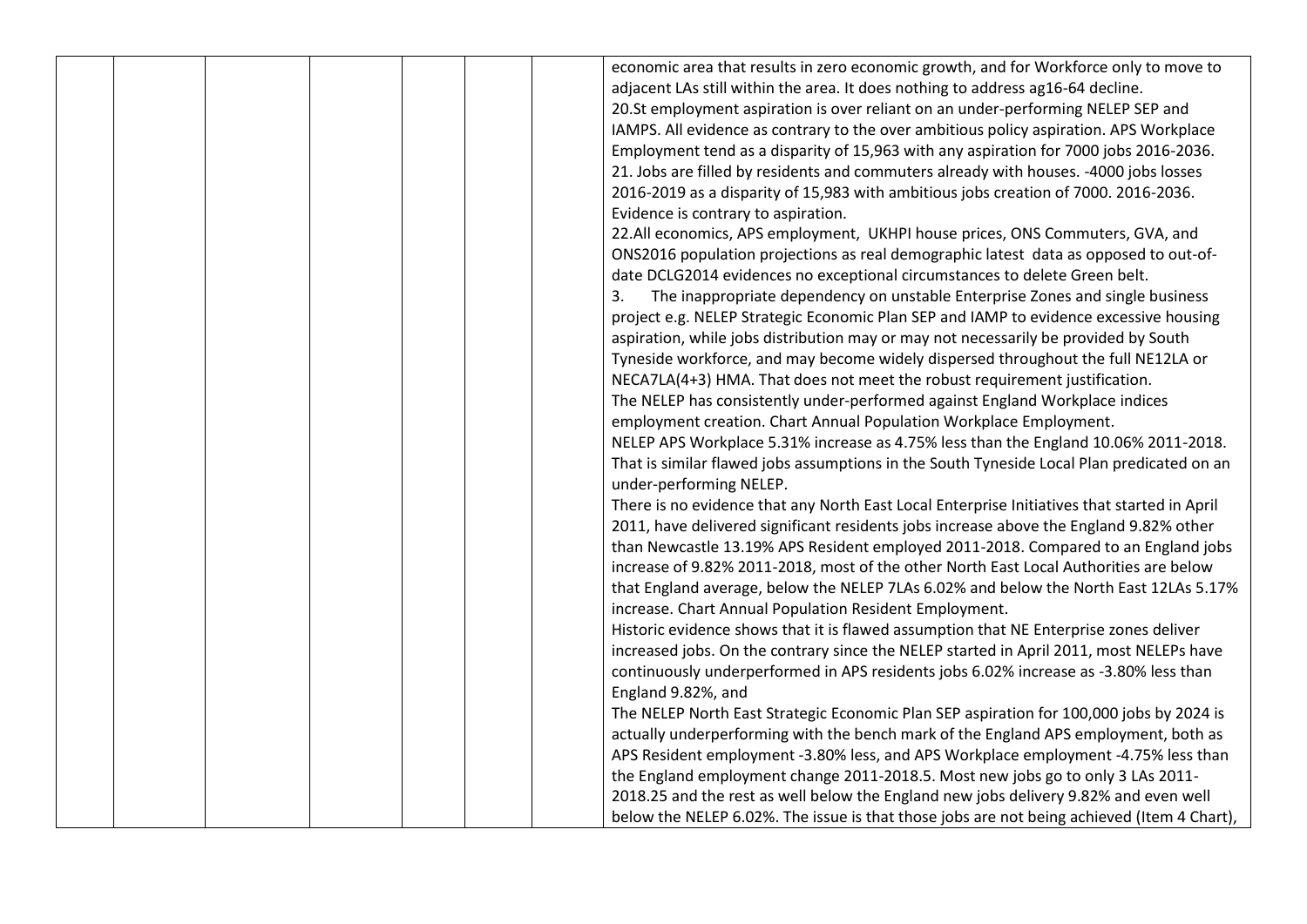with -4,000 job losses 2016-2019 for South Tyneside, as historically only filled by existing residents, and reduced commuters 2016-2019. In periods of job creation, few jobs are filled by net-international, or net internal migration. Even in a high job creation period from 9,400 unemployed only 3,100 filled jobs 2013-2016 and increased -2,600 extra commuters as -21000 more out-less in. It is perverse to then have policies that ignore those 9,400 unemployed for 7,000 imported workers, and 7,000 houses for them, while 9,400 unemployed residents with exactly the same skill sets Standard Occupational Classification SOC are ignored, not least already have houses. Average unemployed 7,330 10.47% 2009-2019. Current unemployed 5,500 (Item21 Chart).

4. Unless South Tyneside CC can evidence and justify significant job creation that is not accounted for in the ONS Components of Change projections 2016-2036 (Item14 Chart), then the aspiration for 7,000 houses and 7,000+ jobs is flawed and over ambitious. With 2,100 job gains 2013-2016 and -4,000 job losses 2016-2019, there is no valid or reliable evidence or justification,

5. The Local plan is predicated on over ambitious polices of the NELEP Strategic Economic Plan SEP which is not delivering jobs for South Tyneside. Within the NELEP lep commuters -21,500 2011.75 start of NELEP increased to -31,300 2018.75 net outcommuting as a -9,800 45.58% 2012-2019 increased exodus from the region since the start of the NELEP initiatives. Similar for the North East as -12,400 49.80% exodus 2012-2019. The historical evidence 2011-2019 is that South Tyneside new jobs are filled by residents, and commuters, all with houses already. Similarly job losses as increased unemployment, and more out-less in commuting. All with houses already. ONS2016 already account for 5,092 internal, and 2,050 international migration that become residents the year after, throughout 2016-2036 in their population Components of change using trending for the previous 5 years 2011-2016. Unless that trending is affected by significant economic or political events then the housing for future residents is already accounted for, not least that trending already inclusive of job gains 2013-2016 and greater losses 2016-2019. 6. The Local plan predicates over ambitious polices on the NELEP Strategic Economic Plan SEP. Jobs are mostly filled by residents and commuters, with a NELEP Strategic Economic Plan SEP underperformance compared to England National in not creating jobs. However the South Tyneside CC Local Plan then inappropriately attempts to validate the excessive 7,000 housing 7,000+ jobs aspiration using NELEP SEP as an exception circumstance to delete Green belt when there is no credible evidence to support that position. The North East commuting increased exodus as -12,400 49.80% outflow to other regions 2011.75-2018.75 at a time when the NELEP SEP was supposedly creating job, and persistent historic under-performance job creation all within the NELEP LEP failed jobs creation scheme for most LAs. An England average jobs increase 9.82%, while a NELEP 6.02% (Item 3 Chart b) confirms there is no credibility in the South Tyneside Local Plan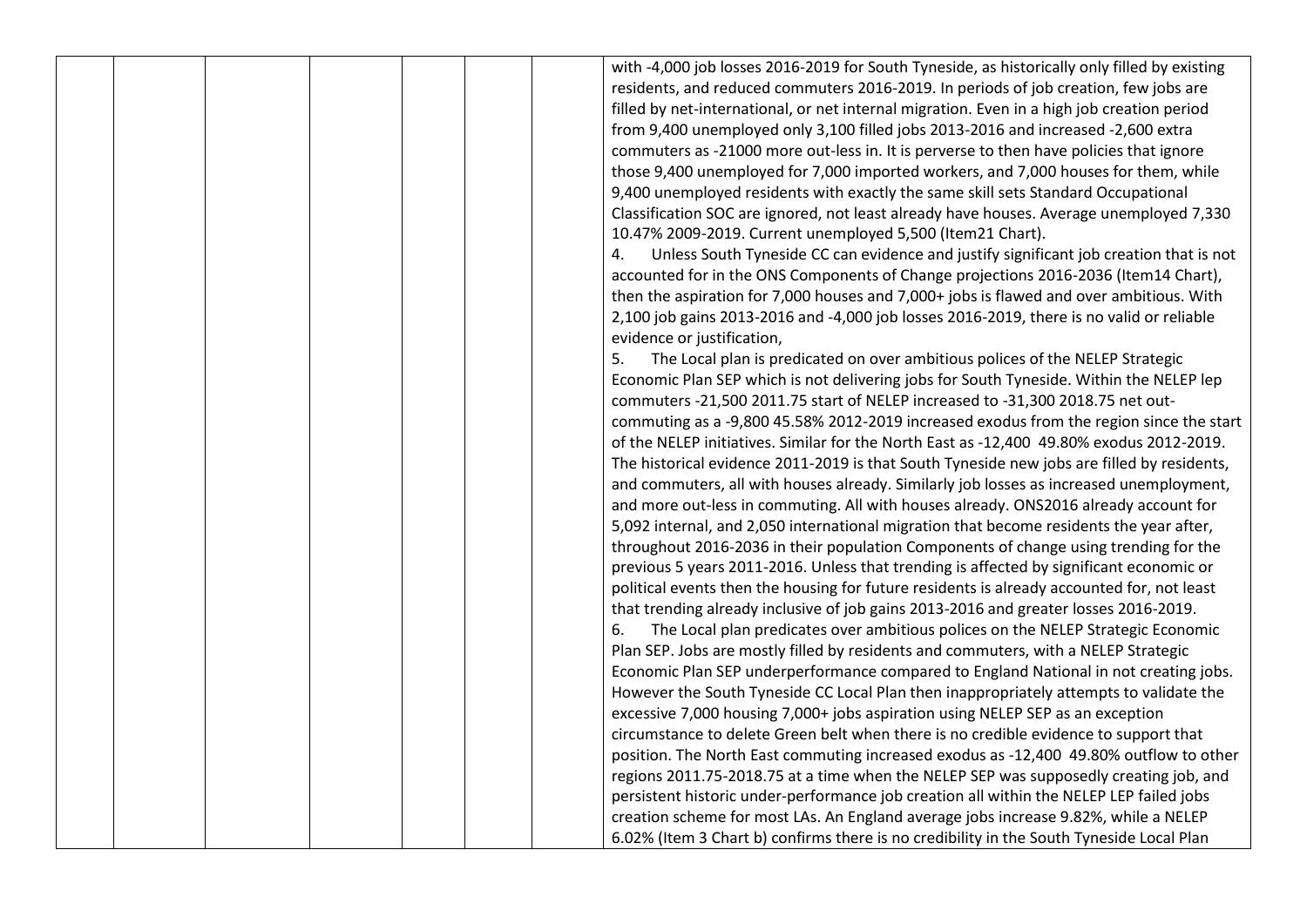|  |  |  | over ambitious employment land aspiration based on unstable jobs delivery and currently        |
|--|--|--|------------------------------------------------------------------------------------------------|
|  |  |  |                                                                                                |
|  |  |  | as -4,000 jobs losses 2016-2019.                                                               |
|  |  |  | Although DCLG2014 is imposed, the real data is 73.44% more than for demographic need           |
|  |  |  | MHCLG2016 4036, as opposed to a Planning Inspectorate average 20% 2010-2016.                   |
|  |  |  | 73.44% is excessive to the operative DCLG housing requirement at the time as 20%               |
|  |  |  | average above demographic need of all approved England Local Plans 2010-2016. (Item11          |
|  |  |  | Chart). Even though DCLG2014 is imposed 5997 (+affordability 7,000), the demographic           |
|  |  |  | need is realistically only MHCLG2016 4036 (+affordability 74216).                              |
|  |  |  | In any adjudication that requires significant deletion of Greenfield/Belt, it is inappropriate |
|  |  |  | to have an assessment that has created nearly all the Green belt deletion through an out-      |
|  |  |  | of-date, superseded, artificial, and excessive arbitrary process using DCLG2014, not least     |
|  |  |  | at the expense of Green Belt due to unnecessary and over ambitious Policy ED1,2                |
|  |  |  | 194.23ha+29.76ha Employment land, and inadequate SHLAA methodology to provide a                |
|  |  |  | fair proportion as Brownfield (Item16 table) achievable SHLAA 67.47% Greenfield to             |
|  |  |  | 32.53% Brownfield, and (Item17 Yields table) 62.09% Greenfield to 37.91% Brownfield.           |
|  |  |  | 13. No evidence for economic growth intervention with South Tyneside as similar high           |
|  |  |  | rank order 88.3% GVA/hour, average 88.0% 2012-2016 compared to other North East LAs            |
|  |  |  | 89.4%GVA/hr. England excluding the SE and London is 89.0% GVA/hr. South Tyneside               |
|  |  |  | 88.3%GVA/hour requires no regional economic growth intervention or excessive                   |
|  |  |  | aspiration for employment land with Housing that could have been built on that land to be      |
|  |  |  | built on Green Belt instead.                                                                   |
|  |  |  | Census2011 Commuters for South Tyneside as out-commuting -14,300 that transfer                 |
|  |  |  | earning to areas where they work that is redressed using GVA/hr. Also indication that          |
|  |  |  | South Tyneside is a dormitory satellite to mostly Sunderland and Newcastle. As                 |
|  |  |  | Census2011 is becoming outdated more accurate commuter data can be assessed using              |
|  |  |  | difference between the APS Workplace and APS resident employment as overall daily              |
|  |  |  | movement. The South Tyneside SHMA is also outdated using data only up to 2013-15.              |
|  |  |  | (Item4 Chart Workplace-Resident -21000 2016 more out, less in).                                |
|  |  |  |                                                                                                |
|  |  |  | 14. An over ambitious 7,000 housing aspiration(also as DCLG2014+StdMthd) reliant on            |
|  |  |  | unjustified imported employment land/workforce that would need 2,964 73.44% more               |
|  |  |  | houses than CLG2016 4,036 demographic need, and 2,784 66.05% more houses than                  |
|  |  |  | CLG2016 Standard method 4,216. Contrary to 4000 lost jobs 2016-2019, an over ambitious         |
|  |  |  | employment creation dependent on an under-performing NELEP, IAMP that then causes              |
|  |  |  | excessive aspiration for employment land in Policy ED1,2 194.23ha and 29.76ha which in         |
|  |  |  | turn forces housing to use Green belt. Employment land at 200ha at 40units/ha delivers         |
|  |  |  | 8000 houses or even 1/3 of that could have negated all of the intended deletion of             |
|  |  |  | Greenfield/Belt 2,644 Item30 list. Demographic need for houses is MHCLG2016 4,036 or           |
|  |  |  | DCLG2014 5,997, the rest of the 7,000 has to be for 7,000 undeliverable jobs for imported      |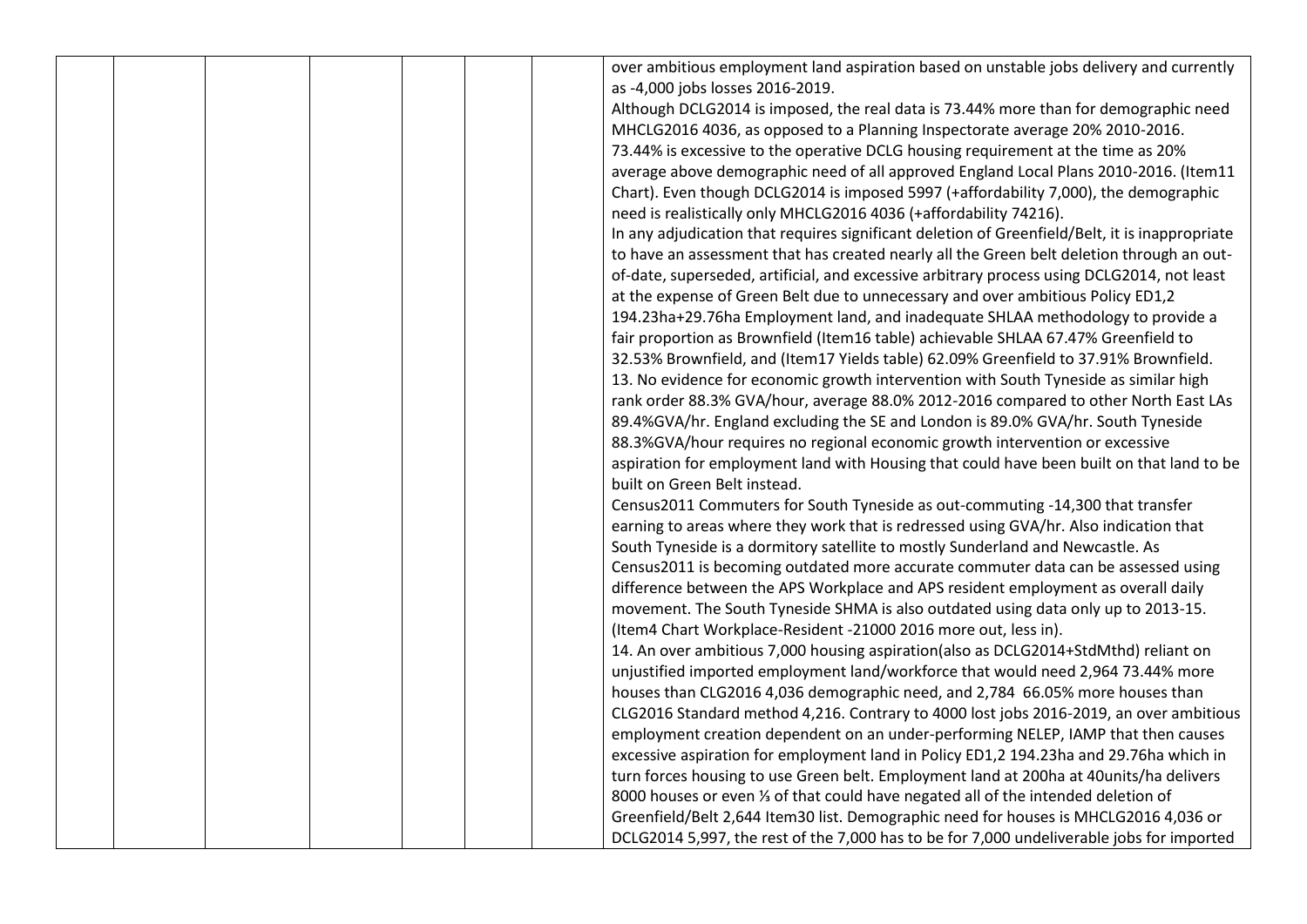|  |  |  | workers, while all new jobs proven to be filled by residents and commuters with homes       |
|--|--|--|---------------------------------------------------------------------------------------------|
|  |  |  | already. Any imported workforce that become residents the year after is already             |
|  |  |  | accounted for within the ONS2016 Components of change 5,092 net Internal migration,         |
|  |  |  | 2,050 net International migration, with 7,000 workers extra homes as double counted         |
|  |  |  | housing already part of DCLG2016, and identified by a previous 5 years trending, inclusive  |
|  |  |  | of any business ventures and NELEP SEP initiatives during 2011-2018. Those enterprise       |
|  |  |  | schemes since 2014 have occurred without any housing intervention or extra employment       |
|  |  |  | land.                                                                                       |
|  |  |  | 20. South Tyneside employment aspiration is over reliant on the NELEP SEP, aswell as        |
|  |  |  | IAMP and contrary to the actual ONS Annual Population Survey employment data.(Item3         |
|  |  |  | Charts). From 2016-2019 there has been a significant 4,000 job losses (Item4 Chart). That   |
|  |  |  | is no evidence to have over ambitious aspiration for employment land.                       |
|  |  |  | The Workplace Employed Annual Population Survey APS indicates the 7,000 jobs                |
|  |  |  | aspiration cannot be justified using volatile employment history with a disparity of 15,983 |
|  |  |  | less than suggested by the APS trendline 2008-2018 for projected period 2016-2036.          |
|  |  |  | Using land for unnecessary employment redirects housing requirement to have to use          |
|  |  |  | Greenfield/Belt, and also excessive disproportionate achievable 67.47% of Greenfield with   |
|  |  |  | only 32.53% as Brownfield. (Item16 table) Job Aspiration that uses NELEP Strategic          |
|  |  |  | Economic plan SEP and IAMP 7,850 jobs is double counting as most other adjacent LAs also    |
|  |  |  | put claim to the same jobs. NELEP SEP has under-performed in delivering jobs compared       |
|  |  |  | to UK jobs creation or a Brexit compromised IAMP (Item3 Charts under-performing NELEP       |
|  |  |  | Strategic Economic Plan SEP 2011-2019)                                                      |
|  |  |  | 21. South Tyneside unemployment average is 7,330 10.47% 2009-2019 as 3.7% above             |
|  |  |  | England average 6.5%. That does not evidence any reliable jobs creation for resident        |
|  |  |  | employment.                                                                                 |
|  |  |  | Current unemployment is increasing as also indicative of an over ambitious aspiration for   |
|  |  |  | employment land and presumably to import workforce from elsewhere ignoring the              |
|  |  |  | current resident 5,500 unemployed (7.9%) 2019, who already have houses and the same         |
|  |  |  | skill sets. Item 3 SOC table. South Tyneside Local Plan policies ignore their own average   |
|  |  |  | unemployed 7,330 10.47% 2009-2019 or current 5,500 unemployed residents for 7,000           |
|  |  |  | houses presumably for unnecessary imported workforce.                                       |
|  |  |  | 22. Excessive housing for imported workforce is historically not required as residents fill |
|  |  |  | the jobs. Not least workplace employment confirms the disparity with significant job losses |
|  |  |  | -4000 2016-2019. (Item 4 Chart APS 2013-2019) as inappropriate to then make unrealistic     |
|  |  |  | extrapolation and policy assumptions. An APS Workplace 15,983 large disparity between       |
|  |  |  | trending 2008-2018 (item20 Chart), and aspiration is indication of an unrealistic jobs      |
|  |  |  | aspiration and over ambitious employment land that causes unnecessary Green bell            |
|  |  |  | deletion.                                                                                   |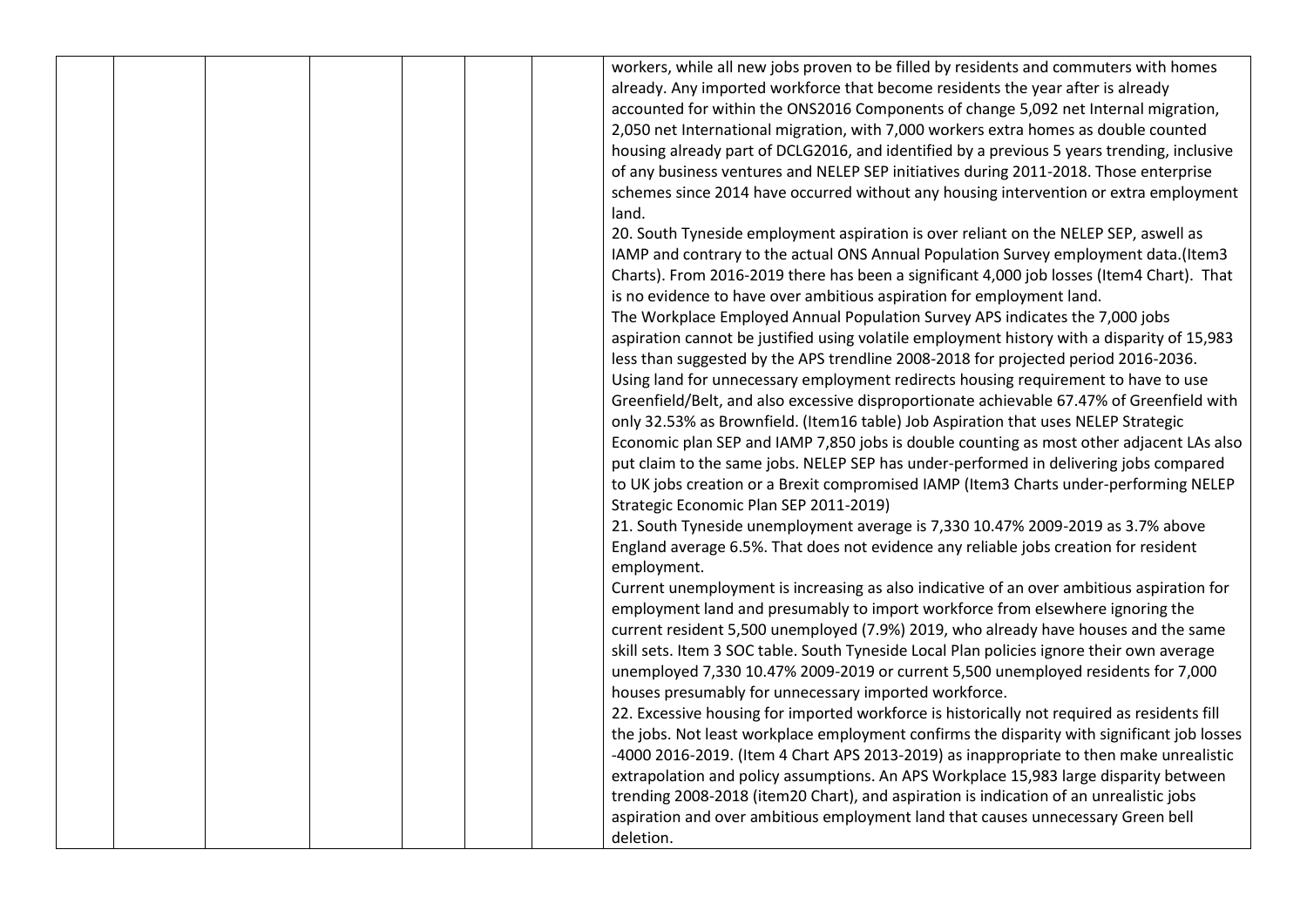|            |                |                        |                            |      |             | 24. There is no evidence for economic necessity to delete Green belt, exacerbated by the<br>fact that in a period of increased employment those extra jobs were filled by residents and<br>commuters already with houses, or already included in the ONS Components of Change<br>allocation for Population and Housing. South Tyneside CC aspiration for imported<br>workforce "Policy-On" is flawed as jobs are filled by residents already accounted for in<br>ONS trending 2,050 net international migration, and 5,092 net internal migration. 7,000<br>jobs as particularly imported workers is not realistic. A jobs volatility capable of -4,000 job<br>losses 2016-2019, equally as a 2,100 jobs increase 2013-2016 (Item4 chart) does not<br>evidence any realistic jobs creation.<br>26. CLG2016 Housing projections are 4,036 houses 2016-2036. (DCLG2014 5,997). It is<br>inappropriate to have over-ambitious aspiration for 7,000 houses, 7,000+jobs, and<br>excessive employment land retained or proposed that causes house to have to use<br>Greenfield/Belt to then state it has a shortfall, to then delete high value Greenfield/Green<br>Belt. That does not evidence or justify identifying areas as being Housing growth Areas or<br>Employment Land, which are high value Greenfield/Green belt. Those high value<br>Greenfield/belt areas are required to maintain their high value status to avoid urban<br>sprawl. There is no sound or robust evidence to justify employment land or housing on<br>those areas using MHCLG2016 or DCLG2014 housing projections, with reasonable<br>additions for affordability, and realistic economic aspiration. There is no evidence of any<br>stringent economic necessity for exceptional circumstances to remove high value<br>Greenfield/Green belt land. |
|------------|----------------|------------------------|----------------------------|------|-------------|------------------------------------------------------------------------------------------------------------------------------------------------------------------------------------------------------------------------------------------------------------------------------------------------------------------------------------------------------------------------------------------------------------------------------------------------------------------------------------------------------------------------------------------------------------------------------------------------------------------------------------------------------------------------------------------------------------------------------------------------------------------------------------------------------------------------------------------------------------------------------------------------------------------------------------------------------------------------------------------------------------------------------------------------------------------------------------------------------------------------------------------------------------------------------------------------------------------------------------------------------------------------------------------------------------------------------------------------------------------------------------------------------------------------------------------------------------------------------------------------------------------------------------------------------------------------------------------------------------------------------------------------------------------------------------------------------------------------------------------------------------------------------------------------------------------------------|
| ST03<br>10 | Helen<br>Marks | Planning<br>Consultant | 06<br>Planning<br>for Jobs | ED01 | Comme<br>nt | Port of Tyne / Policy ED1<br>Policy ED1, 'Strategic Economic Development', puts a strong emphasis on supporting<br>development that make a contribution to building a stronger and more resilient local<br>economy. The Port welcomes the recognition within this policy and wider supporting text,<br>that the Port of Tyne is a crucial business within South Tyneside and endorse the inclusion<br>of criterion (b) which specifically relates to the Port.<br>ED1 criterion b (iii) states that "Logistics are important for regional, national and<br>international connections and a key business partner in this sector is the Port of Tyne and<br>we will continue to recognise and support the role of the Port of Tyne as a key economic<br>asset for the Borough and the region."<br>However, 'logistics' is not an all-inclusive representation of the Ports operations, and does<br>not go far enough in recognising the five core stands of the business; car exports,<br>conventional and bulk cargo, cruise/ferry, estates and logistics which together encompass<br>services offered by the Port within the oil and gas and energy sectors. Likewise, whilst the<br>support for the Ports operations at paragraph 6.11 is welcomed, the text is not<br>comprehensive in its acknowledgement of the Port's operations. In particular, there is no<br>reference to the estate's operation or bulk and project cargoes and also does not                                                                                                                                                                                                                                                                                                                                                                       |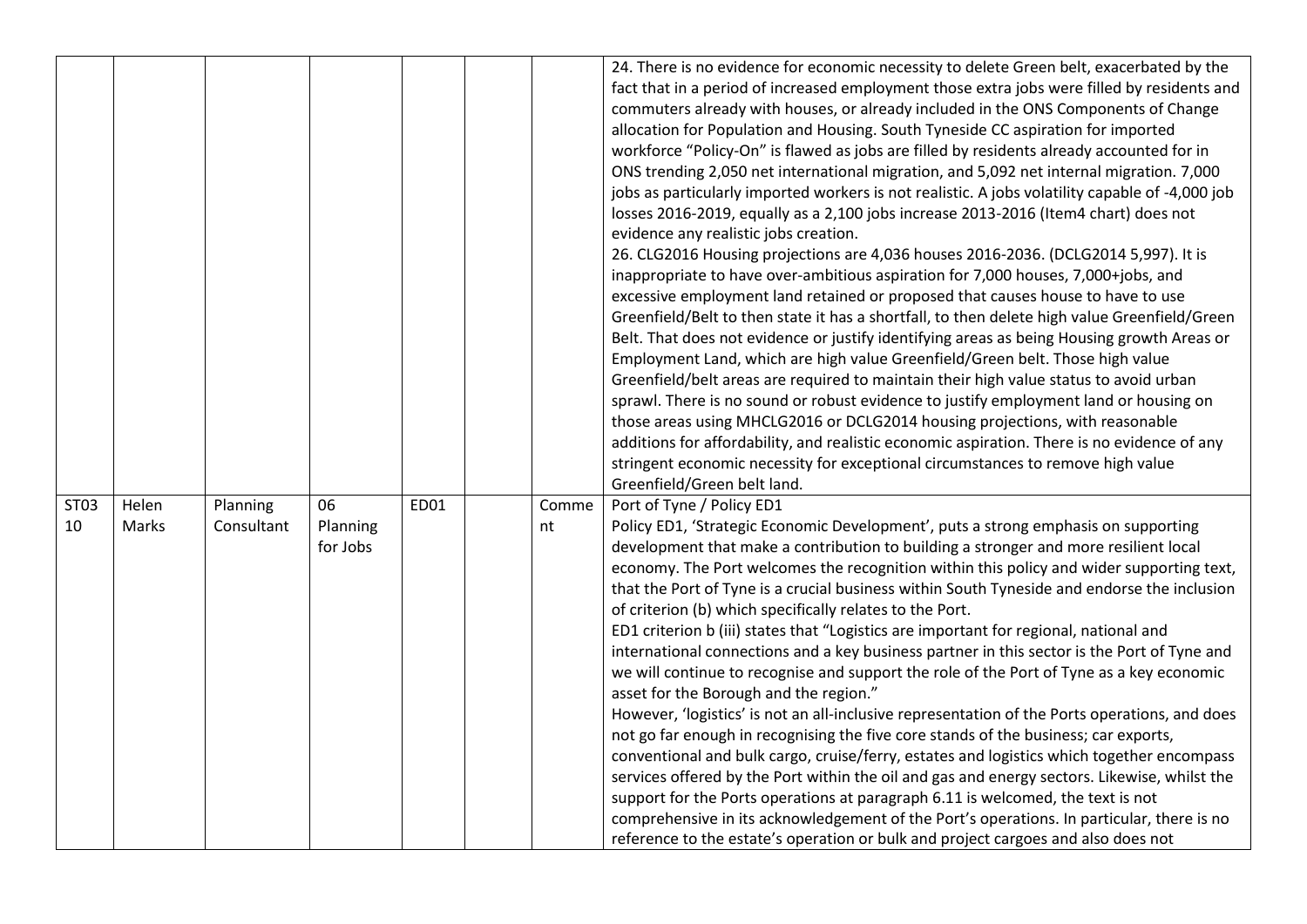|            |                |                        |                            |      |             | acknowledge that the Port of Tyne benefits from Permitted Development rights.<br>Therefore, we would advocate that in addition to our Policy recommendations, the<br>supportive text be redrafted to include other existing sectors (as stated) and reference<br>that the Port's estate benefits from Permitted Development rights.<br>Suggested wording for criteria b) of Policy ED1, would be;                                                                                                                                                                                                                                                                                                                                                                                                                                                                                                                                                                                                                                                                                                                                                                                                                                                                                                                                                                                                                                                                                                                                                                                                                                                                                                                                                                                                                                                                                                                                                                                                                                                                                                                                                                                                                                                                                                                                          |
|------------|----------------|------------------------|----------------------------|------|-------------|--------------------------------------------------------------------------------------------------------------------------------------------------------------------------------------------------------------------------------------------------------------------------------------------------------------------------------------------------------------------------------------------------------------------------------------------------------------------------------------------------------------------------------------------------------------------------------------------------------------------------------------------------------------------------------------------------------------------------------------------------------------------------------------------------------------------------------------------------------------------------------------------------------------------------------------------------------------------------------------------------------------------------------------------------------------------------------------------------------------------------------------------------------------------------------------------------------------------------------------------------------------------------------------------------------------------------------------------------------------------------------------------------------------------------------------------------------------------------------------------------------------------------------------------------------------------------------------------------------------------------------------------------------------------------------------------------------------------------------------------------------------------------------------------------------------------------------------------------------------------------------------------------------------------------------------------------------------------------------------------------------------------------------------------------------------------------------------------------------------------------------------------------------------------------------------------------------------------------------------------------------------------------------------------------------------------------------------------|
| ST03<br>10 | Helen<br>Marks | Planning<br>Consultant | 06<br>Planning<br>for Jobs | ED01 | Comme<br>nt | 'b) Port of Tyne<br>iii 'The activities of the Port of Tyne, including port services, are important for regional,<br>national and international connections and the Ports contribution to the economy of the<br>Borough in delivering this is recognised in this and supported.'<br>Associated paragraph 6.11 could be reordered to give greater acknowledgement to other<br>Port services;<br>'The Port of Tyne is a key economic asset for the Borough through the delivery of Port<br>services including bulk and project cargoes, automotive industry cargoes and its estates<br>role. As a result, the Port of Tyne is a key business partner in the logistic sector for<br>regional, national and international connections'<br>Criterion C (iv) of Policy ED1 goes on to support offshore energy within the river corridor.<br>The Port of<br>Tyne is actively trying to expand into this sector, in accordance with the government aims<br>and national planning policy. To facilitate this, the Council have stated "will protect<br>suitable employment sites in the riverside corridor for employment uses which benefit<br>from riverside access", and sites that benefit from river access are identified on the<br>policies map as 'Land for Port and Marine Uses' (Policy ED3).<br>Although Policy ED3 is discussed in more detail below, it is important to highlight at this<br>point that all employment policies within the STLPPPD should be coherent in their<br>implementation. Given that Policy<br>ED1 has specifically referred to offshore energy and subsea technology with regards to the<br>'River<br>Corridor', we would recommend that this is clearly stated within the associated relevant<br>policies, including ED3.<br>Provision of Specialist Employment Land / Policy ED3<br>The Employment Land Review 2019 (ELR) states that over the past 15-years the Port of<br>Tyne has been solely responsible for 40% of the uptake of employment land across the<br>Borough (page 3). Given the strength of this activity at the Port the ELR recommends that<br>a specific Port/River Related Land<br>Requirement and this is reflected in STLPPPD Policy ED3. The Port of Tyne land is<br>referenced ED3.1 and is subdivided into Allocated Land (141.3 hectares) and Available<br>Area (15.31 hectares). |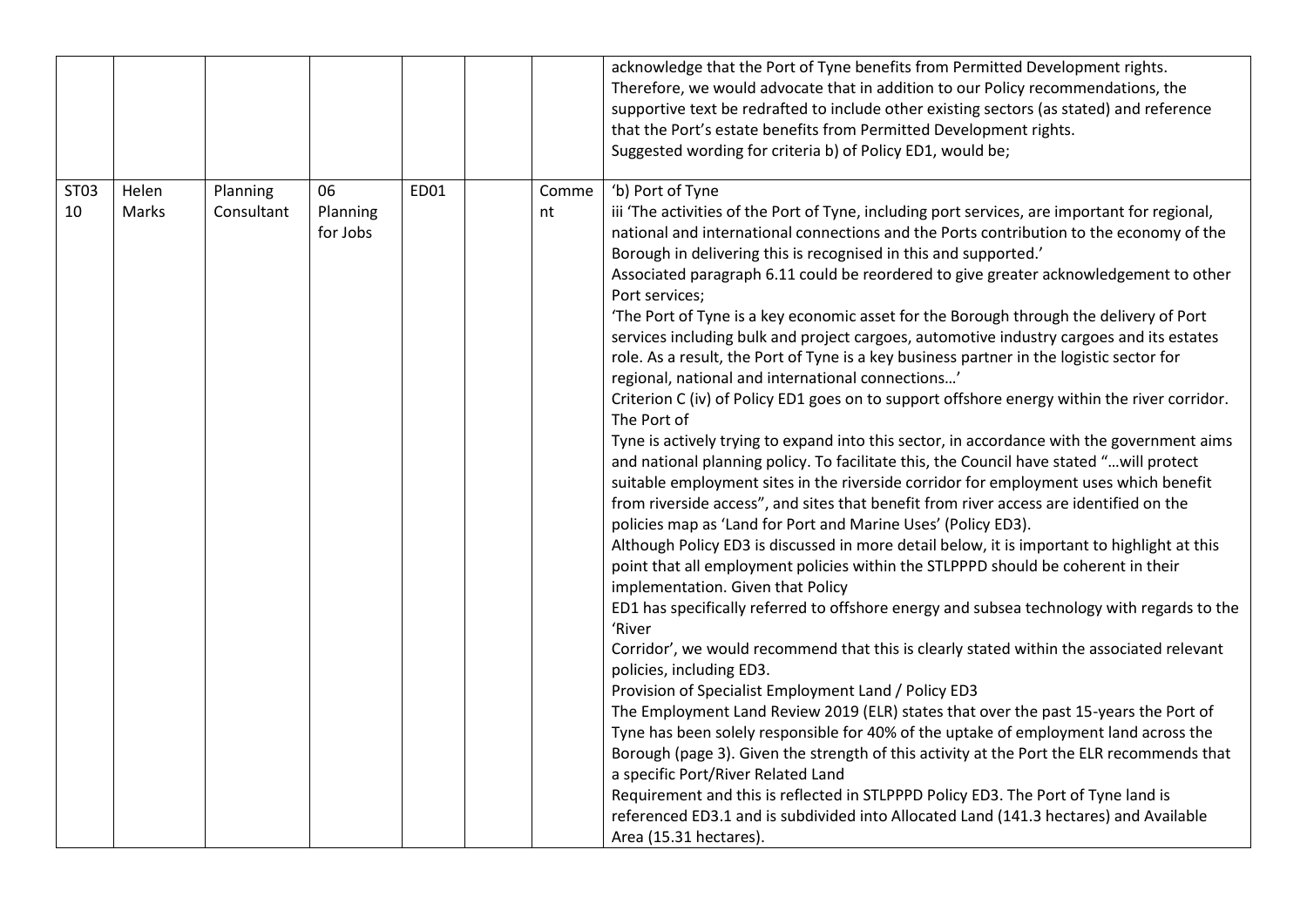|  |  | The sites identified as 'Available Area' for the purposes of ED3.1 are understood to          |
|--|--|-----------------------------------------------------------------------------------------------|
|  |  | correspond with those identified at Appendix 3 of the ELR and includes E19' Tyne Dock         |
|  |  | Enterprise Park (former McNulty Offshore), Commercial Road. For this reason, the sites        |
|  |  | inclusion as a General Employment Area on the                                                 |
|  |  | Key Diagram is inconsistent as previously highlighted. Furthermore, this contradicts the      |
|  |  | sites allocation the Proposals map at 'Land for Port and Marine Uses'.                        |
|  |  | Three other sites are also identified within the Tyne Dock Estate as 'Land for Port and       |
|  |  | Marine Uses' under Policy ED3.1 suggests that the land identified within the Port's estate    |
|  |  | is available, however this doesn't reflect the high uptake of land at the Port, as identified |
|  |  | in the ELR. Since the time of preparing the STLPPPD the circumstances have changed, and       |
|  |  | several are no longer available. Given the changing dynamics of the Port, we would            |
|  |  | suggest that land within the Tyne Dock Estate not be exclusively identified unless            |
|  |  | specifically indicated by the landowner, this reduces the risk of it being immediately 'out   |
|  |  | of date' and identifying sites that are not deliverable. Therefore, we suggest that the       |
|  |  | Available Area for the Port of Tyne is reduced to 7,1 hectares to reflect the available land  |
|  |  | at the former McNulty's Yard only.                                                            |
|  |  | With regards to wording of Policy ED3 this is somewhat inconsistent with provisions of        |
|  |  | <b>Strategic Policy</b>                                                                       |
|  |  | ED1 as previously stated, there is a clear focus on supporting "specialist uses such as heavy |
|  |  | processing industries and port logistics", and other uses that require port or riverside      |
|  |  | access reference is not included to offshore technology and the subsea sector. In addition,   |
|  |  | we believe the current wording of the policy to be confusing and should be amended as         |
|  |  | follows;                                                                                      |
|  |  | Policy ED3: 'As shown on the Policies Map, where planning permission is required              |
|  |  | specialist uses such as heavy processing industries, port services, offshore technology and   |
|  |  | the subsea sector will be supported within the uses specified within the table. other         |
|  |  | suitable employment related sui-generis uses that require port or direct riverside access,    |
|  |  | will also be supported'                                                                       |
|  |  | The Port of Tyne, benefits form Permitted Development rights, as recognised in paragraph      |
|  |  | 6.22. This should be further expanded on within the paragraph, to make specific reference     |
|  |  | to the General Permitted Development Order.                                                   |
|  |  | Proposals Map                                                                                 |
|  |  | The comments above cover the key issues raised by the Port with regards to its land as        |
|  |  | allocated within the Proposals Map.                                                           |
|  |  | Additionally, however, it should be noted that the Key reference to 'Land for Port and        |
|  |  | Marine Uses' does not in fact include reference to Policy ED3.                                |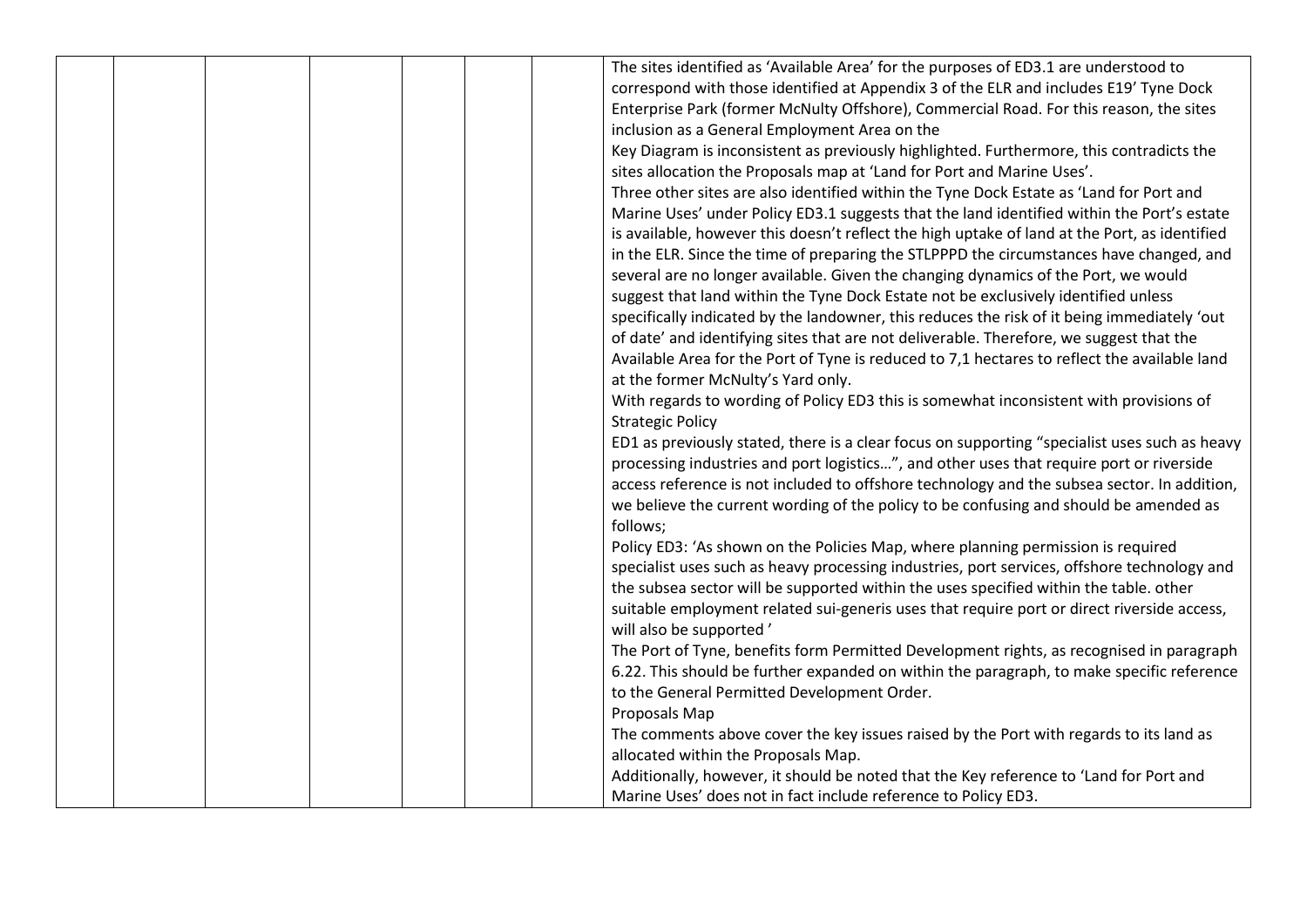| ST03 | Lucy    | Planning   | 06       | ED03. | Comme | South Tyneside Council: Local Plan Pre-Publication Draft Local Plan Consultation              |
|------|---------|------------|----------|-------|-------|-----------------------------------------------------------------------------------------------|
| 31   | Bartley | Consultant | Planning | 01    | nt    | SUBMISSION ON BEHALF OF NATIONAL GRID                                                         |
|      |         |            | for Jobs |       |       | National Grid has appointed Wood to review and respond to development plan                    |
|      |         |            |          |       |       | consultations on its behalf.                                                                  |
|      |         |            |          |       |       | We are instructed by our client to submit the following representation with regard to the     |
|      |         |            |          |       |       | current consultation on the above document.                                                   |
|      |         |            |          |       |       | Proposed sites crossed or in close proximity to National Grid infrastructure:                 |
|      |         |            |          |       |       | Following a review of the above development plan, the following sites have been               |
|      |         |            |          |       |       | identified as being crossed or in close proximity to National Grid infrastructure. Further    |
|      |         |            |          |       |       | details are provided in the table overleaf.                                                   |
|      |         |            |          |       |       | <b>Electricity Transmission:</b>                                                              |
|      |         |            |          |       |       | Please see enclosed plan referenced ET380 & ET381 at Appendix 2. The proposed sites are       |
|      |         |            |          |       |       | crossed by a National Grid high voltage electricity transmission overhead line. The           |
|      |         |            |          |       |       | statutory safety clearances between overhead lines, the ground, and built structures must     |
|      |         |            |          |       |       | not be infringed.                                                                             |
|      |         |            |          |       |       | Where changes are proposed to ground levels beneath an existing line then it is important     |
|      |         |            |          |       |       | that changes in ground levels do not result in safety clearances being infringed. National    |
|      |         |            |          |       |       | Grid can, on request, provide to developers detailed line profile drawings that detail the    |
|      |         |            |          |       |       | height of conductors, above ordnance datum, at a specific site. You can find National         |
|      |         |            |          |       |       | Grid's guidelines for developing near Over Head Lines here:                                   |
|      |         |            |          |       |       | https://www.nationalgrid.com/sites/default/files/documents/Development%20near%20o             |
|      |         |            |          |       |       | verhead%20lines_0.pdf                                                                         |
|      |         |            |          |       |       | <b>Electricity Distribution</b>                                                               |
|      |         |            |          |       |       | Northern Powergrid owns and operates the local electricity distribution network in South      |
|      |         |            |          |       |       | Tyneside Council. Contact details can be found at www.energynetworks.org.uk.                  |
|      |         |            |          |       |       | <b>National Grid Asset Guidance</b>                                                           |
|      |         |            |          |       |       | National Grid seeks to encourage high quality and well-planned development in the             |
|      |         |            |          |       |       | vicinity of its high voltage overhead lines. Land beneath and adjacent to the overhead line   |
|      |         |            |          |       |       | route should be used to make a positive contribution to the development of the site and       |
|      |         |            |          |       |       | can for example be used for nature conservation, open space, landscaping areas or used as     |
|      |         |            |          |       |       | a parking court. National Grid, in association with David Lock Associates has produced 'A     |
|      |         |            |          |       |       | Sense of Place' guidelines, which provide detail on how to develop near overhead lines        |
|      |         |            |          |       |       | and offers practical solutions which can assist in avoiding the unnecessary sterilisation of  |
|      |         |            |          |       |       | land in the vicinity of high voltage overhead lines.                                          |
|      |         |            |          |       |       |                                                                                               |
|      |         |            |          |       |       | Potential developers of these sites should be aware that it is National Grid policy to retain |
|      |         |            |          |       |       | our existing overhead lines in-situ. The relocation of existing high voltage overhead lines   |
|      |         |            |          |       |       | will only be considered for projects of national importance which has been identified as      |
|      |         |            |          |       |       | such by central government.                                                                   |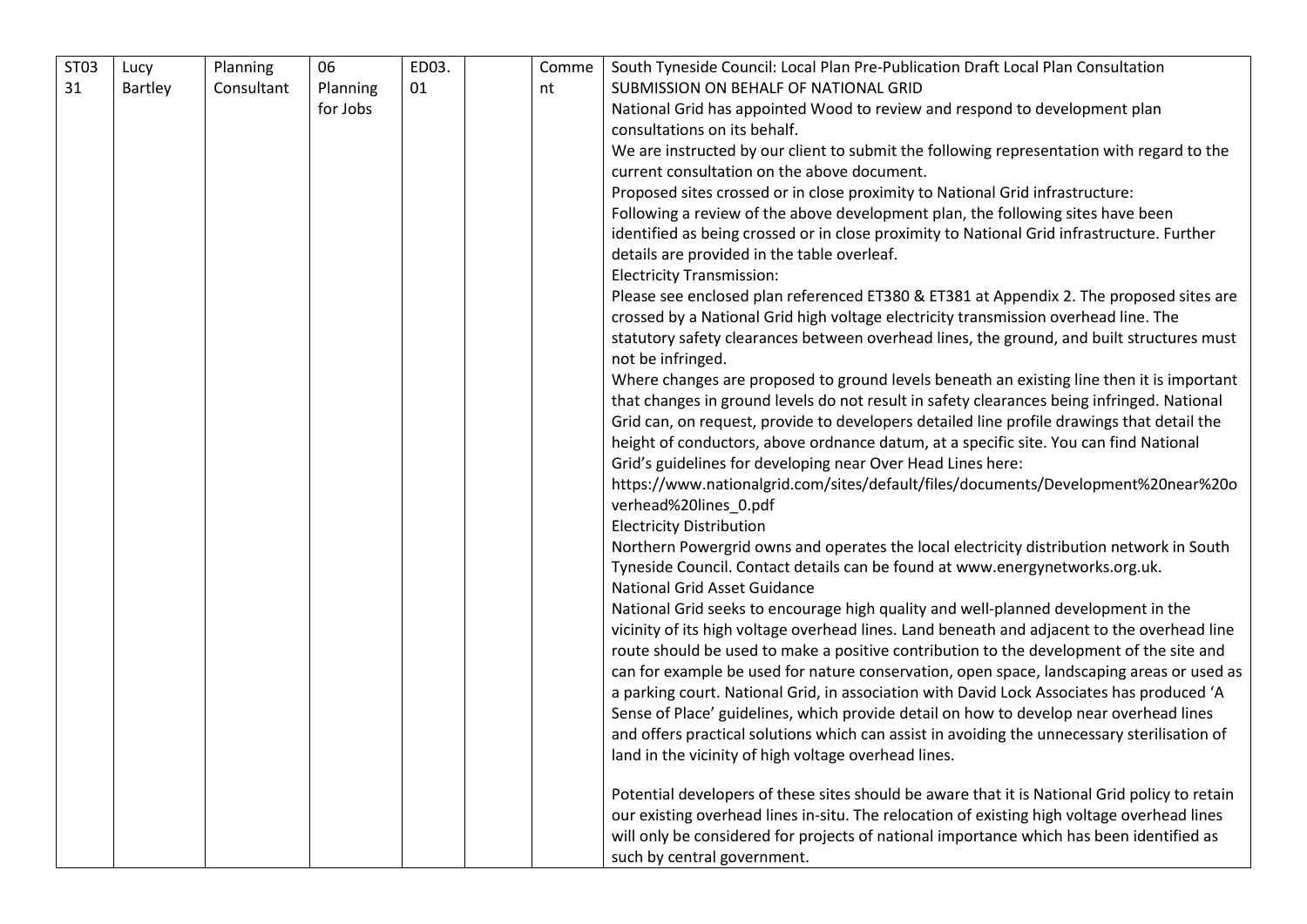|  |  |  | National Grid requests that any High-Pressure Gas Pipelines are taken into account when      |
|--|--|--|----------------------------------------------------------------------------------------------|
|  |  |  | site options are developed in more detail. These pipelines form an essential part of the     |
|  |  |  | national gas transmission system and National Grid's approach is always to seek to leave     |
|  |  |  | our existing transmission pipelines in situ. Please refer to the Health and Safety Executive |
|  |  |  | (HSE) in the first instance.                                                                 |
|  |  |  | National Grid have land rights for each asset which prevents the erection of permanent/      |
|  |  |  | temporary buildings, or structures, changes to existing ground levels, storage of materials  |
|  |  |  | etc. Additionally, written permission will be required before any works commence within      |
|  |  |  | the National Grid easement strip, and a deed of consent is required for any crossing of the  |
|  |  |  | easement. In the first instance please consider checking with the Land Registry for the      |
|  |  |  | development area.                                                                            |
|  |  |  | If you require any further information in relation to the above and/or if you would like to  |
|  |  |  | check if National Grid's transmission networks may be affected by your works, please         |
|  |  |  | contact National Grid's Plant Protection team via                                            |
|  |  |  | plantprotection@nationalgrid.com or visit the website:                                       |
|  |  |  | https://www.linesearchbeforeudig.co.uk/                                                      |
|  |  |  |                                                                                              |
|  |  |  | <b>Further Advice</b>                                                                        |
|  |  |  | National Grid is happy to provide advice and guidance to the Council concerning our          |
|  |  |  | networks. If we can be of any assistance to you in providing informal comments in            |
|  |  |  | confidence during your policy development, please do not hesitate to contact us. In          |
|  |  |  | addition, the following publications are available from the National                         |
|  |  |  | Grid website or by contacting us at the address overleaf:                                    |
|  |  |  | • A sense of place - design guidelines for development near high voltage overhead lines: A   |
|  |  |  | sense of place                                                                               |
|  |  |  | design guidelines for development near high voltage overhead lines:                          |
|  |  |  | https://www.nationalgridet.com/document/130626/download                                      |
|  |  |  | • Guidelines when working near NGG assets: https://www.nationalgridgas.com/land-and-         |
|  |  |  | assets/workingnear-                                                                          |
|  |  |  | our-assets                                                                                   |
|  |  |  | • Guidelines when working near NGETT assets: https://www.nationalgridet.com/network-         |
|  |  |  | andassets/                                                                                   |
|  |  |  | working-near-our-assets                                                                      |
|  |  |  | <b>Appendices - National Grid Assets</b>                                                     |
|  |  |  |                                                                                              |
|  |  |  | Please find attached in:                                                                     |
|  |  |  | . Appendix 1 provides a map of the National Grid network across the UK.                      |
|  |  |  | • Appendix 2 provides maps of the sites referenced above in relation to the affected         |
|  |  |  | <b>National Grid</b>                                                                         |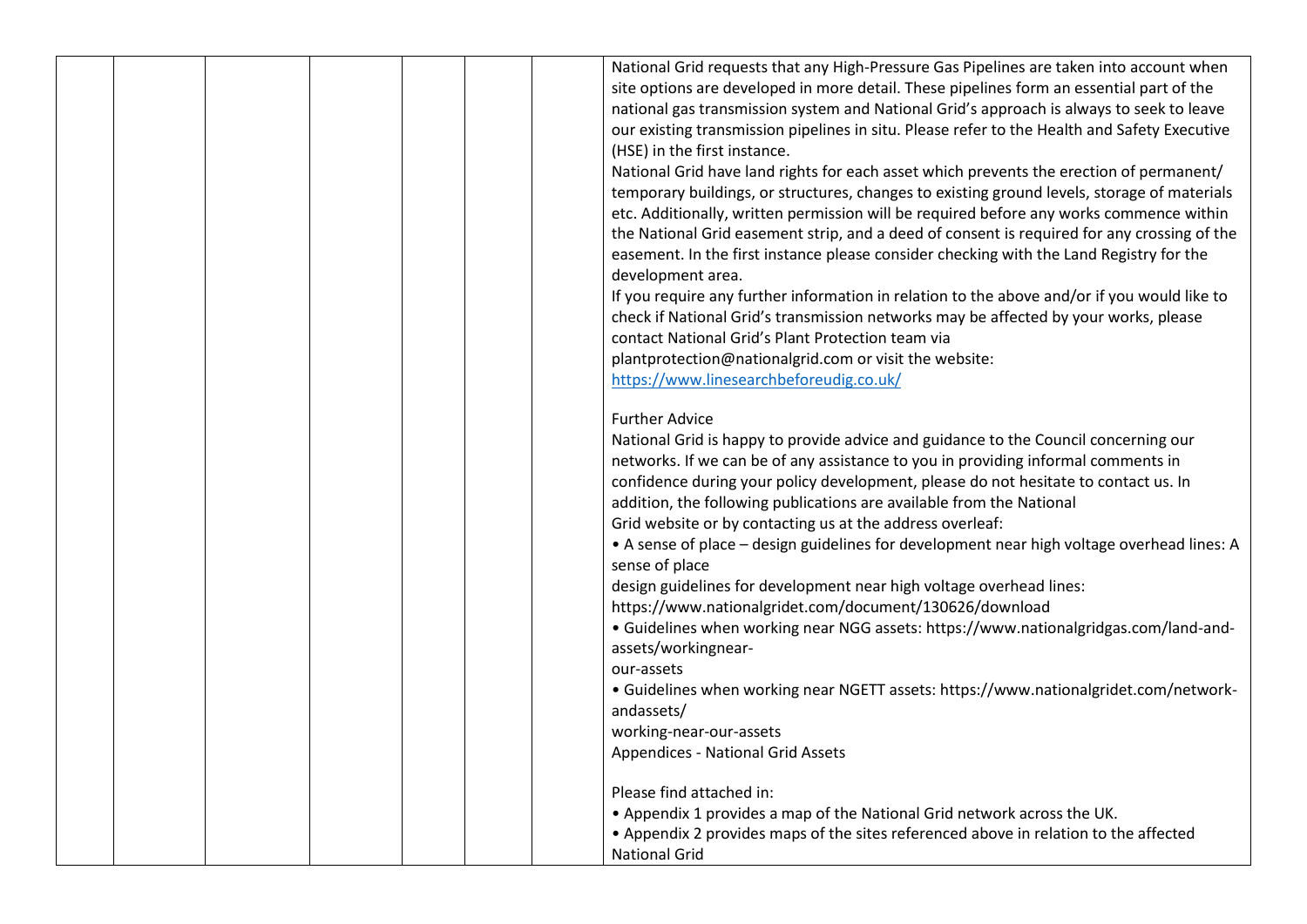|                  |         |            |          |       |       | Transmission assets outlined above.                                                         |
|------------------|---------|------------|----------|-------|-------|---------------------------------------------------------------------------------------------|
|                  |         |            |          |       |       | Please remember to consult National Grid on any Development Plan Document (DPD) or          |
|                  |         |            |          |       |       | site-specific proposals that could affect our infrastructure. We would be grateful if you   |
|                  |         |            |          |       |       | could add our details shown below to your consultation database.                            |
|                  |         |            |          |       |       |                                                                                             |
| ST <sub>03</sub> | Lucy    | Planning   | 06       | ED02. | Comme | South Tyneside Council: Local Plan Pre-Publication Draft Local Plan Consultation            |
| 31               | Bartley | Consultant | Planning | 08    | nt    | SUBMISSION ON BEHALF OF NATIONAL GRID                                                       |
|                  |         |            | for Jobs |       |       | National Grid has appointed Wood to review and respond to development plan                  |
|                  |         |            |          |       |       | consultations on its behalf.                                                                |
|                  |         |            |          |       |       | We are instructed by our client to submit the following representation with regard to the   |
|                  |         |            |          |       |       | current consultation on the above document.                                                 |
|                  |         |            |          |       |       | Proposed sites crossed or in close proximity to National Grid infrastructure:               |
|                  |         |            |          |       |       | Following a review of the above development plan, the following sites have been             |
|                  |         |            |          |       |       | identified as being crossed or in close proximity to National Grid infrastructure. Further  |
|                  |         |            |          |       |       | details are provided in the table overleaf.                                                 |
|                  |         |            |          |       |       | <b>Electricity Transmission:</b>                                                            |
|                  |         |            |          |       |       | Please see enclosed plan referenced ET380 & ET381 at Appendix 2. The proposed sites are     |
|                  |         |            |          |       |       | crossed by a National Grid high voltage electricity transmission overhead line. The         |
|                  |         |            |          |       |       | statutory safety clearances between overhead lines, the ground, and built structures must   |
|                  |         |            |          |       |       | not be infringed.                                                                           |
|                  |         |            |          |       |       | Where changes are proposed to ground levels beneath an existing line then it is important   |
|                  |         |            |          |       |       | that changes in ground levels do not result in safety clearances being infringed. National  |
|                  |         |            |          |       |       | Grid can, on request, provide to developers detailed line profile drawings that detail the  |
|                  |         |            |          |       |       | height of conductors, above ordnance datum, at a specific site. You can find National       |
|                  |         |            |          |       |       | Grid's guidelines for developing near Over Head Lines here:                                 |
|                  |         |            |          |       |       | https://www.nationalgrid.com/sites/default/files/documents/Development%20near%20o           |
|                  |         |            |          |       |       | verhead%20lines_0.pdf                                                                       |
|                  |         |            |          |       |       | <b>Electricity Distribution</b>                                                             |
|                  |         |            |          |       |       | Northern Powergrid owns and operates the local electricity distribution network in South    |
|                  |         |            |          |       |       | Tyneside Council. Contact details can be found at www.energynetworks.org.uk.                |
|                  |         |            |          |       |       | <b>National Grid Asset Guidance</b>                                                         |
|                  |         |            |          |       |       | National Grid seeks to encourage high quality and well-planned development in the           |
|                  |         |            |          |       |       | vicinity of its high voltage overhead lines. Land beneath and adjacent to the overhead line |
|                  |         |            |          |       |       | route should be used to make a positive contribution to the development of the site and     |
|                  |         |            |          |       |       | can for example be used for nature conservation, open space, landscaping areas or used as   |
|                  |         |            |          |       |       | a parking court. National Grid, in association with David Lock Associates has produced 'A   |
|                  |         |            |          |       |       | Sense of Place' guidelines, which provide detail on how to develop near overhead lines      |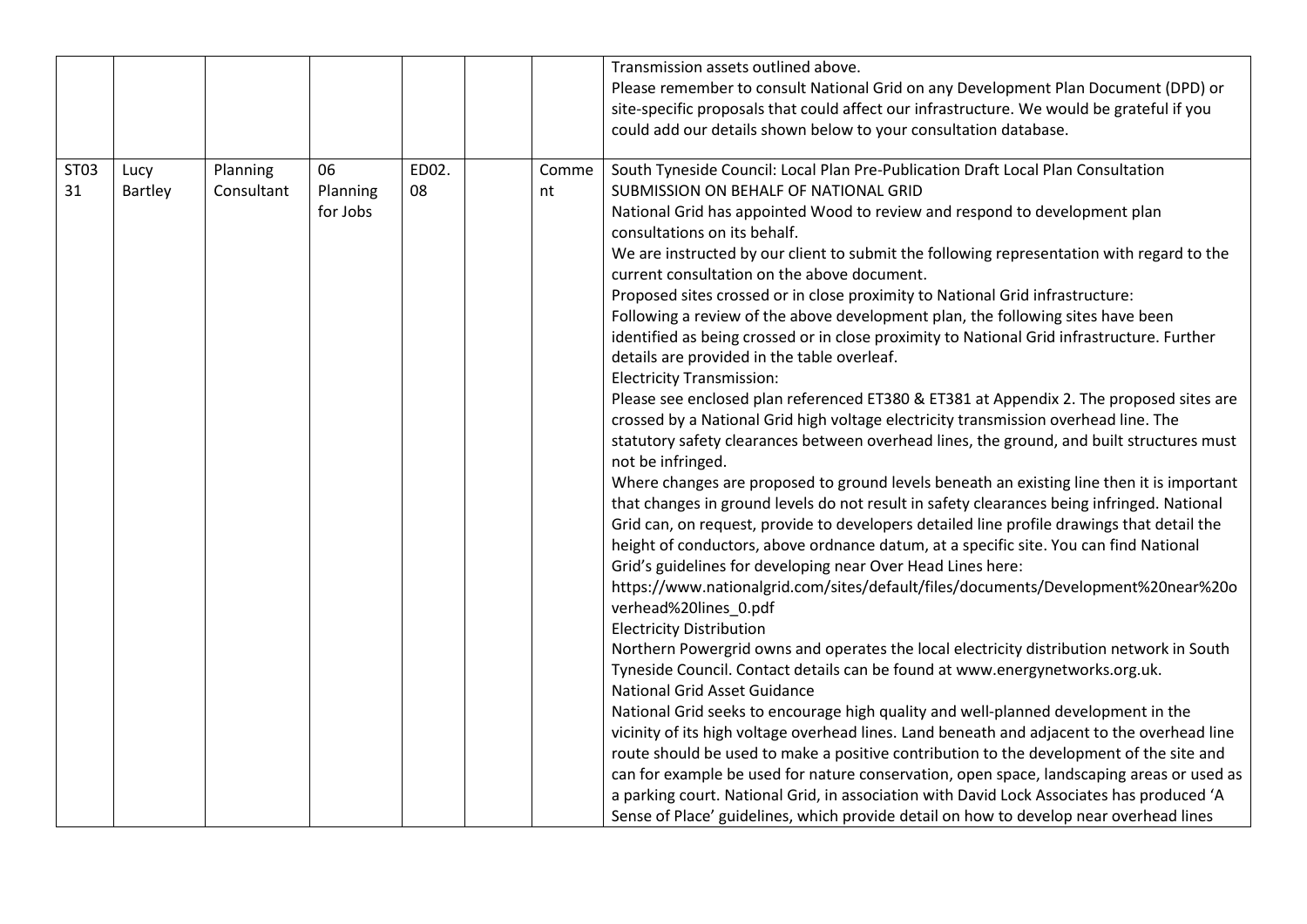|  |  | and offers practical solutions which can assist in avoiding the unnecessary sterilisation of  |
|--|--|-----------------------------------------------------------------------------------------------|
|  |  | land in the vicinity of high voltage overhead lines.                                          |
|  |  |                                                                                               |
|  |  | Potential developers of these sites should be aware that it is National Grid policy to retain |
|  |  | our existing overhead lines in-situ. The relocation of existing high voltage overhead lines   |
|  |  | will only be considered for projects of national importance which has been identified as      |
|  |  |                                                                                               |
|  |  | such by central government.                                                                   |
|  |  | National Grid requests that any High-Pressure Gas Pipelines are taken into account when       |
|  |  | site options are developed in more detail. These pipelines form an essential part of the      |
|  |  | national gas transmission system and National Grid's approach is always to seek to leave      |
|  |  | our existing transmission pipelines in situ. Please refer to the Health and Safety Executive  |
|  |  | (HSE) in the first instance.                                                                  |
|  |  | National Grid have land rights for each asset which prevents the erection of permanent/       |
|  |  | temporary buildings, or structures, changes to existing ground levels, storage of materials   |
|  |  | etc. Additionally, written permission will be required before any works commence within       |
|  |  | the National Grid easement strip, and a deed of consent is required for any crossing of the   |
|  |  | easement. In the first instance please consider checking with the Land Registry for the       |
|  |  | development area.                                                                             |
|  |  |                                                                                               |
|  |  | If you require any further information in relation to the above and/or if you would like to   |
|  |  | check if National Grid's transmission networks may be affected by your works, please          |
|  |  | contact National Grid's Plant Protection team via                                             |
|  |  | plantprotection@nationalgrid.com or visit the website:                                        |
|  |  | https://www.linesearchbeforeudig.co.uk/                                                       |
|  |  | <b>Further Advice</b>                                                                         |
|  |  | National Grid is happy to provide advice and guidance to the Council concerning our           |
|  |  | networks. If we can be of any assistance to you in providing informal comments in             |
|  |  | confidence during your policy development, please do not hesitate to contact us. In           |
|  |  | addition, the following publications are available from the National                          |
|  |  | Grid website or by contacting us at the address overleaf:                                     |
|  |  |                                                                                               |
|  |  | • A sense of place - design guidelines for development near high voltage overhead lines: A    |
|  |  | sense of place                                                                                |
|  |  | design guidelines for development near high voltage overhead lines:                           |
|  |  | https://www.nationalgridet.com/document/130626/download                                       |
|  |  | • Guidelines when working near NGG assets: https://www.nationalgridgas.com/land-and-          |
|  |  | assets/workingnear-                                                                           |
|  |  | our-assets                                                                                    |
|  |  | • Guidelines when working near NGETT assets: https://www.nationalgridet.com/network-          |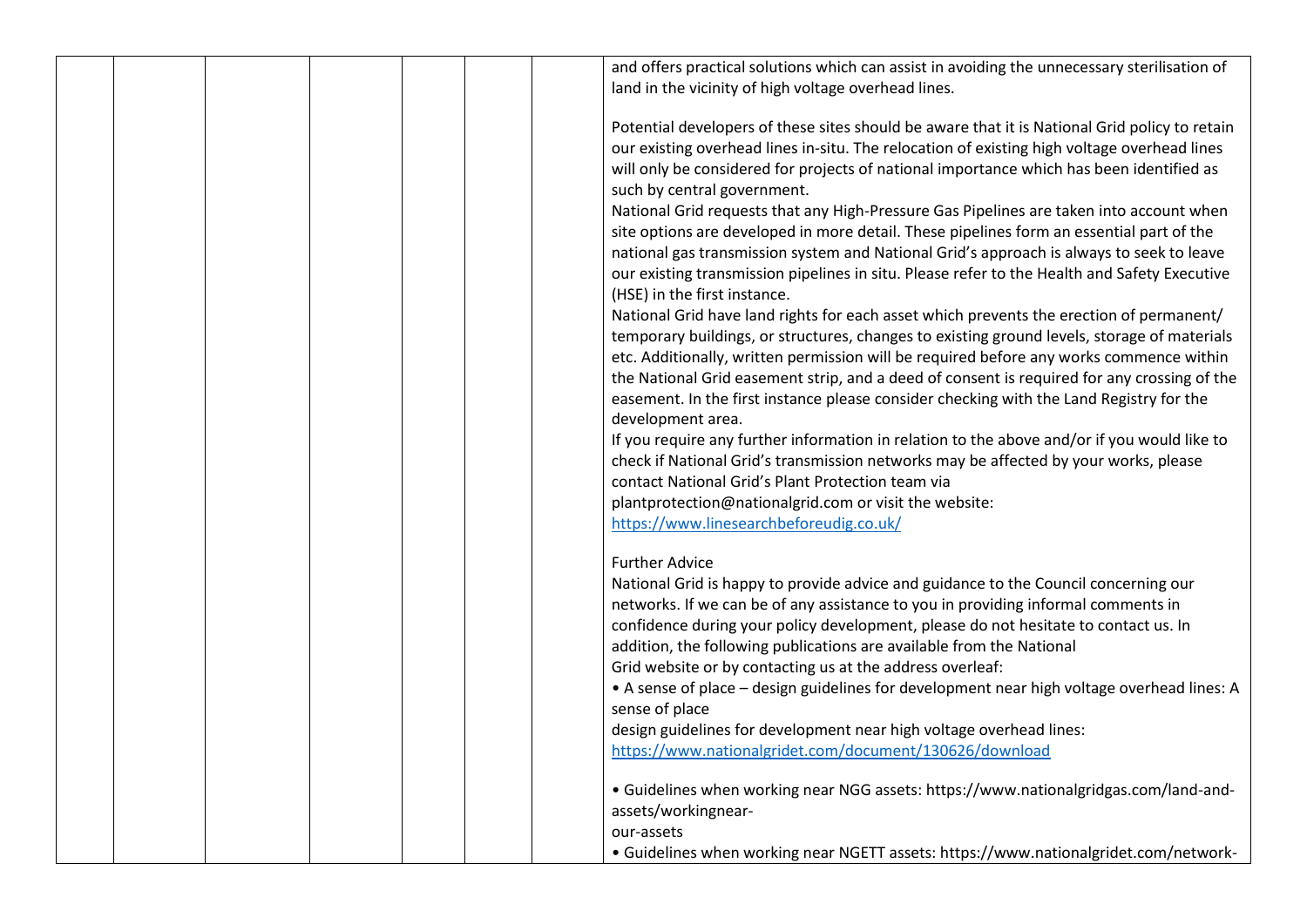|            |                      |                                                                                |                            |                         |   |               | andassets/<br>working-near-our-assets<br><b>Appendices - National Grid Assets</b><br>Please find attached in:<br>. Appendix 1 provides a map of the National Grid network across the UK.<br>• Appendix 2 provides maps of the sites referenced above in relation to the affected<br><b>National Grid</b><br>Transmission assets outlined above.<br>Please remember to consult National Grid on any Development Plan Document (DPD) or                                                                                                                                                                                                                                                                                                                                                                                                                                                               |
|------------|----------------------|--------------------------------------------------------------------------------|----------------------------|-------------------------|---|---------------|-----------------------------------------------------------------------------------------------------------------------------------------------------------------------------------------------------------------------------------------------------------------------------------------------------------------------------------------------------------------------------------------------------------------------------------------------------------------------------------------------------------------------------------------------------------------------------------------------------------------------------------------------------------------------------------------------------------------------------------------------------------------------------------------------------------------------------------------------------------------------------------------------------|
|            |                      |                                                                                |                            |                         |   |               | site-specific proposals that could affect our infrastructure. We would be grateful if you<br>could add our details shown below to your consultation database.                                                                                                                                                                                                                                                                                                                                                                                                                                                                                                                                                                                                                                                                                                                                       |
| ST19<br>30 | Gary<br><b>Baker</b> | Planning<br><b>Policy Team</b><br>Leader,<br>Sunderland<br><b>City Council</b> | 06<br>Planning<br>for jobs | ED01                    | t | Suppor        | Planning for Jobs<br>SCC are generally supportive of the Plan's commitment to economic growth which seeks<br>to maintain a portfolio of 194.23 ha of land for general economic development needs and<br>a further 250.17 hectares of land maintained for specialist port and marine development,<br>as set out in Policy ED1. SCC also supports and welcomes the Plan's commitment to the<br>delivery of the IAMP.<br>It is encouraging therefore to see the IAMP features within the vision and Policy ED1<br>Strategic Economic Development. SCC will continue to work closely with South Tyneside<br>Council in supporting the delivery of the IAMP.                                                                                                                                                                                                                                             |
| ST19<br>35 | Rachael<br>Milne     | South<br>Tyneside<br><b>Tree Action</b><br>Group                               | 06<br>Planning<br>for jobs | ED03.<br>$\overline{2}$ |   | Objecti<br>on | 3.7 Table 3.1 Objective 8 states<br>The sustainability question was deleted as new office accommodation in Town Centres is<br>no longer a specific aspiration of the Employment Land Review updated (2018)<br>. ED 3.1 (please note 6 sites have this code. One of the sites near the river Don that is<br>joined onto Nissan car storage yard at the Port of Tyne is not suitable for ant kind of<br>development as it is a heavily forested piece of land and we oppose this development)<br>The 5 ED 3.1 economic development areas along the river bank should be reassessed to<br>see if they are suitable for house building.<br>$\bullet$ ED3.2<br>$\bullet$ ED3.3<br>$\bullet$ ED3.6<br>THESE SIGHTS ARE ALL ALONG THE River bank. 2 of them are near the pedestrian tunnel<br>and would be good for housing? Please scrutinise these areas for housing instead of<br>economic development. |
| ST19<br>35 | Rachael<br>Milne     | South<br>Tyneside                                                              | 06<br>Planning<br>for jobs | ED03.<br>3              |   | Objecti<br>on | 3.7 Table 3.1 Objective 8 states<br>'The sustainability question was deleted as new office accommodation in Town Centres is<br>no longer a specific aspiration of the Employment Land Review updated (2018)                                                                                                                                                                                                                                                                                                                                                                                                                                                                                                                                                                                                                                                                                         |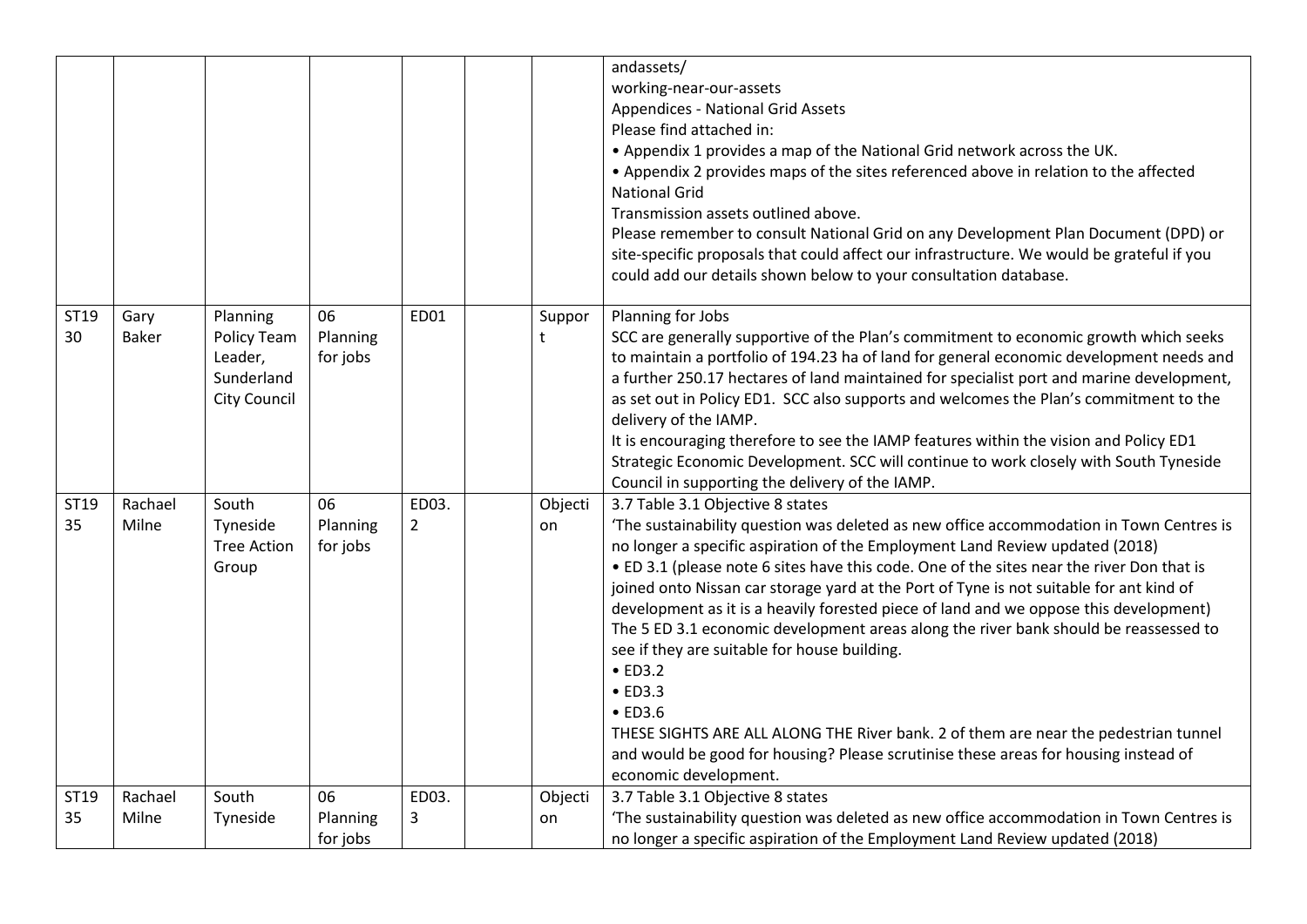| ST19       | Rachael        | <b>Tree Action</b><br>Group<br>South    | 06                         | ED03.       | Objecti       | . ED 3.1 (please note 6 sites have this code. One of the sites near the river Don that is<br>joined onto Nissan car storage yard at the Port of Tyne is not suitable for ant kind of<br>development as it is a heavily forested piece of land and we oppose this development)<br>The 5 ED 3.1 economic development areas along the river bank should be reassessed to<br>see if they are suitable for house building.<br>$\bullet$ ED3.2<br>$\bullet$ ED3.3<br>$\bullet$ ED3.6<br>THESE SIGHTS ARE ALL ALONG THE River bank. 2 of them are near the pedestrian tunnel<br>and would be good for housing? Please scrutinise these areas for housing instead of<br>economic development.<br>3.7 Table 3.1 Objective 8 states                                                                                                                                                                                                                                                                                                              |
|------------|----------------|-----------------------------------------|----------------------------|-------------|---------------|----------------------------------------------------------------------------------------------------------------------------------------------------------------------------------------------------------------------------------------------------------------------------------------------------------------------------------------------------------------------------------------------------------------------------------------------------------------------------------------------------------------------------------------------------------------------------------------------------------------------------------------------------------------------------------------------------------------------------------------------------------------------------------------------------------------------------------------------------------------------------------------------------------------------------------------------------------------------------------------------------------------------------------------|
| 35         | Milne          | Tyneside<br><b>Tree Action</b><br>Group | Planning<br>for jobs       | 6           | on            | 'The sustainability question was deleted as new office accommodation in Town Centres is<br>no longer a specific aspiration of the Employment Land Review updated (2018)<br>. ED 3.1 (please note 6 sites have this code. One of the sites near the river Don that is<br>joined onto Nissan car storage yard at the Port of Tyne is not suitable for ant kind of<br>development as it is a heavily forested piece of land and we oppose this development)<br>The 5 ED 3.1 economic development areas along the river bank should be reassessed to<br>see if they are suitable for house building.<br>$\bullet$ ED3.2<br>$\bullet$ ED3.3<br>$\bullet$ ED3.6<br>THESE SIGHTS ARE ALL ALONG THE River bank. 2 of them are near the pedestrian tunnel<br>and would be good for housing? Please scrutinise these areas for housing instead of<br>economic development.                                                                                                                                                                       |
| ST19<br>37 | Helen<br>Marks | YoungsRPS                               | 06<br>Planning<br>for Jobs | <b>ED02</b> | Objecti<br>on | Dear Sirs, South Tyneside Local Plan - Pre-Publication Draft Plan Consultation<br>These representations are submitted on behalf of Harworth Estates Investments Limited<br>('Harworth'), to South Tyneside Council (the 'Council') in response to the consultation on<br>the South Tyneside Local Plan - Pre-Publication Draft Plan (STLPPPD).<br>The Soundness of the Plan<br>Paragraph 35 of the National Planning Policy Framework (NPPF) states that Local plans and<br>spatial development strategies are examined to assess whether they have been prepared<br>in accordance with legal and procedural requirements, and whether they are sound. Plans<br>are 'sound' if they are:<br>a) Positively prepared - providing a strategy which, as a minimum, seeks to meet the<br>area's objectively assessed needs; and is informed by agreements with other authorities,<br>so that unmet need from neighbouring areas is accommodated where it is practical to do<br>so and is consistent with achieving sustainable development; |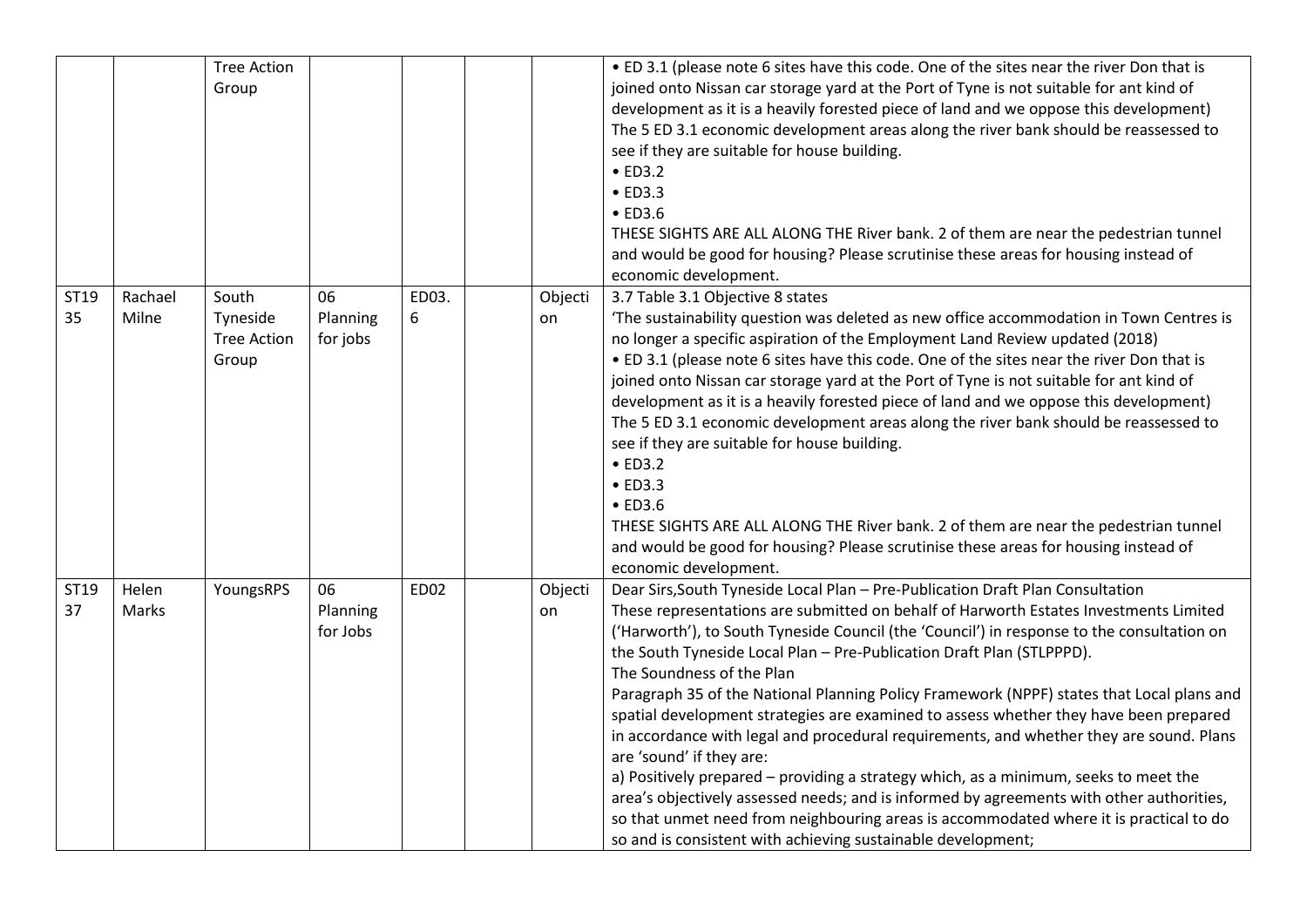|  |  |  | b) Justified - an appropriate strategy, taking into account the reasonable alternatives, and |
|--|--|--|----------------------------------------------------------------------------------------------|
|  |  |  | based on proportionate evidence;                                                             |
|  |  |  | c) Effective - deliverable over the plan period, and based on effective joint working on     |
|  |  |  | cross-boundary strategic matters that have been dealt with rather than deferred, as          |
|  |  |  | evidenced by the statement of common ground; and                                             |
|  |  |  | d) Consistent with national policy – enabling the delivery of sustainable development in     |
|  |  |  | accordance with the policies in this Framework                                               |
|  |  |  | Our client does not consider the STLPPPD to be sound on the basis that whilst the Council    |
|  |  |  | has taken a generally positive approach to economic development and addressing key           |
|  |  |  | employment issues that relate to the Boroughs employment land requirements, it has not       |
|  |  |  | included sufficient flexibility to respond to demands for alternative uses on the strategic  |
|  |  |  | employment site at Wardley or to respond to market drivers. Policy ED2.1, associated         |
|  |  |  | Policy ED2 and associated text should make provision for a larger employment allocation      |
|  |  |  | at Wardley, in order to support the longevity and prosperity of South Tyneside, doing so     |
|  |  |  | would be consistent with the overarching objectives of the NPPF.                             |
|  |  |  | Vision                                                                                       |
|  |  |  | The overall vision and objectives of the plan are endorsed by Harworth, specifically in      |
|  |  |  | terms of support for the wider portfolio of employment sites to provide active and           |
|  |  |  | productive locations for continued investment. This includes bringing brownfield sites,      |
|  |  |  | such as Wardley into active use. However, the current drafting of Policy ED2.1, and Policy   |
|  |  |  | ED2, undermines the overall approach to which the Council has committed at the outset        |
|  |  |  | of the draft Plan.                                                                           |
|  |  |  | Spatial Strategy / Policy S1                                                                 |
|  |  |  | Spatial Policy S1 states that land for new employment development will;                      |
|  |  |  | 'Be provided for on the new allocation at Wardley which is attractive to the market with     |
|  |  |  | good access to the strategic road network, Port of Tyne and the potential reopening of the   |
|  |  |  | Leamside Line.'                                                                              |
|  |  |  | The reference to Wardley at Strategic Policy S1 is welcomed and with reference to its        |
|  |  |  | accessibility to both the strategic highways network and the Leamside Line. It should also   |
|  |  |  | be highlighted that the existing rail connection at the site can currently be utilised and   |
|  |  |  | therefore is not dependant on the reopening of the wider Leamside Line.                      |
|  |  |  | However, despite clearly acknowledging the locational advantage of the site, the             |
|  |  |  | proceeding detailed text at Policy ED2.1 currently limits the economic development area      |
|  |  |  | at the site to 16.5 hectares and this is reflected elsewhere in the document, including      |
|  |  |  | policy ED2. It is our understanding that this area represents the previously developed       |
|  |  |  | aspect of the site including areas that benefit from existing consent for economic           |
|  |  |  | development, which somewhat explains its illogical shape. The remaining 38 hectares, as      |
|  |  |  | calculated in the draft plan, is identified as a Local Wildlife Site (LWS). The accompanying |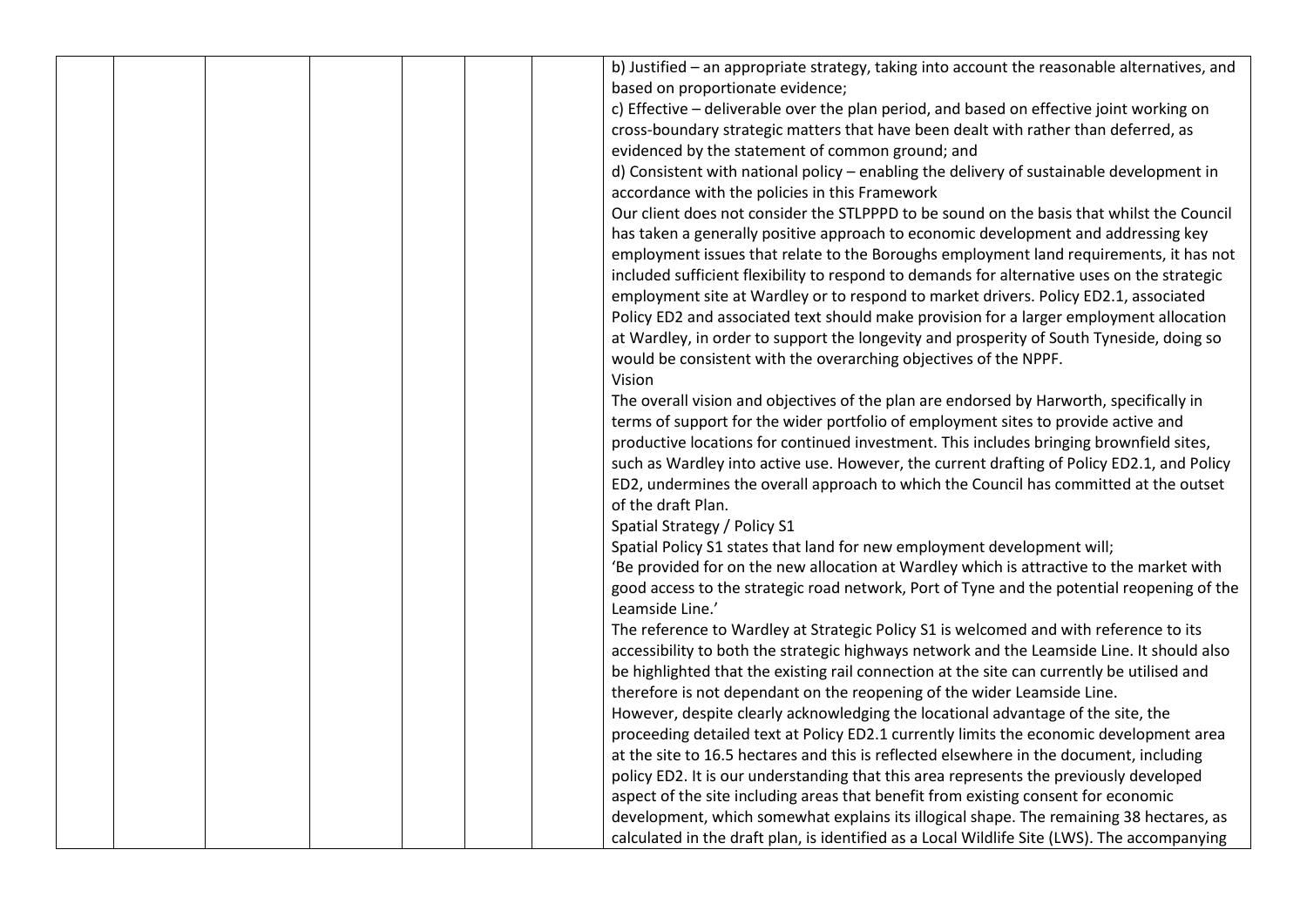|            |                |           |                            |                       |               | proposals map also shows the site as being bisected by a wildlife corridor which is<br>identified in policies NE1 and NE2.<br>The current approach to limit the extent of the economic development area at Wardley as<br>referenced in policy ED2 and ED2.1, is in our view inconsistent with national guidance<br>when taking into account the sites extensive history, the Borough's employment land<br>position and the vision of the local authority.<br>The updated Employment Land Review 2019 (ELR), prepared for the Borough by Lichfield's<br>in conjunction with Lambert Smith Hampton, recently identifies high recent general<br>employment demand, as evidenced by employment land take up for the western side of<br>the Borough. To date this has principally been due to the area's connectivity, and<br>particularly the area around Boldon and Monkton which extends to include our Client's<br>site at Wardley. In due course, IAMP is expected to further contribute to future demand in<br>this area.<br>In summary, Harworth Estates supports the provisions of Spatial Policy S1, but does not<br>consider this to translate to the relevant detailed policies (ED2 and ED2.1) which<br>unnecessarily restrict the economic development area at Wardley, in advance of having<br>thoroughly considered the full extent of the potential developable area.                                                                                                                                                                                                                                                                                                                                                                                                                                                                                                                 |
|------------|----------------|-----------|----------------------------|-----------------------|---------------|--------------------------------------------------------------------------------------------------------------------------------------------------------------------------------------------------------------------------------------------------------------------------------------------------------------------------------------------------------------------------------------------------------------------------------------------------------------------------------------------------------------------------------------------------------------------------------------------------------------------------------------------------------------------------------------------------------------------------------------------------------------------------------------------------------------------------------------------------------------------------------------------------------------------------------------------------------------------------------------------------------------------------------------------------------------------------------------------------------------------------------------------------------------------------------------------------------------------------------------------------------------------------------------------------------------------------------------------------------------------------------------------------------------------------------------------------------------------------------------------------------------------------------------------------------------------------------------------------------------------------------------------------------------------------------------------------------------------------------------------------------------------------------------------------------------------------------------------------------------------------------------------------|
| ST19<br>37 | Helen<br>Marks | YoungsRPS | 06<br>Planning<br>for Jobs | ED02.<br>$\mathbf{1}$ | Objecti<br>on | Harworth is one of the leading land and property regeneration companies across the<br>North of England and the Midlands, owning and managing c. 21,000 acres on 136 sites.<br>The Company's priority is to bring life to former industrial sites and return derelict land<br>into active use, by way of the delivery of employment areas and new homes. In this<br>context, Harworth is fully committed to securing the regeneration of the former Wardley<br>Disposal Point at Follingsby (the 'Site'), for employment use, realising its full potential<br>contribution in this regard.<br>Acquired by Harworth in 1995, Wardley is a rail-connected former coal processing and<br>disposal site that was operational in the early 1990's. Since that time is has been occupied<br>by several uses, including; permanent container storage and the temporary storage of<br>material from the Tyne Tunnel construction works. In 2015, Harworth demolished the<br>redundant coal plant and planning permission was secured on the southern part of the site<br>for an anaerobic digestion plant, in June 2013, which will in due course supply gas to the<br>grid when the development is completed. More recently the site has been used to store<br>materials from local infrastructure improvement works at Testos roundabout. The areas of<br>land utilised for these activities equates to the 16.5 hectares which are currently identified<br>for economic development in draft Policy ED2.1.<br>In addition to the rail connection, the site benefits from being close to the A194 (M) which<br>is linked directly to the A1 (M) as well as Newcastle Airport, the Tyne Tunnel and the Port<br>of Tyne, and also Sunderland. The businesses based on the adjacent logistics park already<br>enjoy the benefits of this great location. Wardley is also next to the North East's proposed |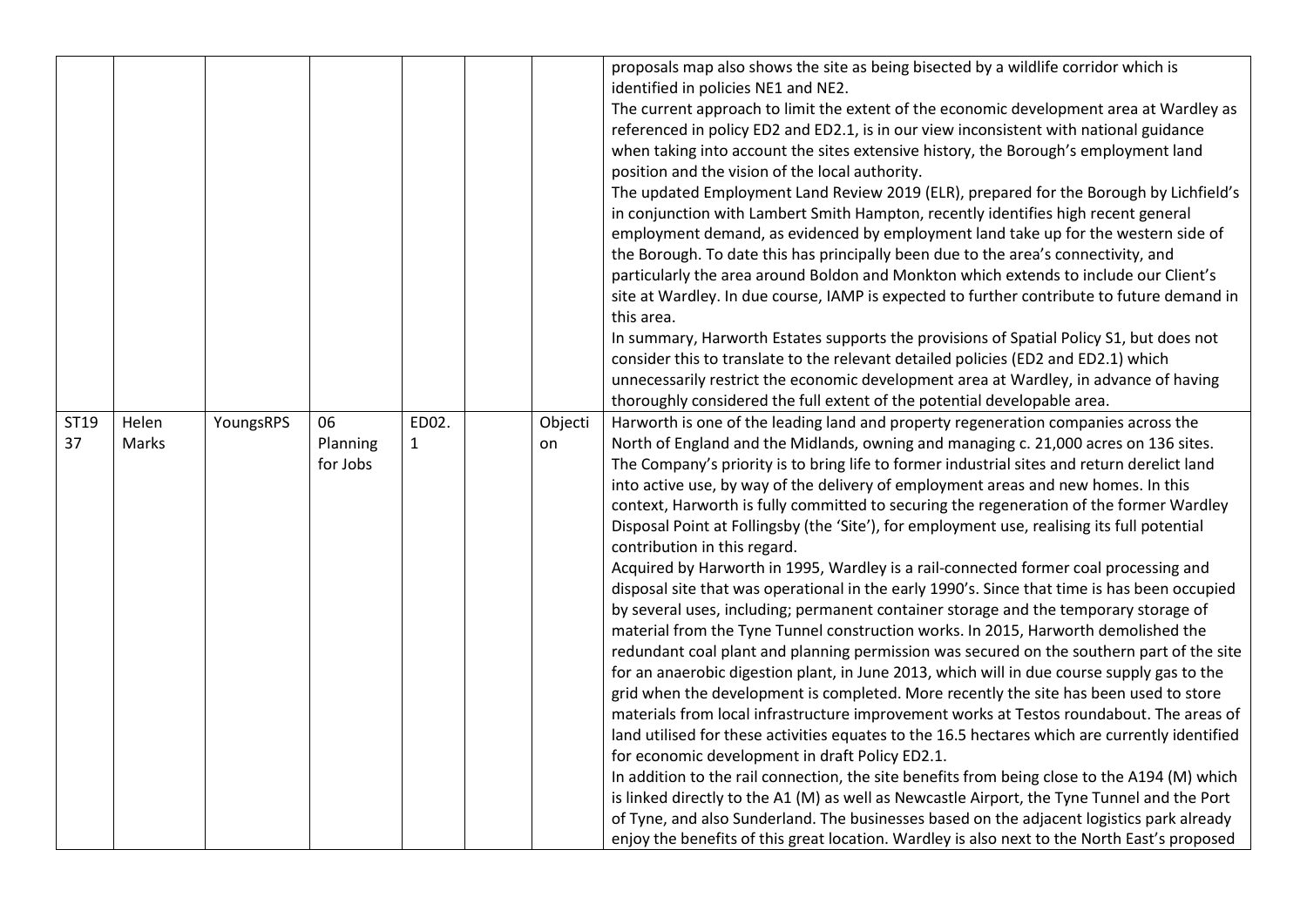|  |  |  | International Advanced Manufacturing Park (IAMP), which will provide expansion land for       |
|--|--|--|-----------------------------------------------------------------------------------------------|
|  |  |  | businesses serving Nissan, work on which has now commenced, and is directly north of          |
|  |  |  | Follingsby II. In short, the site is ideally positioned close to several strategic employment |
|  |  |  | sites south of the Tyne, as acknowledged in the STLPPPD and the supporting evidence           |
|  |  |  | based as detailed later in this letter. It is within this context that Harworth is submitting |
|  |  |  | these representations to the STLPPDP.                                                         |
|  |  |  | Whilst Harworth did in the consultation in advance of the release of the draft plan, and      |
|  |  |  | supports the Council's overall vision for the Borough, it does not support the approach       |
|  |  |  | with regards to its land interests at Wardley as encapsulated in draft Policy ED2.1.          |
|  |  |  | Harworth considers that the limitations imposed by draft Policy ED2.1 (and associated         |
|  |  |  | policy ED2 and supporting text) is a significant missed opportunity to meet the general       |
|  |  |  | employment needs of the Borough during the plan period, and also to capitalise on the         |
|  |  |  | opportunities presented by the Wardley site in terms of the economic contribution it could    |
|  |  |  | make to South Tyneside.                                                                       |
|  |  |  | Whilst the ELR presents the evidence base to support the identification of land within the    |
|  |  |  | Borough for general employment uses, the current allocation at Wardley does not provide       |
|  |  |  | the flexibility to deliver this or to respond to changes in the market demand, principally    |
|  |  |  | due to the tightly constrained boundaries of the land proposed to be removed from the         |
|  |  |  | Green Belt. As previously stated, this boundary simply reflects consented development         |
|  |  |  | within the site, which explains its somewhat illogical shape. It should be noted that this    |
|  |  |  | includes land take for the anaerobic digestion plant, which is yet to be deducted from the    |
|  |  |  | available land area. This is further exacerbated by the fact that the available land figure   |
|  |  |  | also includes the new proposed railway station, in connection with the reopening of the       |
|  |  |  | Leamside Line, as supported by draft Policy IN7. This proposal is currently being             |
|  |  |  | progressed by Nexus and involves direct correspondence with our client. Whilst the            |
|  |  |  | provision of a new station and car park at the site is supported by Harworth, given the       |
|  |  |  | sites highly accessible location and proximity to IAMP, this should not be at the expense of  |
|  |  |  | the new land for general employment use in this location, as clearly identified within the    |
|  |  |  | ELR.                                                                                          |
|  |  |  | As set out at paragraph 6.6 of the STLPPPD the methodology for the calculation of the         |
|  |  |  | extent of land needed for economic development in the Borough makes allowance for the         |
|  |  |  | potential impact of IAMP. This is the 'Policy- On Labour demand' scenario as presented in     |
|  |  |  | the ELR and has been calculated to generate a General Employment Land requirement of          |
|  |  |  | 30.76 hectares overall, which results in an under provision of 17.5 hectares. The majority    |
|  |  |  | of this shortfall (16.5ha) will be delivered by Harworth at Wardley. To limit the             |
|  |  |  | developable area at Wardley to 16.5 hectares when considering its significant and             |
|  |  |  | strategic contribution to employment land in the Borough during the plan period, and          |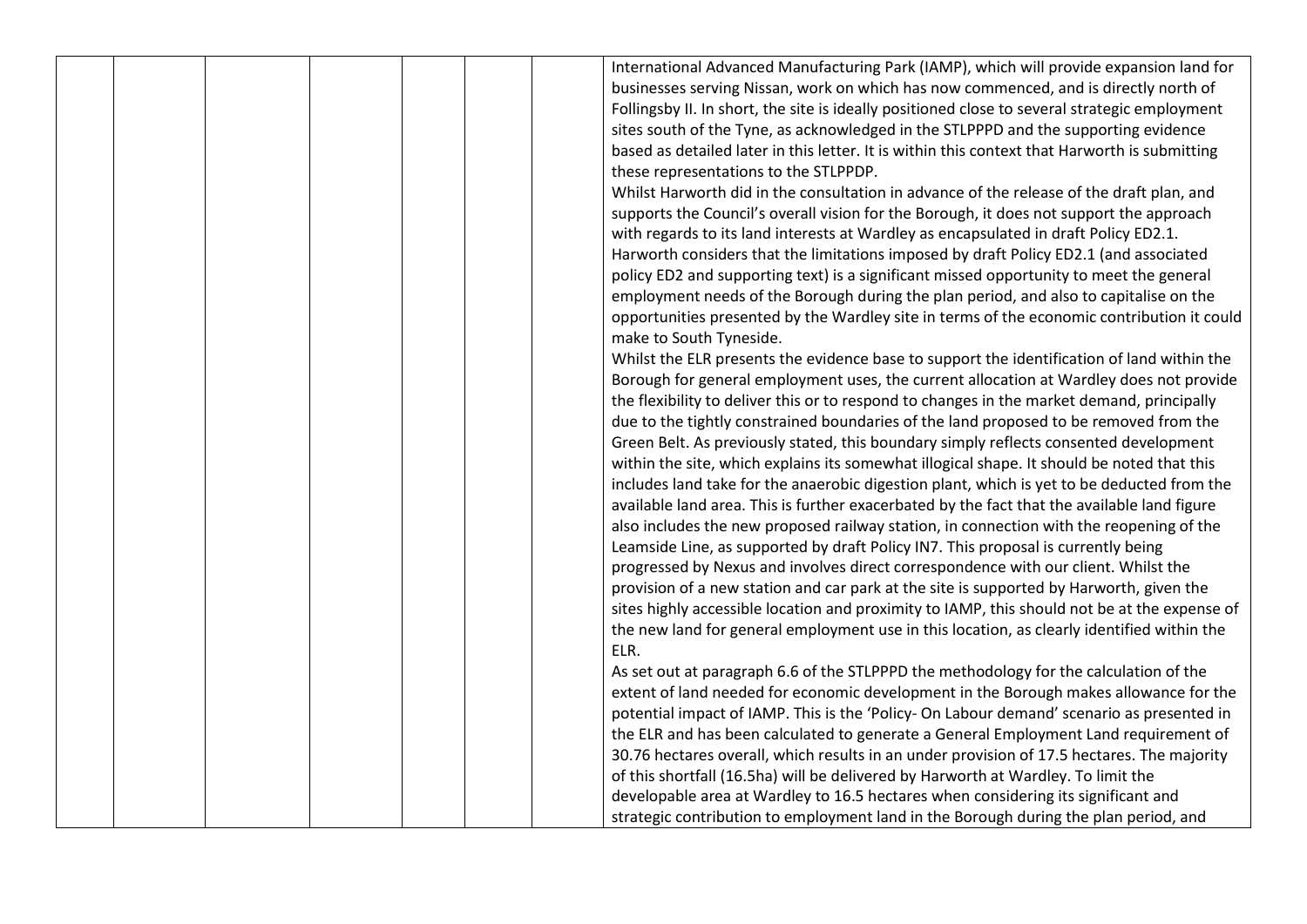|  |  |  | particularly given its relationship to IAMP on which the methodology is based, seems             |
|--|--|--|--------------------------------------------------------------------------------------------------|
|  |  |  | unduly restrictive.                                                                              |
|  |  |  | The NPPF advises local authorities to provide flexibly to accommodate needs not                  |
|  |  |  | anticipated during the plan period, to help facilitate economic growth and 'to enable a          |
|  |  |  | rapid response to changes in economic circumstances (paragraph 81). The Framework also           |
|  |  |  | highlights that planning policies need to reflect changes in demand for land which could         |
|  |  |  | include specific occupier requirements, which is particularly relevant given recent market       |
|  |  |  | interest in the site. The NPPF suggests plan makers should consider market intelligence          |
|  |  |  | and market signals. In this instance, this should be the advice provided by Harworth with        |
|  |  |  | regards to active interests in the site which is currently being marketed by HTA and LSH.        |
|  |  |  | Occupier interest in the site, following a marketing exercise, has resulted in an offer for      |
|  |  |  | the entire area. Although the land take for this operator in terms of developable area may       |
|  |  |  | be similar to that currently allocated within the draft policy, the configuration of this space  |
|  |  |  | in particular may be somewhat different. Equally, the requirements of an alternative             |
|  |  |  | strategic operator may be greater and there are limited opportunities to accommodate             |
|  |  |  | additional general employment use requirements elsewhere in the Borough, and                     |
|  |  |  | particularly in this area around Follingsby and Monkton, identified as an area of demand         |
|  |  |  | for employment land (paragraph 6.1 of the Draft Plan). This conclusion is well supported in      |
|  |  |  | the ELR, which identifies limited availability of sites in this area and where there is a strong |
|  |  |  | demand, evidenced in part by low vacancy rates and past take up rates (paragraphs 5.8,           |
|  |  |  | 5.15, 5.17, 5.41, 5.45, 5.48 and 6.70). The recommendation the ELR prepared for                  |
|  |  |  | Gateshead Council in 2012, was that the authority assesses the feasibility of bringing           |
|  |  |  | forward additional employment land to the south of the Follingsby Primary Employment             |
|  |  |  | Area (paragraph 10.86 Gateshead ELR) and its subsequent allocation as an Enterprise Zone         |
|  |  |  | within the Local Plan supports this position.                                                    |
|  |  |  | As previously noted, any future railway station and associated parking area for Leamside         |
|  |  |  | Lane must also be accommodated in excess of any employment land allocations, however             |
|  |  |  | the current quantum of General Employment land does not consider this. Furthermore,              |
|  |  |  | this is in advance of taking into account the land take for the anaerobic digestion facility     |
|  |  |  | that has been approved and is expected to be implemented. As such, the current policy            |
|  |  |  | does not provide enough flexibility within the context of the advice provided within the         |
|  |  |  | national planning policy context and more generally presents something of an overlooked          |
|  |  |  | opportunity. Whilst the ELR finds that there is a case for 'some reshaping of the portfolio      |
|  |  |  | of employment land through deallocating of sites which are unlikely to be taken-up within        |
|  |  |  | the Plan period whilst identifying new sites for allocation that will be more attractive to      |
|  |  |  | the market.'(paragraph 6.36), the restriction on the economic development area at                |
|  |  |  | Wardley to 16.5 hectares does not adequately satisfy this recommendation.                        |
|  |  |  | Policy ED2 Provision of Land for General Economic Development (Strategic Policy)                 |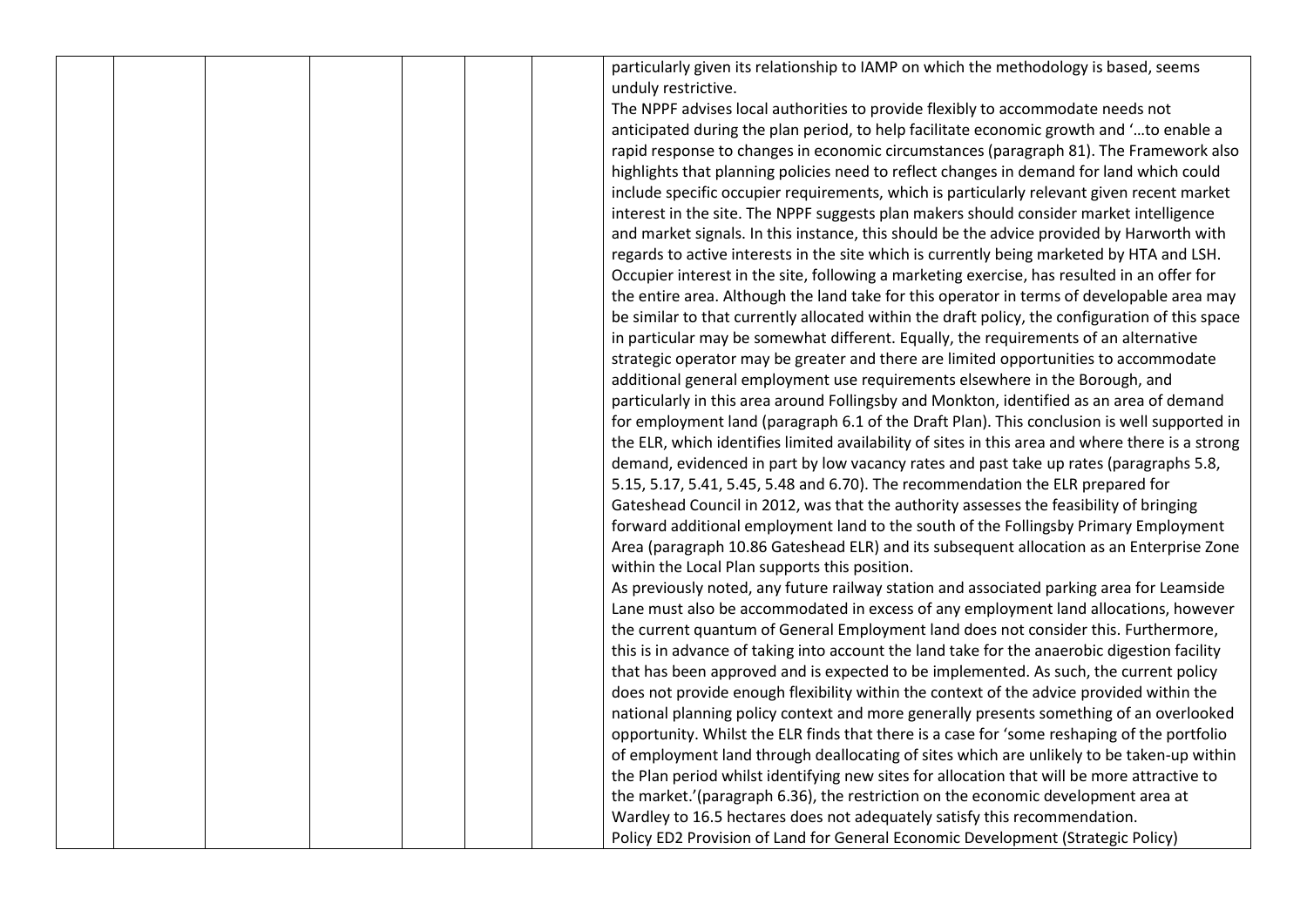|  |  |  | Policy ED2.1 Wardley Colliery (Strategic Policy)                                                |
|--|--|--|-------------------------------------------------------------------------------------------------|
|  |  |  | Strategic policy ED2.1 currently makes provision for 16.5 hectares of the 54.5 hectares at      |
|  |  |  | Wardley to be brought forward for economic development, which has been supported by             |
|  |  |  | a strategy to protect, enhance and manage the Wardley Colliery Local Wildlife Site              |
|  |  |  | 'together with a delivery programme regarding the timing, funding and implementation of         |
|  |  |  | any necessary actions arising from that strategy' (criteria B). The policy also requires '      |
|  |  |  | any adverse ecological impacts are dealt with through the mitigation hierarchy, and             |
|  |  |  | compensation measures and measurable net gain  delivered within the Wardley Colliery            |
|  |  |  | Wildlife site' (criteria C) in accordance with draft policy NE2.                                |
|  |  |  | Acknowledging that the policy already expects that there will be a strategy prepared for        |
|  |  |  | the site, it seems logical to incorporate flexibly within the policy as to how much of the site |
|  |  |  | can be brought forward for economic development, and the associated mitigation                  |
|  |  |  | strategy, subject to demonstrating that this is acceptable in ecological terms. This would      |
|  |  |  | allow discussions to continue regarding the extent of the developable area, supported by        |
|  |  |  | the relevant survey work and associated compensation strategy. This approach is already         |
|  |  |  | recognised in policy NE2, whereby Local Wildlife Sites would be safeguarded against any         |
|  |  |  | adverse development in the future.                                                              |
|  |  |  | Work undertaken by E3 on behalf of Harworth has already begun to consider the overall           |
|  |  |  | potential developable area at Wardley Colliery in the context of the new NPPF, which is         |
|  |  |  | clear on the desirability of conserving and enhancing nature conservation and on                |
|  |  |  | development plans securing measurable gains. The guidance is now reflected in draft             |
|  |  |  | Policy NE1 and specifically criteria (B). Strategic Policy ED2.1 currently takes this one step  |
|  |  |  | further requiring compensation and measurable net gain to be delivered at the Wardley           |
|  |  |  | site, which seems unnecessary and unduly restrictive at this stage given that the detailed      |
|  |  |  | ecological survey work has not yet been carried out and the spirit of the guidance in the       |
|  |  |  | NPPF.                                                                                           |
|  |  |  | The initial work undertaken by specialist ecologist consultants, E3 Ecology, to date            |
|  |  |  | acknowledge that it is not possible to carry out clear large-scale zoning of the entire site to |
|  |  |  | identify areas that should be protected and less valuable areas suitable for development,       |
|  |  |  | given the habitat mosaic of the site and the benefits of different habitats to different        |
|  |  |  | species. However, it is considered that a larger area than what is currently identified for     |
|  |  |  | economic development (16.5ha) could realistically be brought forward with the                   |
|  |  |  | appropriate management, mitigation and compensation measures. E3 has suggested that             |
|  |  |  | the precise balance and locations could be agreed in response to further detailed               |
|  |  |  | ecological survey work and an accompanying phasing strategy. As part of this more               |
|  |  |  | detailed work, off site compensation could also be considered, if necessary, to meet the        |
|  |  |  | requirements of local and national planning policy, whilst also allowing an appropriate and     |
|  |  |  | necessary degree of flexibility in the development options.                                     |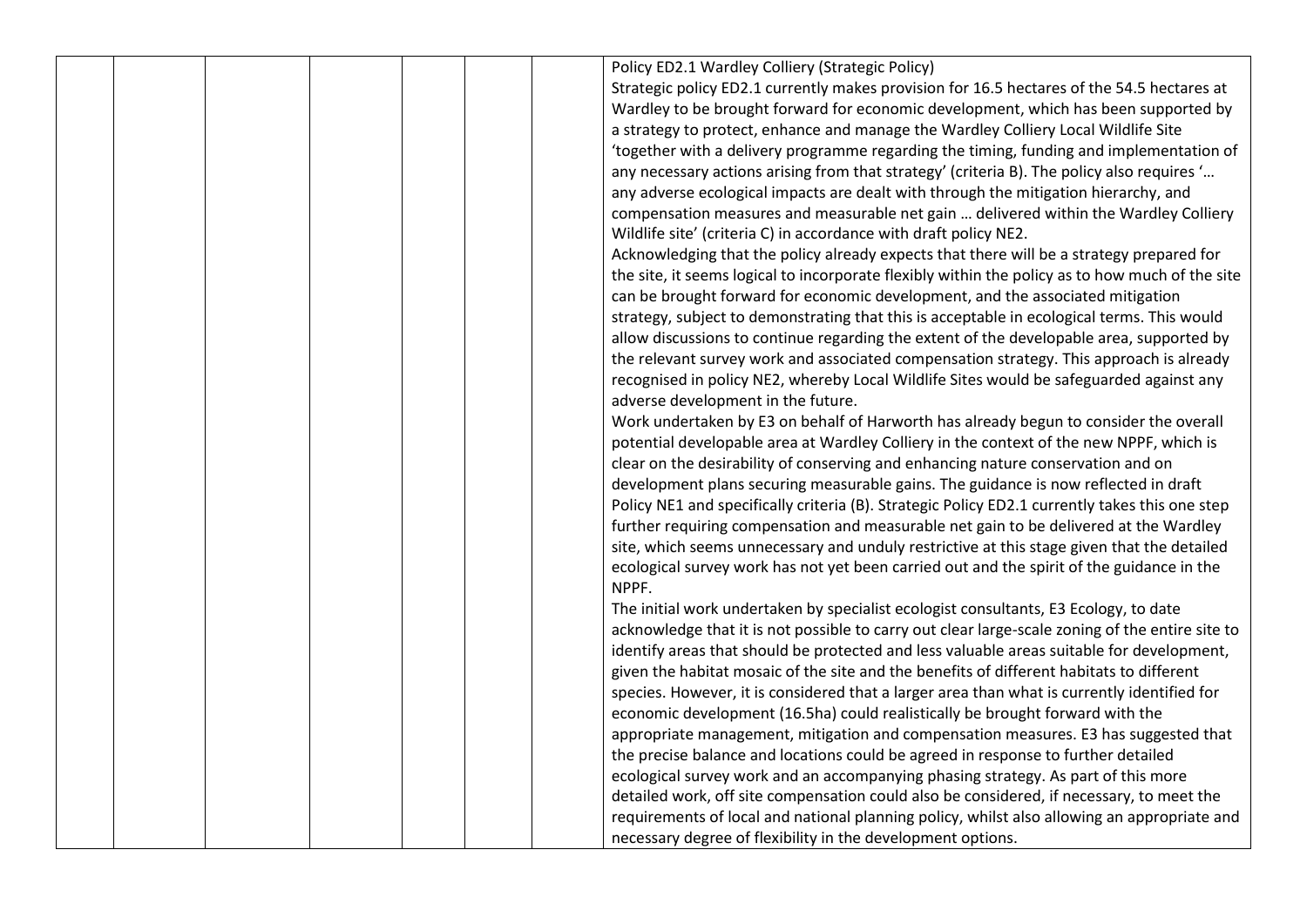|  |  |  | In short, the restriction of the economic development area of the site to 16.5 hectares,      |
|--|--|--|-----------------------------------------------------------------------------------------------|
|  |  |  | which effectively reflects existing consented development, prematurely compromises the        |
|  |  |  | potential of the site to contribute to the wider economic development strategy of the         |
|  |  |  | Borough, as clearly set out elsewhere in the plan and the ability of the Borough to deliver a |
|  |  |  | sustainable travel strategy, with regards the Leamside Line.                                  |
|  |  |  | The criteria already set out within the draft Policy ED2.1, specifically B and C, already     |
|  |  |  | protect the wider site from development that would have a significant adverse impact on       |
|  |  |  | conserving and enhancing the nature conservation value of land within Wardley Colliery,       |
|  |  |  | and as such sets the parameters for the consideration of any proposals that come forward      |
|  |  |  | for economic development within the wider site. Albeit we request that Criteria C be          |
|  |  |  | amended so that it does not restrict off site compensation. Furthermore, the criteria are     |
|  |  |  | reinforced by draft Policy's NE1, NE2 and the NPPF, which would be a suitable starting        |
|  |  |  | point of the consideration of any such proposals.                                             |
|  |  |  | It is acknowledged that any economic development proposals for a larger development           |
|  |  |  | footprint than that already approved by the historic consents and the established uses of     |
|  |  |  | the site, would have to be brought forward as part of a comprehensive proposal for the        |
|  |  |  | wider site, to primarily ensure that the nature conservation impact could be appropriately    |
|  |  |  | assessed. This is most likely to be in the form of an outline application for the whole site. |
|  |  |  | This can, however, be easily acknowledged within the policy and supporting text.              |
|  |  |  | Proposals within the 16.5 hectares can be considered on their own merits in the interim,      |
|  |  |  | as has been the approach with regards to any proposals that have come forward to date,        |
|  |  |  | including the anaerobic digestion plant and need not be bound by the requirements of the      |
|  |  |  | Policy.                                                                                       |
|  |  |  | Dear Sirs, South Tyneside Local Plan - Pre-Publication Draft Plan Consultation                |
|  |  |  | These representations are submitted on behalf of Harworth Estates Investments Limited         |
|  |  |  | ('Harworth'), to South Tyneside Council (the 'Council') in response to the consultation on    |
|  |  |  | the South Tyneside Local Plan - Pre-Publication Draft Plan (STLPPPD).                         |
|  |  |  | Harworth is one of the leading land and property regeneration companies across the            |
|  |  |  | North of England and the Midlands, owning and managing c. 21,000 acres on 136 sites.          |
|  |  |  | The Company's priority is to bring life to former industrial sites and return derelict land   |
|  |  |  | into active use, by way of the delivery of employment areas and new homes. In this            |
|  |  |  | context, Harworth is fully committed to securing the regeneration of the former Wardley       |
|  |  |  | Disposal Point at Follingsby (the 'Site'), for employment use, realising its full potential   |
|  |  |  | contribution in this regard.                                                                  |
|  |  |  | Acquired by Harworth in 1995, Wardley is a rail-connected former coal processing and          |
|  |  |  | disposal site that was operational in the early 1990's. Since that time is has been occupied  |
|  |  |  | by several uses, including; permanent container storage and the temporary storage of          |
|  |  |  | material from the Tyne Tunnel construction works. In 2015, Harworth demolished the            |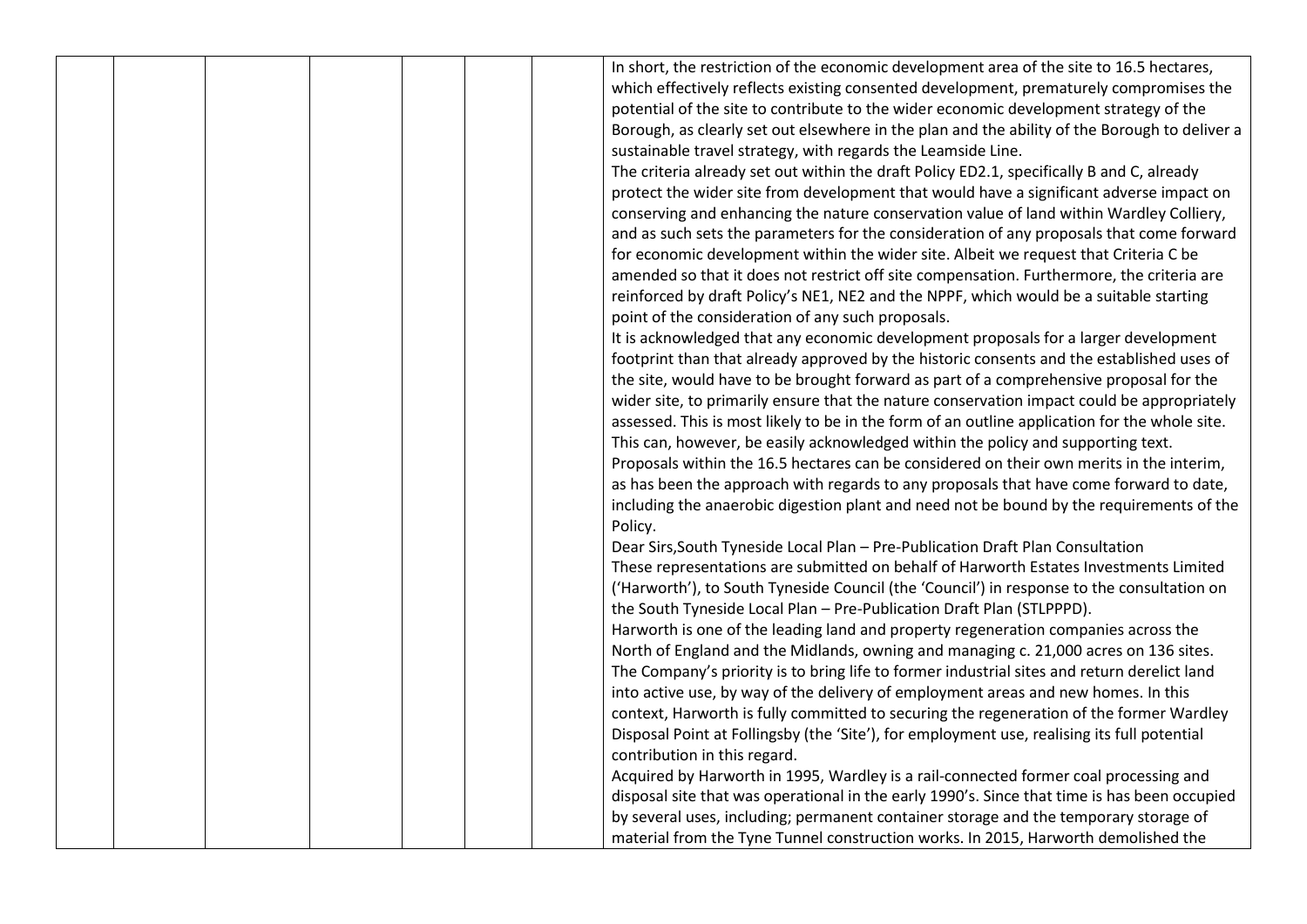|  |  | redundant coal plant and planning permission was secured on the southern part of the site      |
|--|--|------------------------------------------------------------------------------------------------|
|  |  | for an anaerobic digestion plant, in June 2013, which will in due course supply gas to the     |
|  |  | grid when the development is completed. More recently the site has been used to store          |
|  |  | materials from local infrastructure improvement works at Testos roundabout. The areas of       |
|  |  | land utilised for these activities equates to the 16.5 hectares which are currently identified |
|  |  | for economic development in draft Policy ED2.1.                                                |
|  |  | In addition to the rail connection, the site benefits from being close to the A194 (M) which   |
|  |  | is linked directly to the A1 (M) as well as Newcastle Airport, the Tyne Tunnel and the Port    |
|  |  | of Tyne, and also Sunderland. The businesses based on the adjacent logistics park already      |
|  |  | enjoy the benefits of this great location. Wardley is also next to the North East's proposed   |
|  |  | International Advanced Manufacturing Park (IAMP), which will provide expansion land for        |
|  |  | businesses serving Nissan, work on which has now commenced, and is directly north of           |
|  |  | Follingsby II. In short, the site is ideally positioned close to several strategic employment  |
|  |  | sites south of the Tyne, as acknowledged in the STLPPPD and the supporting evidence            |
|  |  | based as detailed later in this letter. It is within this context that Harworth is submitting  |
|  |  | these representations to the STLPPDP.                                                          |
|  |  | Whilst Harworth did in the consultation in advance of the release of the draft plan, and       |
|  |  | supports the Council's overall vision for the Borough, it does not support the approach        |
|  |  | with regards to its land interests at Wardley as encapsulated in draft Policy ED2.1.           |
|  |  | Harworth considers that the limitations imposed by draft Policy ED2.1 (and associated          |
|  |  | policy ED2 and supporting text) is a significant missed opportunity to meet the general        |
|  |  | employment needs of the Borough during the plan period, and also to capitalise on the          |
|  |  | opportunities presented by the Wardley site in terms of the economic contribution it could     |
|  |  | make to South Tyneside.                                                                        |
|  |  | The Soundness of the Plan                                                                      |
|  |  | Paragraph 35 of the National Planning Policy Framework (NPPF) states that Local plans and      |
|  |  | spatial development strategies are examined to assess whether they have been prepared          |
|  |  | in accordance with legal and procedural requirements, and whether they are sound. Plans        |
|  |  | are 'sound' if they are:                                                                       |
|  |  | a) Positively prepared - providing a strategy which, as a minimum, seeks to meet the           |
|  |  | area's objectively assessed needs; and is informed by agreements with other authorities,       |
|  |  | so that unmet need from neighbouring areas is accommodated where it is practical to do         |
|  |  | so and is consistent with achieving sustainable development;                                   |
|  |  | b) Justified - an appropriate strategy, taking into account the reasonable alternatives, and   |
|  |  | based on proportionate evidence;                                                               |
|  |  | c) Effective - deliverable over the plan period, and based on effective joint working on       |
|  |  | cross-boundary strategic matters that have been dealt with rather than deferred, as            |
|  |  | evidenced by the statement of common ground; and                                               |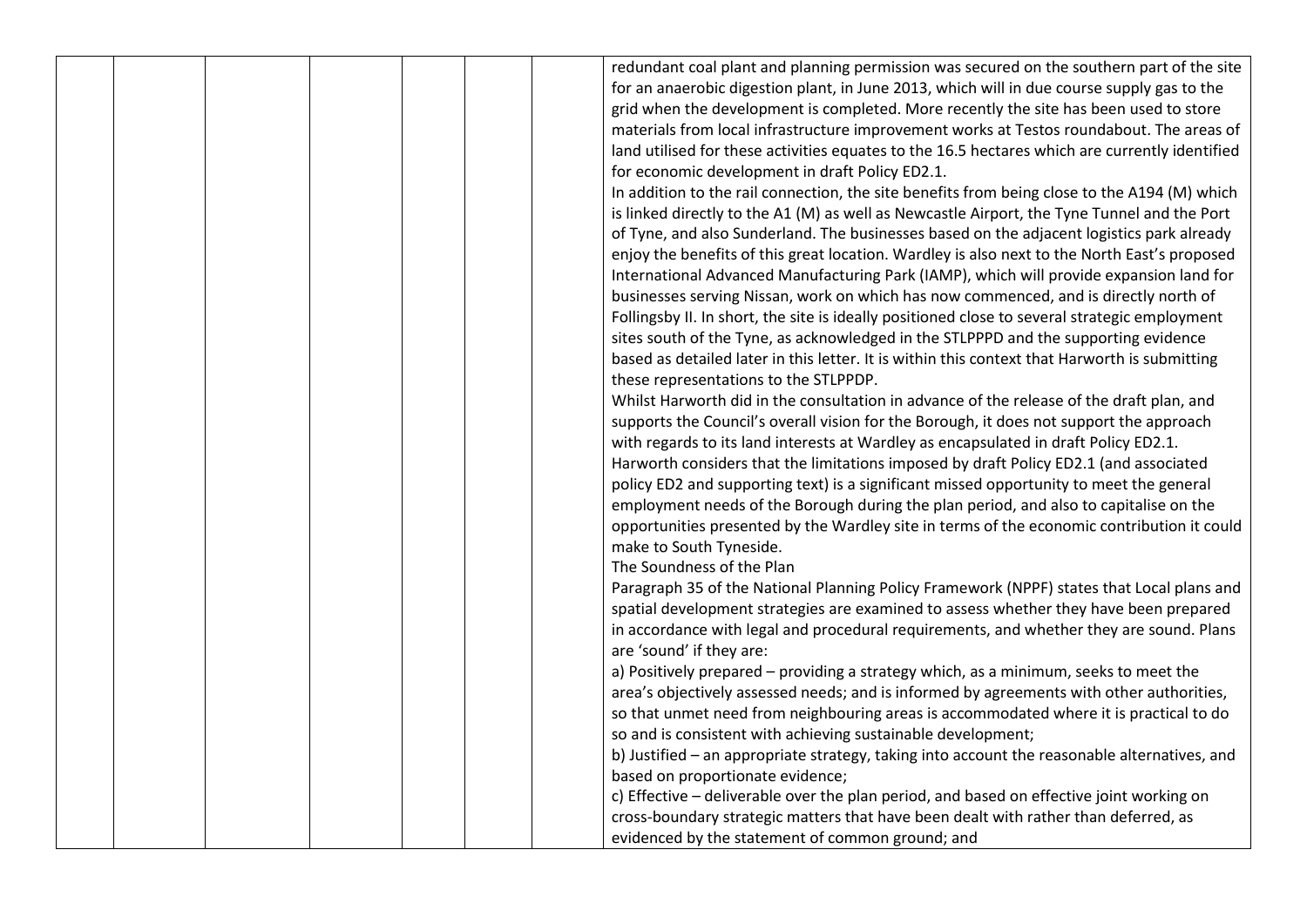|  |  |  | d) Consistent with national policy - enabling the delivery of sustainable development in         |
|--|--|--|--------------------------------------------------------------------------------------------------|
|  |  |  | accordance with the policies in this Framework                                                   |
|  |  |  | Our client does not consider the STLPPPD to be sound on the basis that whilst the Council        |
|  |  |  | has taken a generally positive approach to economic development and addressing key               |
|  |  |  | employment issues that relate to the Boroughs employment land requirements, it has not           |
|  |  |  | included sufficient flexibility to respond to demands for alternative uses on the strategic      |
|  |  |  | employment site at Wardley or to respond to market drivers. Policy ED2.1, associated             |
|  |  |  | Policy ED2 and associated text should make provision for a larger employment allocation          |
|  |  |  | at Wardley, in order to support the longevity and prosperity of South Tyneside, doing so         |
|  |  |  | would be consistent with the overarching objectives of the NPPF.                                 |
|  |  |  | Occupier interest in the site, following a marketing exercise, has resulted in an offer for      |
|  |  |  | the entire area. Although the land take for this operator in terms of developable area may       |
|  |  |  | be similar to that currently allocated within the draft policy, the configuration of this space  |
|  |  |  | in particular may be somewhat different. Equally, the requirements of an alternative             |
|  |  |  | strategic operator may be greater and there are limited opportunities to accommodate             |
|  |  |  | additional general employment use requirements elsewhere in the Borough, and                     |
|  |  |  | particularly in this area around Follingsby and Monkton, identified as an area of demand         |
|  |  |  | for employment land (paragraph 6.1 of the Draft Plan). This conclusion is well supported in      |
|  |  |  | the ELR, which identifies limited availability of sites in this area and where there is a strong |
|  |  |  | demand, evidenced in part by low vacancy rates and past take up rates (paragraphs 5.8,           |
|  |  |  | 5.15, 5.17, 5.41, 5.45, 5.48 and 6.70). The recommendation the ELR prepared for                  |
|  |  |  | Gateshead Council in 2012, was that the authority assesses the feasibility of bringing           |
|  |  |  | forward additional employment land to the south of the Follingsby Primary Employment             |
|  |  |  | Area (paragraph 10.86 Gateshead ELR) and its subsequent allocation as an Enterprise Zone         |
|  |  |  | within the Local Plan supports this position.                                                    |
|  |  |  | As previously noted, any future railway station and associated parking area for Leamside         |
|  |  |  | Lane must also be accommodated in excess of any employment land allocations, however             |
|  |  |  | the current quantum of General Employment land does not consider this. Furthermore,              |
|  |  |  | this is in advance of taking into account the land take for the anaerobic digestion facility     |
|  |  |  | that has been approved and is expected to be implemented. As such, the current policy            |
|  |  |  | does not provide enough flexibility within the context of the                                    |
|  |  |  | advice provided within the national planning policy context and more generally presents          |
|  |  |  | something of an overlooked opportunity. Whilst the ELR finds that there is a case for            |
|  |  |  | 'some reshaping of the portfolio of employment land through deallocating of sites which          |
|  |  |  | are unlikely to be taken-up within the Plan period whilst identifying new sites for              |
|  |  |  | allocation that will be more attractive to the market.'(paragraph 6.36), the restriction on      |
|  |  |  | the economic development area at Wardley to 16.5 hectares does not adequately satisfy            |
|  |  |  | this recommendation.                                                                             |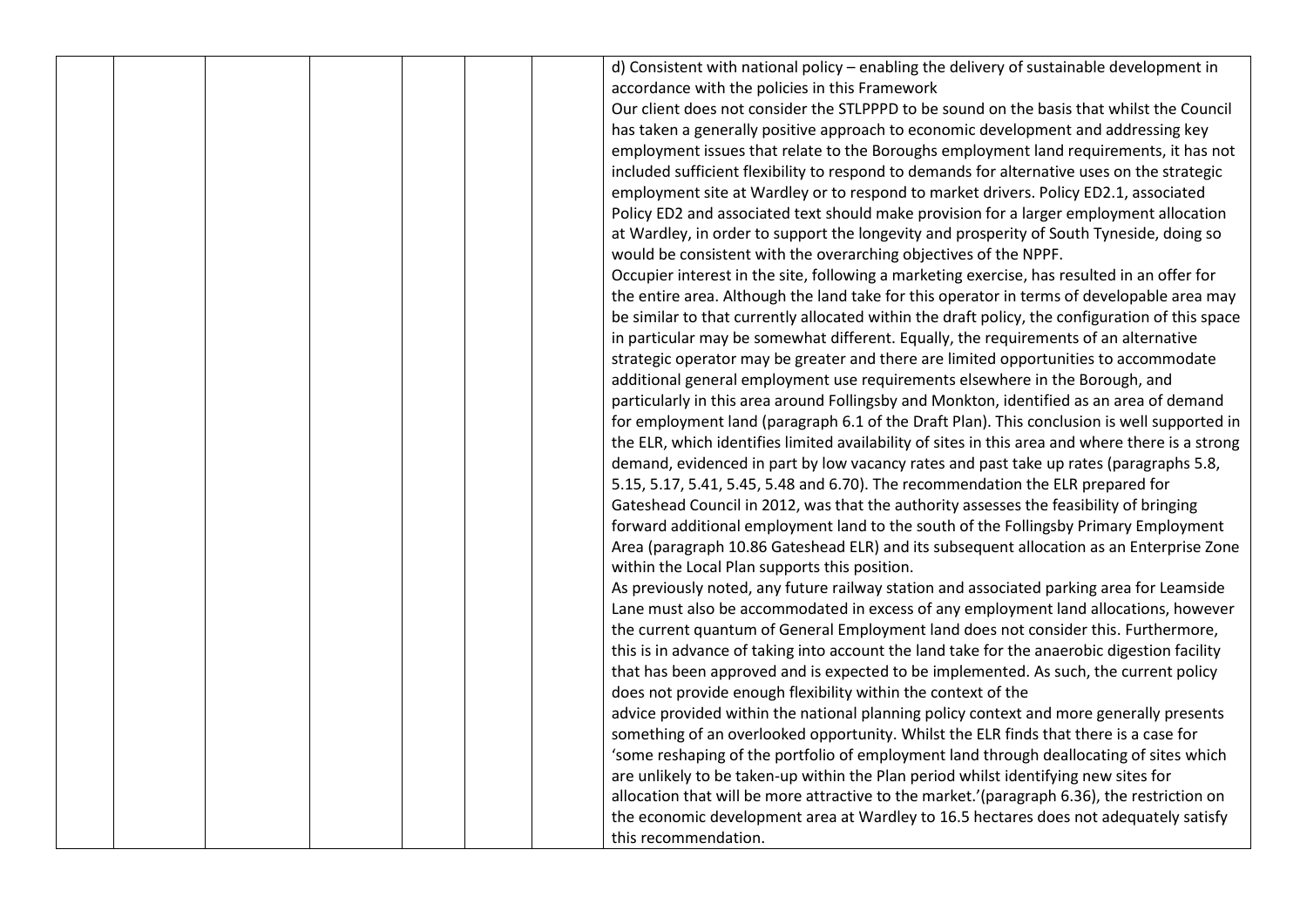|            |                 |                            |      |               | Whilst the removal of additional land from the Green Belt must obviously be justified in<br>the context of national planning policy, the Council's Green Belt Review (2019) in support<br>of the STLPPPD finds; 'It is clear that in relation to meeting the development needs for<br>new homes and jobs, that exceptional circumstances exist which justify the release of land<br>from the current extent of the Green Belt' (paragraph 6.1). This conclusion is supported by<br>paragraph 6.4 which states 'There are clear opportunities to minimise the harm at a site<br>specific level through the careful selection of sites together with the appropriate<br>mitigation measures such as appropriate densities, the provision of open space at the<br>edge of settlements and use of landscaping and buffers.'. When considering the total area<br>of Harworth's land at Wardley (54.5 hectares), this finding is directly relevant.<br>Harworth disagrees with the findings of the Green Belt Review with regards to the wider<br>Wardley Colliery (Appendix 3), in particular that the western unallocated area performs<br>relatively strongly when assessed against the purposes of the Green Belt, and that loss<br>would have an adverse impact (site FG22c). This finding seems to be based principally on<br>the sites LWS status rather than any visual impact of development given that the report<br>concludes that;<br>'The parcel is screened to the north and east by mature vegetation, and land buffers to the<br>south, and development along its eastern boundary. The neighbouring authority of<br>Gateshead is extending the adjacent industrial estate. The scale of outward growth could<br>therefore be regulated as a result of these established durable features, thus restricting<br>sprawl and preventing further encroachment.'<br>The area to the east which is identified for economic development (FG22d) is considered<br>to make a limited contribution to the openness of the Green Belt, with the removal of the<br>parcel considered to have moderate impact. This land also falls within the Green<br>Infrastructure Corridor and also the LWS, of which the Review concludes that this can be<br>mitigated by following the mitigation hierarchy. We consider that the same principles<br>should be applied to the wider site, and this is addressed in more detail below.<br>Consideration is given to the wildlife designation of the site and its associated value.<br>In summary, Harworth Estates supports the provisions of Spatial Policy S1, but do not<br>consider that this translates to the relevant detailed policies (ED2 and ED2.1) which<br>unnecessarily restrict the economic development area at Wardley, in advance of having |
|------------|-----------------|----------------------------|------|---------------|---------------------------------------------------------------------------------------------------------------------------------------------------------------------------------------------------------------------------------------------------------------------------------------------------------------------------------------------------------------------------------------------------------------------------------------------------------------------------------------------------------------------------------------------------------------------------------------------------------------------------------------------------------------------------------------------------------------------------------------------------------------------------------------------------------------------------------------------------------------------------------------------------------------------------------------------------------------------------------------------------------------------------------------------------------------------------------------------------------------------------------------------------------------------------------------------------------------------------------------------------------------------------------------------------------------------------------------------------------------------------------------------------------------------------------------------------------------------------------------------------------------------------------------------------------------------------------------------------------------------------------------------------------------------------------------------------------------------------------------------------------------------------------------------------------------------------------------------------------------------------------------------------------------------------------------------------------------------------------------------------------------------------------------------------------------------------------------------------------------------------------------------------------------------------------------------------------------------------------------------------------------------------------------------------------------------------------------------------------------------------------------------------------------------------------------------------------------------------------------------------------------------------------------------------------------------------------------------------------------------------------------------------------------------------------------------------------------------------------------------------------------------------------------------------|
|            |                 |                            |      |               | thoroughly considered the full extent of the potentially developable area.                                                                                                                                                                                                                                                                                                                                                                                                                                                                                                                                                                                                                                                                                                                                                                                                                                                                                                                                                                                                                                                                                                                                                                                                                                                                                                                                                                                                                                                                                                                                                                                                                                                                                                                                                                                                                                                                                                                                                                                                                                                                                                                                                                                                                                                                                                                                                                                                                                                                                                                                                                                                                                                                                                                        |
| ST20<br>72 | Mr Andrew Mills | 06<br>Planning<br>for Jobs | ED01 | Objecti<br>on | I would like to see more details supporting economic growth. We are transitioning through<br>major change/challenge decarbonising/digitalising. What are the Borough's plans to future<br>proof our region for environmental and technological targets and advancement?<br>-Growth in jobs/business has to be linked to location/type/volume of new housing.                                                                                                                                                                                                                                                                                                                                                                                                                                                                                                                                                                                                                                                                                                                                                                                                                                                                                                                                                                                                                                                                                                                                                                                                                                                                                                                                                                                                                                                                                                                                                                                                                                                                                                                                                                                                                                                                                                                                                                                                                                                                                                                                                                                                                                                                                                                                                                                                                                      |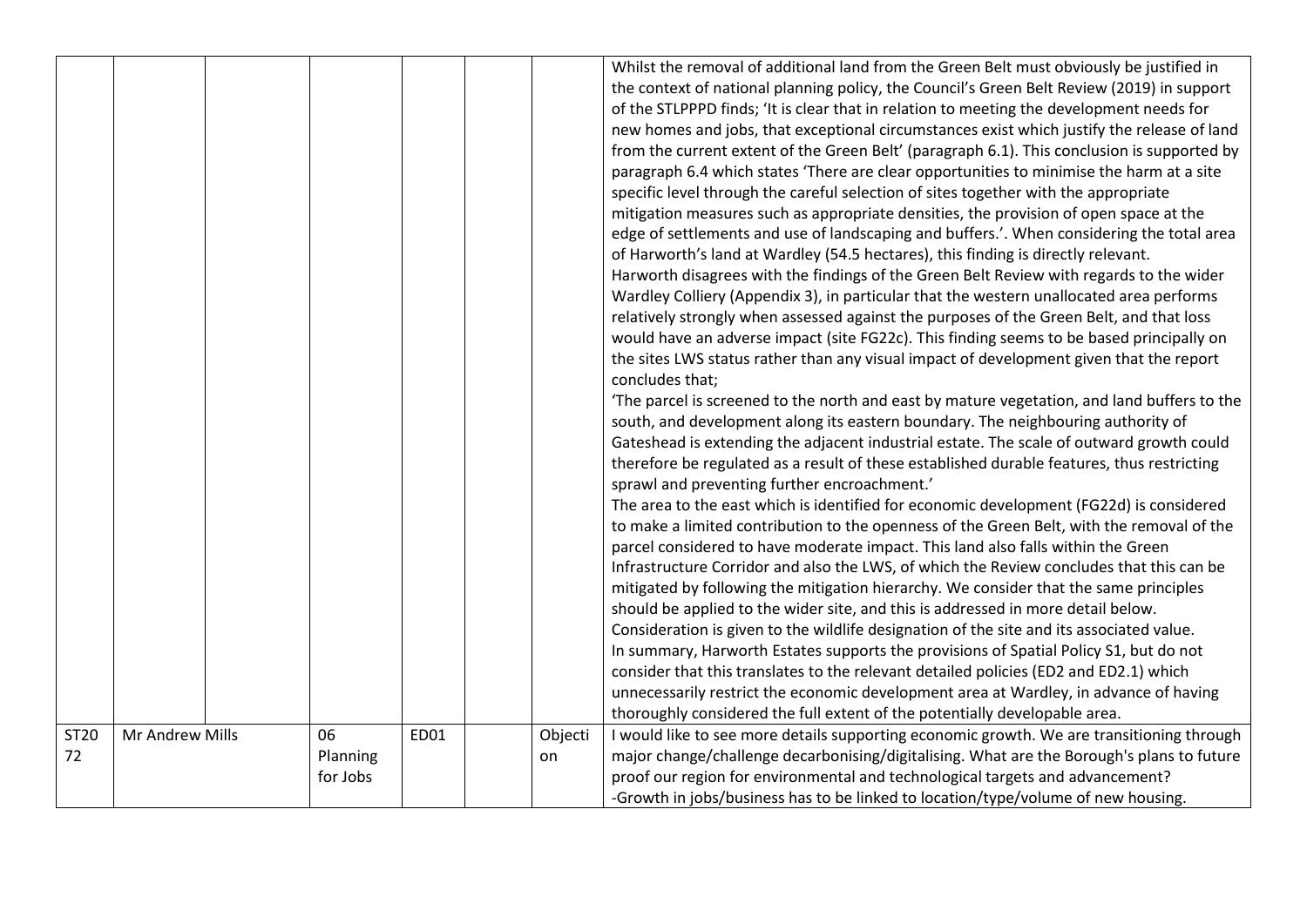| ST21              | Natasha                     | National            | 06                   | ED01         | h ix | support | NT supports the recognition in Policy ED1 criterion h ix) to support the realisation of the                                                                                          |
|-------------------|-----------------------------|---------------------|----------------------|--------------|------|---------|--------------------------------------------------------------------------------------------------------------------------------------------------------------------------------------|
| 70                | Rowland                     | Trust               | Planning             |              |      |         | potential for the visitor economy in the District and that this should be compatible with                                                                                            |
|                   |                             |                     | for Jobs             |              |      |         | the natural environment.                                                                                                                                                             |
| ST21              | Natasha                     | National            | 06                   | <b>ED06</b>  |      | support | NT strongly supports proposals that maximise the use of existing developed sites within                                                                                              |
| 70                | Rowland                     | Trust               | Planning             |              |      |         | the Foreshore Area, where there are opportunities for regeneration and improvements to                                                                                               |
|                   |                             |                     | for Jobs             |              |      |         | provide new opportunities for the residents of South Tyneside. This is reinforced through                                                                                            |
|                   |                             |                     |                      |              |      |         | the regeneration policies of the plan and we specifically lend our support to policy RG6                                                                                             |
|                   |                             |                     |                      |              |      |         | Foreshore Improvement Area which identifies a need for Public realm improvements and                                                                                                 |
|                   |                             |                     |                      |              |      |         | development of sporting leisure facilities at Gypsies Green, (as defined on the Policies                                                                                             |
|                   |                             |                     |                      |              |      |         | Map); There are significant opportunities that could be realised here for the health and                                                                                             |
|                   |                             |                     |                      |              |      |         | well- being of residents in South Tyneside.                                                                                                                                          |
| <b>ST22</b><br>08 | <b>Cllr Ellison</b><br>Cllr | South               | 06                   | ED3.0        |      | Objecti | We understand however the need to meet national requirements for residential dwellings                                                                                               |
|                   | Porthouse                   | Tyneside<br>Council | Planning<br>for jobs | 6            |      | on      | within the local authority area. Therefore, we would like to make a formal proposal that<br>full consideration is given to the alternative site of Hawthorne Leslie, Ellison Street, |
|                   | Cllr                        |                     |                      |              |      |         | Hebburn. The Hawthorne Leslie site is a vast site, currently identified for industrial                                                                                               |
|                   | McHugh                      |                     |                      |              |      |         | purposes, with a significant history of fires and injury upon its current structure. We                                                                                              |
|                   |                             |                     |                      |              |      |         | believe that this site, now within a densely populated residential area provides a suitable                                                                                          |
|                   |                             |                     |                      |              |      |         | opportunity to meet needs; offering space for up to 171 residential dwellings as opposed                                                                                             |
|                   |                             |                     |                      |              |      |         | to the 91 proposed for sites SHB013 and SHB015. The current Hawthorne Leslie site could                                                                                              |
|                   |                             |                     |                      |              |      |         | be developed with residential properties to significantly improve the area of the Hebburn                                                                                            |
|                   |                             |                     |                      |              |      |         | North ward; it can be done without effect to the river bed or operations within its                                                                                                  |
|                   |                             |                     |                      |              |      |         | neighbouring A&P Tyne. Indeed, Ellison Street, now being a heavily populated residential                                                                                             |
|                   |                             |                     |                      |              |      |         | area with one access road to the site provides an opportunity to remove present risks and                                                                                            |
|                   |                             |                     |                      |              |      |         | future disruption to those in the immediate vicinity. This proposal would meet the area's                                                                                            |
|                   |                             |                     |                      |              |      |         | objectively assessed needs, be proportionate and taking into account alternative sites, be                                                                                           |
|                   |                             |                     |                      |              |      |         | deliverable over the Local Plans 20 year vision period, and be consistent with national                                                                                              |
|                   |                             |                     |                      |              |      |         | police and the instructions of central government.                                                                                                                                   |
| <b>ST22</b>       | Gillan                      | <b>CPRE</b>         | 06                   | ED01         |      | Suppor  | Strategic Economic Development (Strategic Policy) CPRE supports ED1                                                                                                                  |
| 85                | Gibson                      |                     | Planning             |              |      | t       |                                                                                                                                                                                      |
|                   |                             |                     | for Jobs             |              |      |         |                                                                                                                                                                                      |
| <b>ST22</b>       | Gillan                      | <b>CPRE</b>         | 06                   | ED02         |      | Comme   | Provision of land for General Economic Development (Strategic Policy)                                                                                                                |
| 85                | Gibson                      |                     | Planning             |              |      | nt      |                                                                                                                                                                                      |
|                   |                             |                     | for Jobs             |              |      |         |                                                                                                                                                                                      |
| <b>ST22</b>       | Gillan                      | <b>CPRE</b>         | 06                   | ED02.        |      | Suppor  | Wardley Colliery (Strategic Policy) - We welcome the proposed retention of most of the                                                                                               |
| 85                | Gibson                      |                     | Planning             | $\mathbf{1}$ |      | t       | Local Wildlife Site within the Green Belt.                                                                                                                                           |
|                   |                             |                     | for Jobs             |              |      |         |                                                                                                                                                                                      |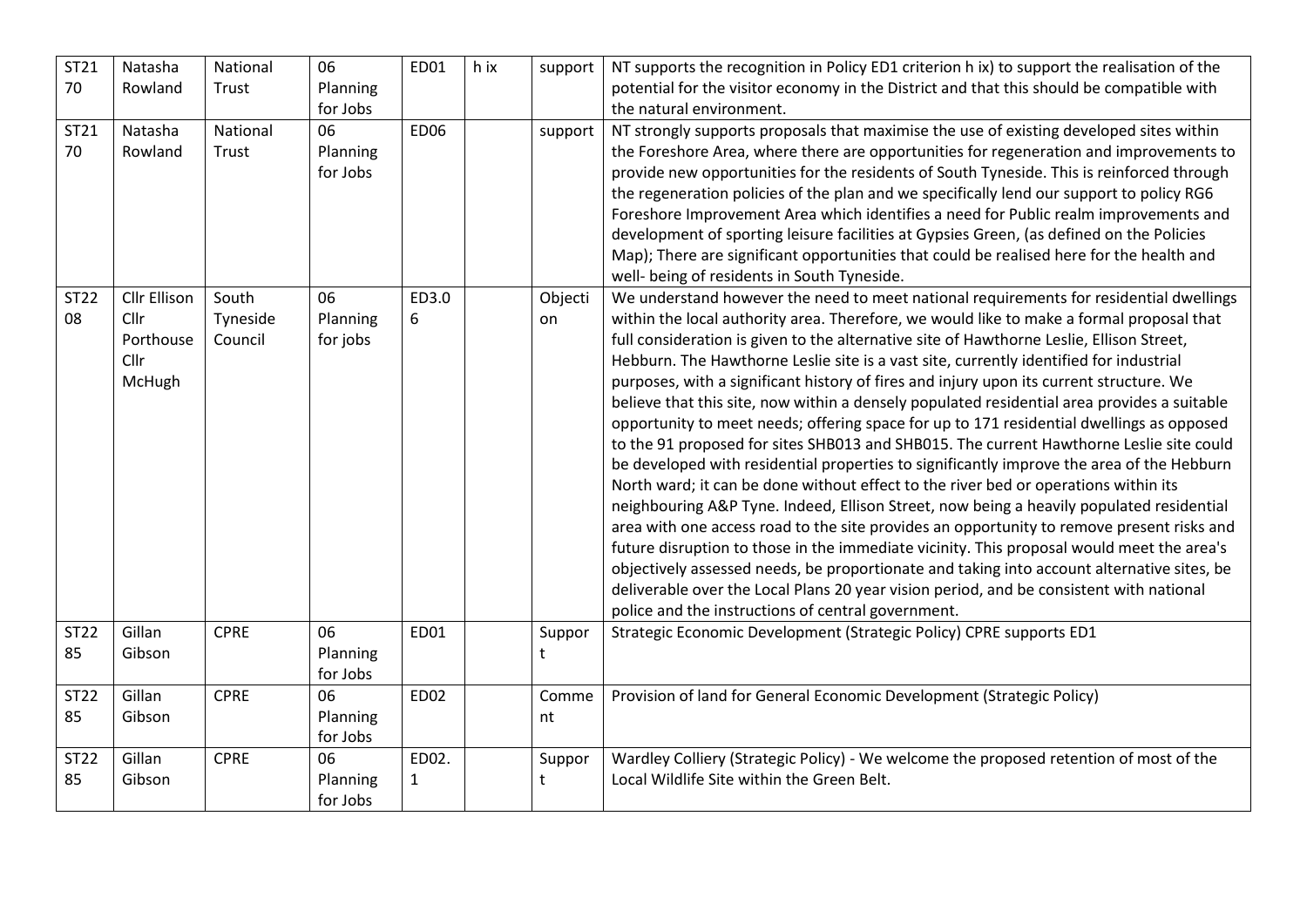| <b>ST22</b><br>85 | Gillan<br>Gibson | <b>CPRE</b>                                | 06<br>Planning<br>for Jobs | ED <sub>03</sub> | Suppor<br>t | Provision of Land for Port and Marine Uses (Strategic Policy) - CPRE supports ED3                                                                                                                                                                                                                                                                                                                                                                                                                                                                                                                                                                                                                                                                                                                                                                                                                                                                                                                                                                                                                                                                                                                                                                                                                                                                                                                                                                                                                                                                                                                                                                                                                                                                                                                                                                                                                                                       |
|-------------------|------------------|--------------------------------------------|----------------------------|------------------|-------------|-----------------------------------------------------------------------------------------------------------------------------------------------------------------------------------------------------------------------------------------------------------------------------------------------------------------------------------------------------------------------------------------------------------------------------------------------------------------------------------------------------------------------------------------------------------------------------------------------------------------------------------------------------------------------------------------------------------------------------------------------------------------------------------------------------------------------------------------------------------------------------------------------------------------------------------------------------------------------------------------------------------------------------------------------------------------------------------------------------------------------------------------------------------------------------------------------------------------------------------------------------------------------------------------------------------------------------------------------------------------------------------------------------------------------------------------------------------------------------------------------------------------------------------------------------------------------------------------------------------------------------------------------------------------------------------------------------------------------------------------------------------------------------------------------------------------------------------------------------------------------------------------------------------------------------------------|
| ST22<br>85        | Gillan<br>Gibson | <b>CPRE</b>                                | 06<br>Planning<br>for Jobs | ED04             | Suppor<br>t | Protecting Employment Uses - CPRE supports Policy ED4                                                                                                                                                                                                                                                                                                                                                                                                                                                                                                                                                                                                                                                                                                                                                                                                                                                                                                                                                                                                                                                                                                                                                                                                                                                                                                                                                                                                                                                                                                                                                                                                                                                                                                                                                                                                                                                                                   |
| ST22<br>85        | Gillan<br>Gibson | <b>CPRE</b>                                | 06<br>Planning<br>for Jobs | <b>ED05</b>      | Suppor<br>t | Employment Development beyond our Employment Allocations - CPRE supports ED5                                                                                                                                                                                                                                                                                                                                                                                                                                                                                                                                                                                                                                                                                                                                                                                                                                                                                                                                                                                                                                                                                                                                                                                                                                                                                                                                                                                                                                                                                                                                                                                                                                                                                                                                                                                                                                                            |
| ST22<br>85        | Gillan<br>Gibson | <b>CPRE</b>                                | 06<br>Planning<br>for Jobs | <b>ED06</b>      | Suppor<br>t | Leisure and Tourism - CPRE supports Policy ED6                                                                                                                                                                                                                                                                                                                                                                                                                                                                                                                                                                                                                                                                                                                                                                                                                                                                                                                                                                                                                                                                                                                                                                                                                                                                                                                                                                                                                                                                                                                                                                                                                                                                                                                                                                                                                                                                                          |
| ST22<br>85        | Gillan<br>Gibson | <b>CPRE</b>                                | 06<br>Planning<br>for Jobs | <b>ED07</b>      | Suppor<br>t | Tourist and Visitor Accommodation - CPRE supports Policy ED7                                                                                                                                                                                                                                                                                                                                                                                                                                                                                                                                                                                                                                                                                                                                                                                                                                                                                                                                                                                                                                                                                                                                                                                                                                                                                                                                                                                                                                                                                                                                                                                                                                                                                                                                                                                                                                                                            |
| <b>ST22</b><br>92 | Katie<br>Wood    | <b>R&amp;K Wood</b><br><b>Planning LLP</b> | 06<br>Planning<br>for Jobs | ED02.<br>01      | Comme<br>nt | <b>Draft Local Plan</b><br>The allocation of Wardley Colliery as an employment site and its release from the Green<br>Belt as set out in Policy S1 (specifically criteria f and g) and Policy ED2.1 are supported.<br>Policy ED2.1 states that any future development should seek to protect and enhance the<br>wildlife site at Wardley Colliery and this is recognised as necessary in the terms of the<br>NPPF. However, criteria (a) of this Policy ED2.1 is considered vital as it is recognising that<br>this allocation must provide 16.5 hectares of employment land. In this context, it must<br>also be acknowledged that the development of the Leamside Line, if it comes about over<br>this plan period, may 'eat into' the area that is capable of being utilised for employment<br>purposes.<br>Policy ED2.1 appears to be assuming that the employment site and the Local Wildlife Site<br>can be interlinked in the future; at the present time this is more than likely. However, it is<br>considered that a flexible approach to the delivery of the employment land and the<br>mitigation for the LWS, is required as this will ensure that the employment use is<br>delivered in conjunction with the ecological mitigation required. Following further<br>consideration and assessment of the site the boundary line between the employment site<br>and wildlife site may not be as clear cut as on the plan. Flexibility in the exact location of<br>employment land in relation to areas to be protected for the ecological value will help to<br>ensure the most appropriate development for the site; a rigid approach could damage the<br>ability to delivery employment land and protect wildlife.  This flexibility may also assist in<br>addressing the under provision of employment land that is identified in Table 2 of the<br>Draft Local Plan.<br>Draft Local Plan Interim Sustainability Appraisal |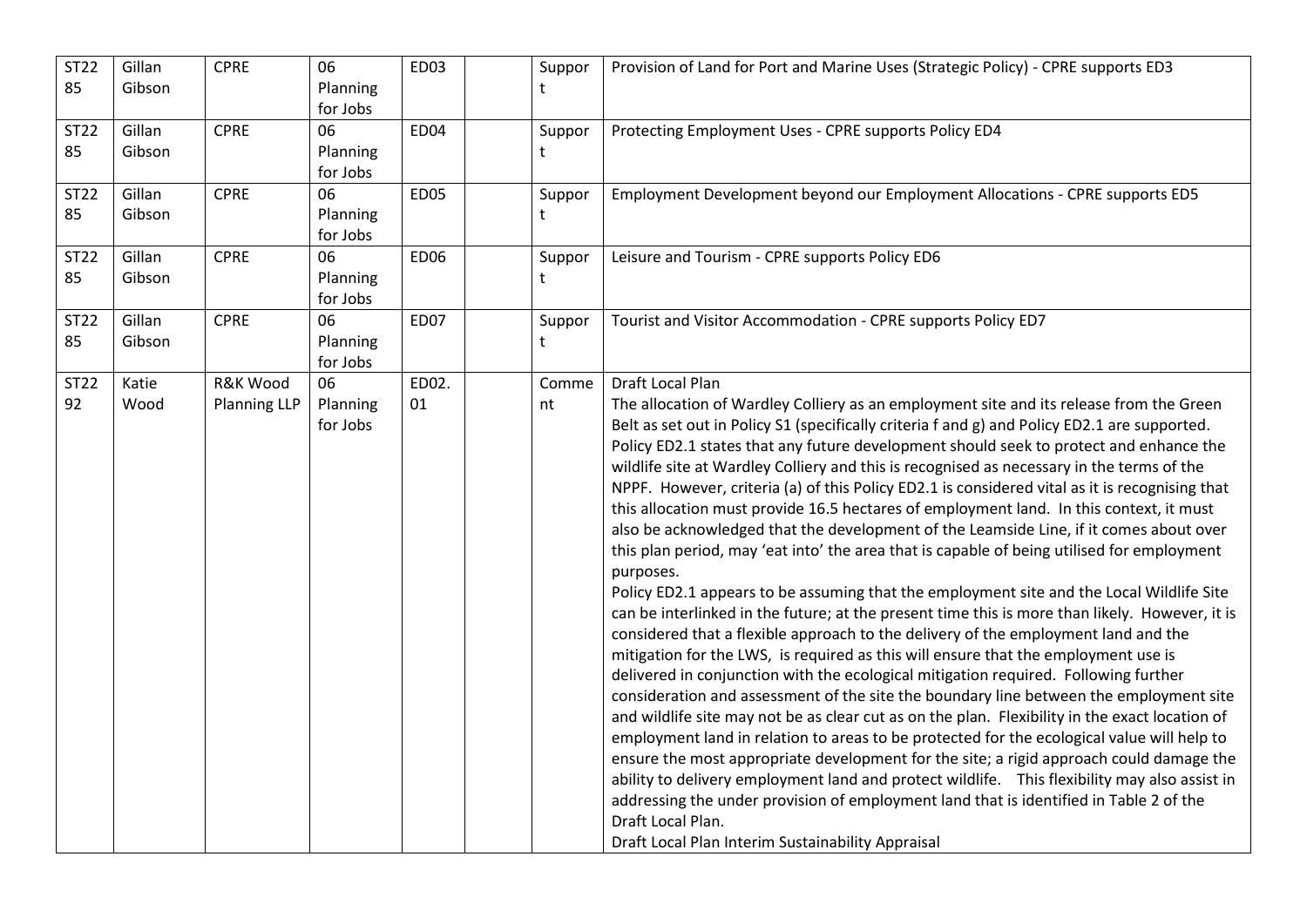|                   |            |         |                            |                  |               | The conclusion of the Draft Local Plan Interim Sustainability Appraisal is to allocate land to<br>the west of the Wardley Colliery site for general employment purposes. The conclusion of<br>paragraph 8.2, in relation to the release of a single employment site, is supported as well<br>as the reasoning behind it i.e it is more likely to be attractive to the market.<br>Option 3 in the SA, in relation to employment, as set out in Table 8.3 is supported as the<br>need to release land in the Green Belt for employment and housing purposes is considered<br>necessary and a decision which all Authorities in the North East appear to be coming to in<br>relation to future growth.<br>Overall, the conclusion of Table 8.4 and 8.6, in relation to the releasing land from the<br>Green Belt and specifically the Wardley site is supported.<br>The comments in paragraph 8.34 to 8.35 are noted in relation to the location of Wardley<br>employment site, adjacent to a Local Wildlife Site, and the requirements for a mitigation<br>strategy. The broad aims of these paragraphs are supported but in taking this<br>recommendation forward the Council needs to be open to looking at this site in more<br>detail in relation to the extent of land that can be allocated for employment purposes and<br>the quality of the habitats contained within the colliery spoil to the east of the site. As<br>stated above, a flexible approach will ensure that the LWS is enhanced while high quality<br>employment is also delivered.                                                                       |
|-------------------|------------|---------|----------------------------|------------------|---------------|--------------------------------------------------------------------------------------------------------------------------------------------------------------------------------------------------------------------------------------------------------------------------------------------------------------------------------------------------------------------------------------------------------------------------------------------------------------------------------------------------------------------------------------------------------------------------------------------------------------------------------------------------------------------------------------------------------------------------------------------------------------------------------------------------------------------------------------------------------------------------------------------------------------------------------------------------------------------------------------------------------------------------------------------------------------------------------------------------------------------------------------------------------------------------------------------------------------------------------------------------------------------------------------------------------------------------------------------------------------------------------------------------------------------------------------------------------------------------------------------------------------------------------------------------------------------------------------------------------------------------------|
| <b>ST23</b><br>15 | Neil Jones | Rapleys | 06<br>Planning<br>for jobs | ED <sub>04</sub> | Objecti<br>on | In terms of detailed policy comments, Siemens wishes to comment specifically on draft<br>Policy ED4: Protecting Employment Uses. The policy, as currently drafted, states as<br>follows:<br>'We will encourage and support economic growth and prosperity within the Borough by<br>safeguarding land and buildings last used for employment purposes and (Rapleys<br>emphasis) allocated under policies ED2, ED2.1 and ED3 as shown on the Policies Map'.<br>The policy then goes on to set out a series of tests which would need to be satisfied if a<br>site covered by this policy is to be redeveloped for alternative uses.<br>It is our reading of this policy that it relates specifically to sites last used for employment<br>purposes AND allocated for employment uses in the Plan. In other words, it would not<br>apply to any non-allocated employments sites. This position is supported on the basis that<br>it ensures maximum flexibility for the potential beneficial re-use of non-allocated<br>employment sites during the Plan period and reflect national guidance on this particular<br>matter.<br>It is requested that the supporting text to Policy ED4 therefore includes specific<br>clarification that the policy is not applicable to non-allocated employment sites that were<br>last used for employment purposes, for the avoidance of doubt.<br>We kindly request that these representations are taken into account in the ongoing<br>preparation of the draft Plan, and request that we are kept informed of the further<br>progress of the draft Plan and opportunities for consultation. |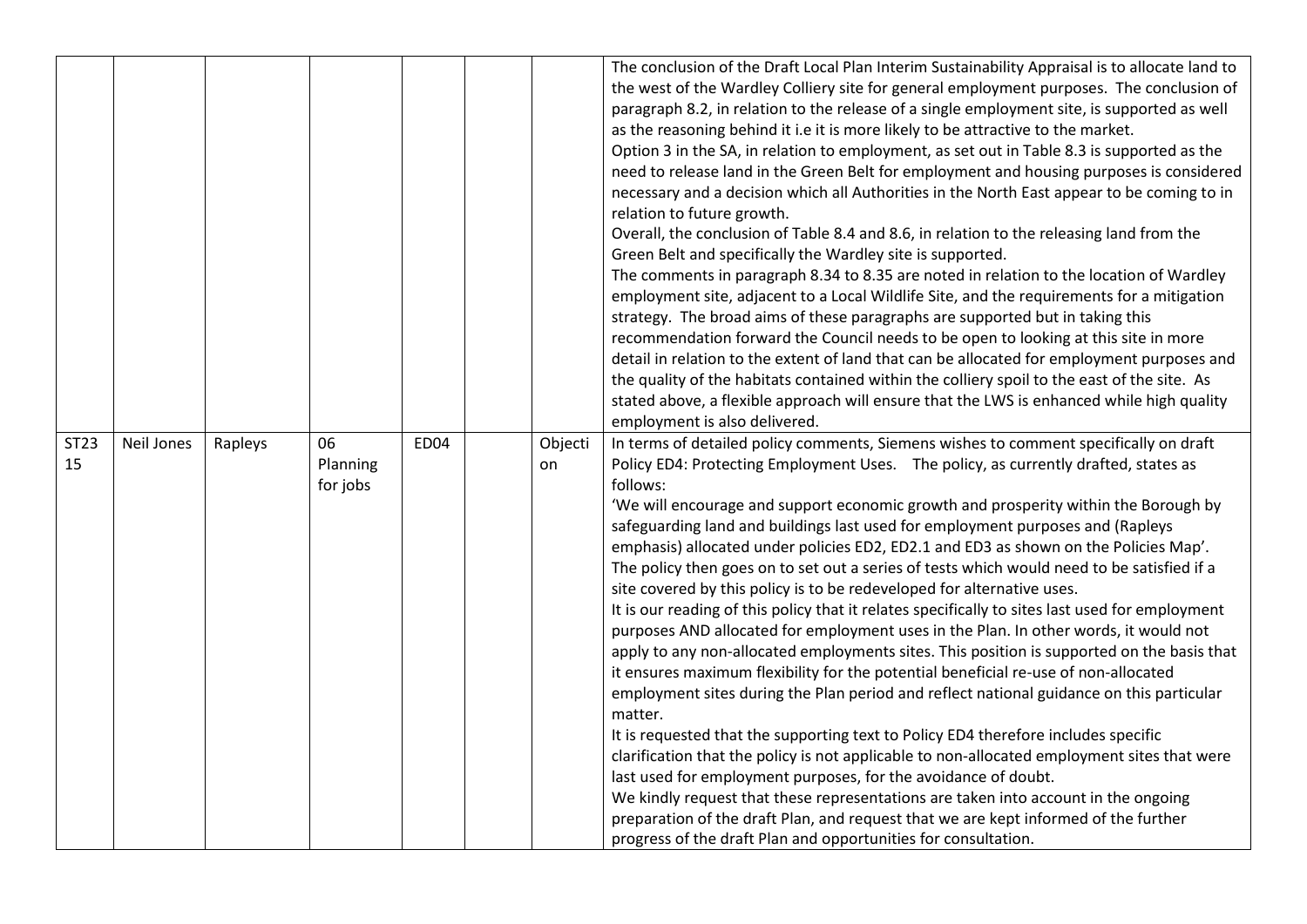| <b>ST23</b> | Angela Beattie |                        | 06                         | ED01        | Comme       | EMPLOYMENT                                                                                                                                                                                                                                                                                                                                                                                                                                                                                                                                                                                                                                                                                                                                                                                                                                                                                                                                                                                                                                                                                                                                                                                                                                                                                                                                                                                                                                                                                                                                                                                                                                                                                                              |
|-------------|----------------|------------------------|----------------------------|-------------|-------------|-------------------------------------------------------------------------------------------------------------------------------------------------------------------------------------------------------------------------------------------------------------------------------------------------------------------------------------------------------------------------------------------------------------------------------------------------------------------------------------------------------------------------------------------------------------------------------------------------------------------------------------------------------------------------------------------------------------------------------------------------------------------------------------------------------------------------------------------------------------------------------------------------------------------------------------------------------------------------------------------------------------------------------------------------------------------------------------------------------------------------------------------------------------------------------------------------------------------------------------------------------------------------------------------------------------------------------------------------------------------------------------------------------------------------------------------------------------------------------------------------------------------------------------------------------------------------------------------------------------------------------------------------------------------------------------------------------------------------|
| 76          |                |                        | Planning<br>for Jobs       |             | nt          | The level of unemployment in the borough is high. How does South Tyneside Council<br>reconcile this level of unemployment with the need to build additional homes. In addition                                                                                                                                                                                                                                                                                                                                                                                                                                                                                                                                                                                                                                                                                                                                                                                                                                                                                                                                                                                                                                                                                                                                                                                                                                                                                                                                                                                                                                                                                                                                          |
|             |                |                        |                            |             |             | Brexit will undoubtedly impact as immigration reduces and businesses re-adjust going                                                                                                                                                                                                                                                                                                                                                                                                                                                                                                                                                                                                                                                                                                                                                                                                                                                                                                                                                                                                                                                                                                                                                                                                                                                                                                                                                                                                                                                                                                                                                                                                                                    |
| ST24        | Graham         | Durham                 | 06                         | <b>ED01</b> | Comme       | forward. Please reply with an explanation of this point.<br>Employment                                                                                                                                                                                                                                                                                                                                                                                                                                                                                                                                                                                                                                                                                                                                                                                                                                                                                                                                                                                                                                                                                                                                                                                                                                                                                                                                                                                                                                                                                                                                                                                                                                                  |
| 05          | <b>Black</b>   | County<br>Council      | Planning<br>for Jobs       |             | nt          | The importance of IAMP is clearly recognised in terms of providing jobs for the future. It is<br>considered that this significant investment in the north east can have wider benefits for<br>the region including County Durham. This investment can grow the advanced and<br>automotive manufacturing sector which can have economic benefits for businesses in<br>County Durham providing further potential for supply chain businesses within this sector<br>to expand and grow. The remaining employment land allocations identified within the Plan<br>can support IAMP and also more local investment. The Port of Tyne and associated<br>allocations are also recognised as being of importance to South Tyneside.<br>The retail hierarchy proposed within the Plan appears logical and the need for flexibility in<br>terms of uses within town centres is recognised and supported. The approach to the<br>impact and sequential test in terms of new retail proposals is also supported.                                                                                                                                                                                                                                                                                                                                                                                                                                                                                                                                                                                                                                                                                                                     |
| ST24<br>08  |                | Dr Jonathan Richardson | 06<br>Planning<br>for jobs | <b>ED06</b> | Comme<br>nt | Firstly, I wish to register my support for all the Rugby recommendations laid out in the<br>South Tyneside Playing Pitch Strategy February 2019: Page 22<br>https://www.southtyneside.gov.uk/media/41714/South-Tyneside-Playing-Pitch-Strategy-<br>2019/pdf/South_Tyneside_Playing_Pitch_Strategy_2019.pdf with particular support for<br>the recommendations "Existing quantity of rugby union pitches to be protected (unless<br>adequately re-provided elsewhere in accordance with Sport England's Playing Fields Policy<br>Exception E4)"; "Seek to maximise use of the World Rugby Compliant 3G pitch at the<br>Harton Academy, particularly for training to help address overplay" and most importantly<br>"Should South Shields Westoe RFC not relocate to Temple Memorial Park, as part of South<br>Shields & Westoe Club, then the alternative sites will need to be investigated given the<br>current and future shortfalls on the site"<br>South Shields and Westoe Rugby Football Club Juniors section currently fields teams from<br>the ages of U7s to U18s and has to utilise venues across the borough and region for both<br>training and matches due to the lack of adequate facilities at the current club at Wood<br>Terrace; these include Harton School, Mortimer School, Temple Park, Harton Welfare and<br>as far as Blaydon Rugby Football Club.<br>We are unable to use the Rugby compliant 3G pitch at Harton School as it has been block-<br>booked by a football team for 3 years and this has caused significant disruption to the<br>junior section's training programme in all age groups.<br>We have teams visiting Westoe from all over the North East and quite frankly the current |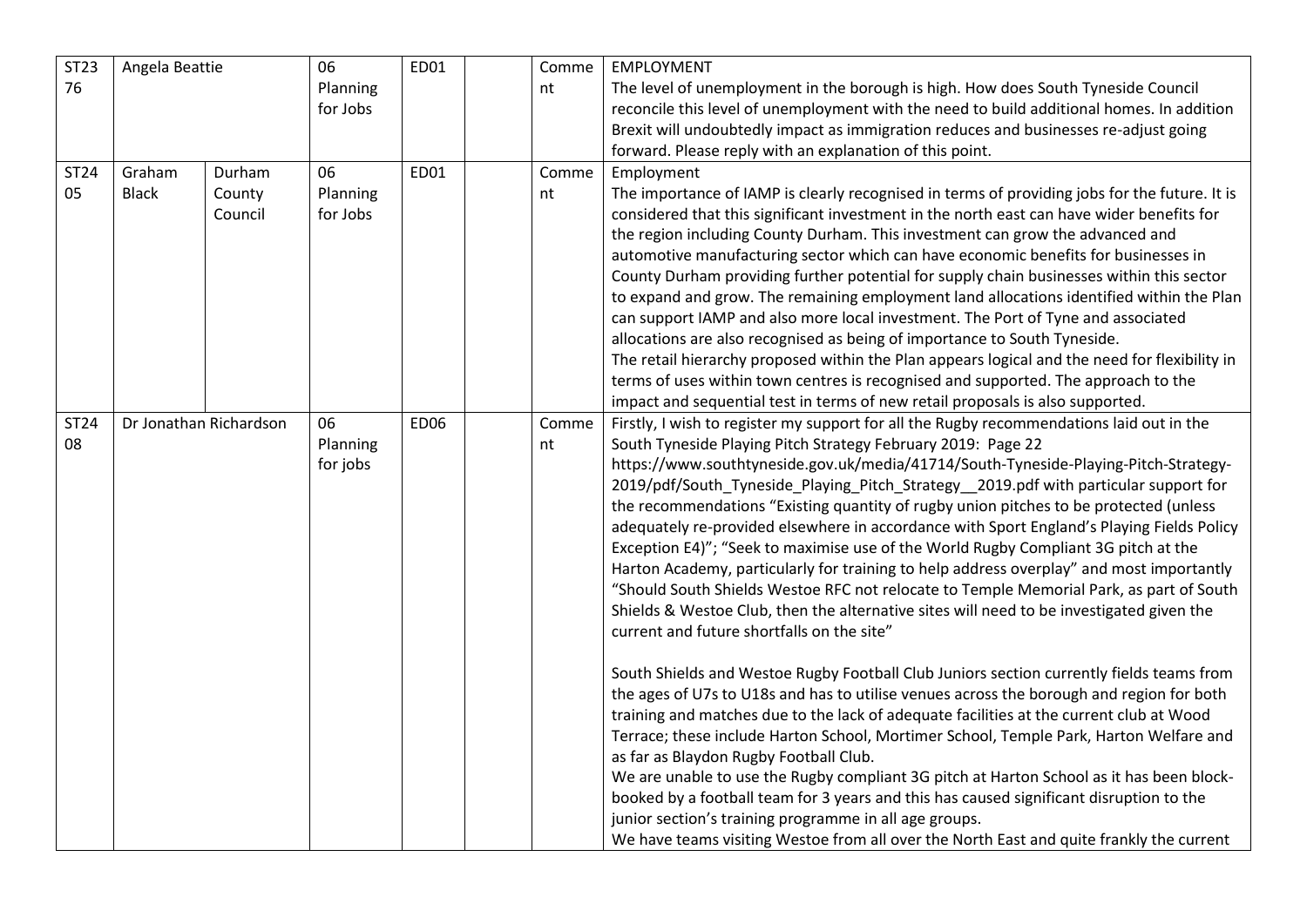|             |                |             |          |             |         | club is not fit for purpose; it undermines the efforts to attract tourists to South Shields for                                                                                   |
|-------------|----------------|-------------|----------|-------------|---------|-----------------------------------------------------------------------------------------------------------------------------------------------------------------------------------|
|             |                |             |          |             |         | other leisure pursuits, and therefore undermines the South Shields 365 strategy, the Local<br>Plan's Spatial Vision and Strategic Objectives and Policy ED6: Leisure and Tourism. |
| <b>ST25</b> | Dave           | East Boldon | 06       | ED01        | Suppor  | EBNF supports proposals that contribute towards building a stronger and more resilient                                                                                            |
| 16          | Hutchinso      | Neighbourh  | Planning |             | t       | local economy that will provide jobs for the residents of East Boldon.                                                                                                            |
|             | n              | ood Forum   | For Jobs |             |         | EBNF was recently consulted on Phase 2 of the International Advanced Manufacturing                                                                                                |
|             |                |             |          |             |         | Park and raised concerns about its impact on East Boldon in terms of traffic and housing                                                                                          |
|             |                |             |          |             |         | demand.                                                                                                                                                                           |
|             |                |             |          |             |         | We request continuing discussions on these issues.                                                                                                                                |
| <b>ST25</b> | Dave           | East Boldon | 06       | <b>ED02</b> | Suppor  | Reference to 2.1 ha at Cleadon Lane Industrial Estate is supported. (Note the policy                                                                                              |
| 16          | Hutchinso      | Neighbourh  | Planning |             | t       | reference to Cleadon Lane as RG4 should be RG5)                                                                                                                                   |
|             | n.             | ood Forum   | For Jobs |             |         | Our comments on re-use of Brownfield land under RG5 is also relevant here.                                                                                                        |
| <b>ST25</b> | Dave           | East Boldon | 06       | <b>ED03</b> | Objecti | Query application of policy                                                                                                                                                       |
| 16          | Hutchinso      | Neighbourh  | Planning |             | on      | The Employment Land Review (2019) states that with respect to specialist employment                                                                                               |
|             | n              | ood Forum   | For Jobs |             |         | sites for port/river related uses, the table highlights the existence of a clear over supply in                                                                                   |
|             |                |             |          |             |         | quantitative terms. It recommends that the Council may want to carefully consider                                                                                                 |
|             |                |             |          |             |         | whether it is necessary and appropriate to retain all of this land for specialist employment                                                                                      |
|             |                |             |          |             |         | uses. Have the Council considered this in demonstrating the exceptional circumstances for                                                                                         |
|             |                |             |          |             |         | going into the Green Belt?                                                                                                                                                        |
| <b>ST25</b> | Dave           | East Boldon | 06       | <b>ED04</b> | Suppor  | EBNF would seek to protect the viable business within the NP area.                                                                                                                |
| 16          | Hutchinso      | Neighbourh  | Planning |             | t       |                                                                                                                                                                                   |
|             | n              | ood Forum   | For Jobs |             |         |                                                                                                                                                                                   |
|             |                |             | 06       | <b>ED05</b> | Comme   | We would hope that EBNF is consulted at an early stage should such employment                                                                                                     |
| <b>ST25</b> | Dave           | East Boldon |          |             |         |                                                                                                                                                                                   |
| 16          | Hutchinso      | Neighbourh  | Planning |             | nt      | development be proposed on any sites within the NF area.                                                                                                                          |
|             | n              | ood Forum   | For Jobs |             |         |                                                                                                                                                                                   |
| <b>ST25</b> | Dave           | East Boldon | 06       | <b>ED06</b> | Suppor  | EBNF supports enhancement of diverse range of leisure attractions as evidence from our                                                                                            |
| 16          | Hutchinso      | Neighbourh  | Planning |             | t       | consultations shows support for the expansion of cycleways/walkways/sporting hub.                                                                                                 |
|             | n              | ood Forum   | For Jobs |             |         |                                                                                                                                                                                   |
| <b>ST25</b> | Dave           | East Boldon | 06       | ED07        | Suppor  | Support with reservations about parking                                                                                                                                           |
| 16          | Hutchinso      | Neighbourh  | Planning |             | t       | EBNF supports this policy and would draw attention to the fact that Parking standards are                                                                                         |
|             | n              | ood Forum   | For Jobs |             |         | not being met currently in the EBNF local hub areas; any increase in traffic due to                                                                                               |
|             |                |             |          |             |         | expansion of dwellings, Metro services, tourism and leisure services will further impact on                                                                                       |
|             |                |             |          |             |         | our parking problems and must be addressed.                                                                                                                                       |
| <b>ST25</b> | Hebburn        | Bowyer      | 06       | ED3.6       | Objecti | 1. EXECUTIVE SUMMARY                                                                                                                                                              |
| 28          | Riverside      | Planning    | Planning |             | on      | 1.1 These representations have been prepared on behalf of Hebburn Riverside                                                                                                       |
|             | Developm       |             | For Jobs |             |         | Developments Ltd in response to the Council's emerging Local Plan (Regulation 18).                                                                                                |
|             | ent<br>Limited |             |          |             |         | Hebburn Riverside Developments Ltd owns the entirety of the Former Hawthorn Leslie<br>Shipyard (the site) which is proposed to be allocated for 'Port and Marine' uses (Policy    |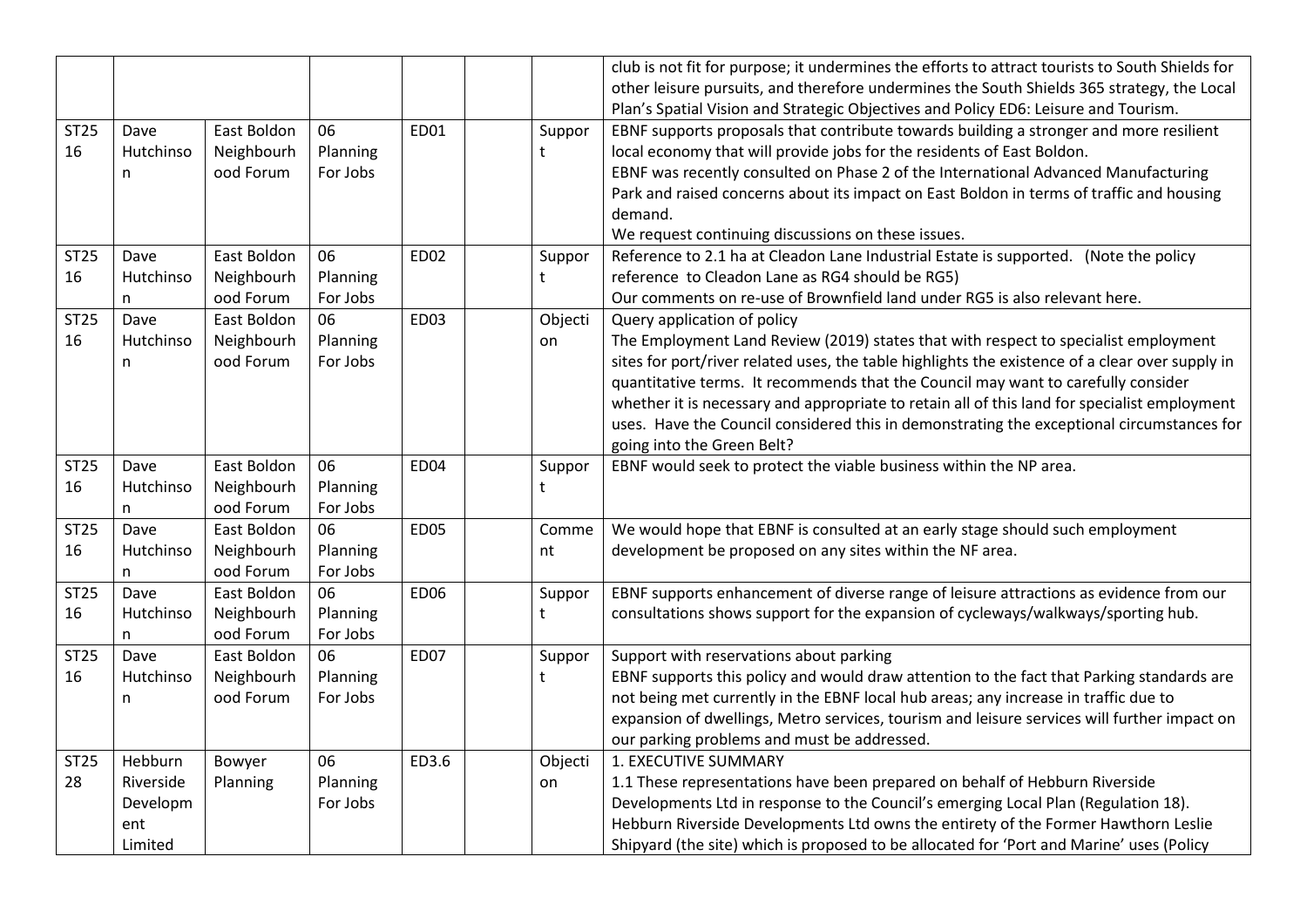|  |  |  | ED3.6)                                |                                                                                                                                                                                |
|--|--|--|---------------------------------------|--------------------------------------------------------------------------------------------------------------------------------------------------------------------------------|
|  |  |  |                                       | 1.1 The site, which has an area of approximately 3.7Ha, comprises of predominantly                                                                                             |
|  |  |  |                                       | cleared land with large areas of hardstanding associated with its previous use along with                                                                                      |
|  |  |  |                                       | the remains of two piers that extend into the River Tyne. Shipbuilding activities at the site                                                                                  |
|  |  |  |                                       | ceased over 30 years ago and since this time the site has been vacant. Over this time                                                                                          |
|  |  |  |                                       | there have been numerous and ongoing episodes of anti-social behaviour, vandalism,                                                                                             |
|  |  |  | graffiti and arson at the site.       |                                                                                                                                                                                |
|  |  |  |                                       | 1.2 The site is an allocated employment site in the current Local Plan but has continued to                                                                                    |
|  |  |  |                                       | remain vacant. Previous Employment Land Reviews (ELRs) undertaken in 2011 and 2014                                                                                             |
|  |  |  |                                       | identify a number of constraints associated with the site and acknowledge that there are                                                                                       |
|  |  |  |                                       | other, more attractive, sites that would be better placed to meet future need.                                                                                                 |
|  |  |  |                                       | 1.3 Notwithstanding the above, the most recent ELR (2019) considers that the site could                                                                                        |
|  |  |  |                                       | potentially be an appropriate location for offshore industry related facilities. We have                                                                                       |
|  |  |  |                                       | undertaken our own review and consider that there is no need for employment land in                                                                                            |
|  |  |  |                                       | South Tyneside to be specifically protected for employment uses that relate to riverside                                                                                       |
|  |  |  |                                       | and offshore industries. This is due to an existing surplus of land of this type and there                                                                                     |
|  |  |  |                                       | being numerous other locations within both the northeast sub-region, as well as the wider                                                                                      |
|  |  |  |                                       | east coast of England, which offer numerous competitive, financial and locational                                                                                              |
|  |  |  | advantages.                           |                                                                                                                                                                                |
|  |  |  |                                       | 1.4 Irrespective of the above, as is clear from the Council's recent EIA Scoping Opinion                                                                                       |
|  |  |  |                                       | Response, the existing intertidal mudflats and saltmarshes are considered to be                                                                                                |
|  |  |  |                                       | ecologically important and should be retained as part of any redevelopment. It is                                                                                              |
|  |  |  |                                       | considered that an employment use based on achieving river access would be                                                                                                     |
|  |  |  |                                       | incompatible with this objective. As such the proposed allocation of the site for 'Port and                                                                                    |
|  |  |  |                                       | Marine' uses is not considered justified and as a consequence this allocation should be                                                                                        |
|  |  |  | omitted from the emerging Local Plan. |                                                                                                                                                                                |
|  |  |  |                                       | 1.5 As part of the emerging Local Plan process, the Council have identified a housing                                                                                          |
|  |  |  |                                       | requirement of 7,000 new homes over the Plan period (2016-36). It is stated by the                                                                                             |
|  |  |  |                                       | Council that there is insufficient previously developed land to deliver this level of housing                                                                                  |
|  |  |  |                                       | and so it is proposed to release 114Ha of Green Belt land to meet this requirement.                                                                                            |
|  |  |  |                                       |                                                                                                                                                                                |
|  |  |  |                                       | 1.6 Whilst we do not dispute that there may be a need to release some Green Belt land,                                                                                         |
|  |  |  |                                       | we would question the robustness of the Council's review of available previously                                                                                               |
|  |  |  |                                       | developed land given our conclusions on the need for our site to be retained in                                                                                                |
|  |  |  | employment use.                       |                                                                                                                                                                                |
|  |  |  |                                       | 1.7 We consider that the site is well placed to make a positive contribution to delivering                                                                                     |
|  |  |  |                                       | new housing which is supported by the technical work undertaken. The proposed layout<br>will also ensure no net loss in the extent of mudflats/saltmarsh across the site which |
|  |  |  |                                       |                                                                                                                                                                                |
|  |  |  |                                       | would not be the case in the event that the site was developed for 'Port and Marine' uses.                                                                                     |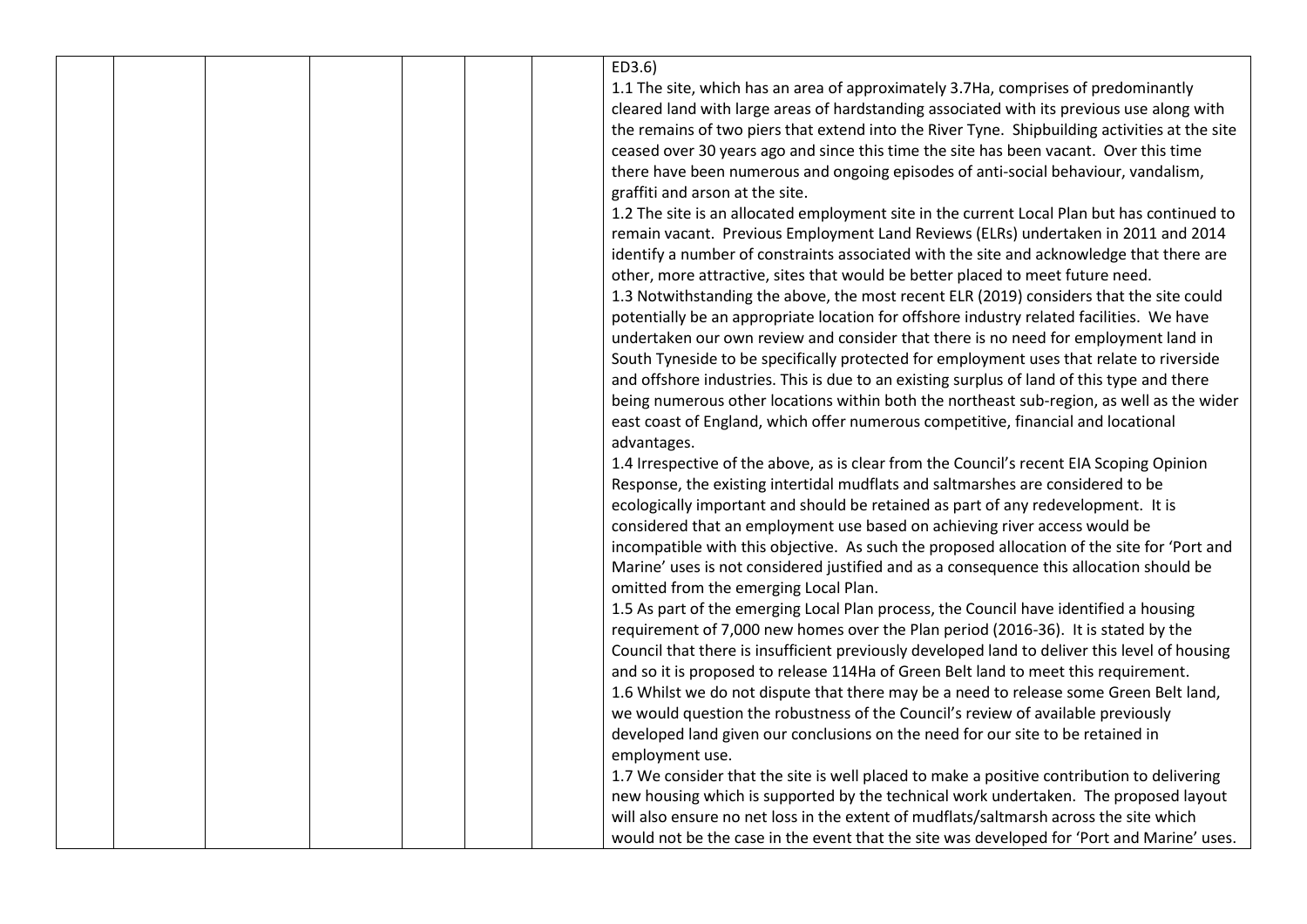|  |  |  | 1.8 In summary, we consider that Policy ED3.6 be omitted and the site instead be allocated     |
|--|--|--|------------------------------------------------------------------------------------------------|
|  |  |  | for residential development capable of delivering approximately 170 new homes.                 |
|  |  |  | 2. INTRODUCTION                                                                                |
|  |  |  |                                                                                                |
|  |  |  | 2.1 These representations have been prepared on behalf of Hebburn Riverside                    |
|  |  |  | Developments Ltd to the Council's pre-publication draft Local Plan (August 2019) in            |
|  |  |  | respect of our client's interest in the former Hawthorn Leslie Shipyard, Hebburn.              |
|  |  |  | 2.2 These representations respond to the proposed allocation of the Former Hawthorn            |
|  |  |  | Leslie Shipyard, hereafter referred to as the site, for 'Port and Marine' uses.                |
|  |  |  | 2.3 It is considered that this proposed allocation is not justified and given the need for new |
|  |  |  | housing, it is considered that the site should instead be allocated for new housing. To        |
|  |  |  | support this position we have undertaken a review of the Council's latest Employment           |
|  |  |  | Land Review (ELR) and its conclusion in respect to the site.                                   |
|  |  |  | 2.4 Section 3 of this report sets out our case for the removal of the draft employment         |
|  |  |  | allocation whilst section 4 outlines why we consider a residential allocation to be more       |
|  |  |  | appropriate. This is followed by a concluding section which summarises our findings,           |
|  |  |  | outlining our recommendation.                                                                  |
|  |  |  | The Site                                                                                       |
|  |  |  | 2.5 Hebburn Riverside Developments Ltd owns the entirety of the site.                          |
|  |  |  | 2.6 The site, which has an area of approximately 3.7Ha, comprises the former Hawthorne         |
|  |  |  | Leslie Shipyard in Hebburn. The site consists of predominantly cleared land with large         |
|  |  |  | areas of hardstanding associated with its previous use along with the remains of two piers     |
|  |  |  | that extend into the River Tyne.                                                               |
|  |  |  | 2.7 Existing access roads and rail lines remain visible and given the length of time the site  |
|  |  |  | has been vacant a number of areas of scrub have become established.                            |
|  |  |  | 2.8 Along the north western boundary of the site, an area of tidal mudflats and saltmarsh      |
|  |  |  | exist along part of the site's riverside edge. A copy of the site location plan is attached at |
|  |  |  | Appendix 1.                                                                                    |
|  |  |  | 2.9 The surrounding area has a mixed character with existing residential development to        |
|  |  |  | the south east and south west whilst existing vacant industrial land is situated to the north  |
|  |  |  |                                                                                                |
|  |  |  | east. A large vacant industrial building is immediately adjacent to the site's eastern         |
|  |  |  | boundary with the River Tyne forming the site's north western edge.                            |
|  |  |  | 2.10 The site is considered capable of delivering approximately 170 new homes, with an         |
|  |  |  | initial scheme being the subject of pre-application discussions with the Council in early      |
|  |  |  | 2019. In addition, an EIA Scoping Response request was submitted in July 2019, a               |
|  |  |  | response of which was received in September 2019. A copy of this response is attached at       |
|  |  |  | Appendix 2. This Scoping Request follows earlier screening/scoping requests submitted in       |
|  |  |  | 2014/15.                                                                                       |
|  |  |  | 3. PROPOSED LOCAL PLAN ALLOCATION                                                              |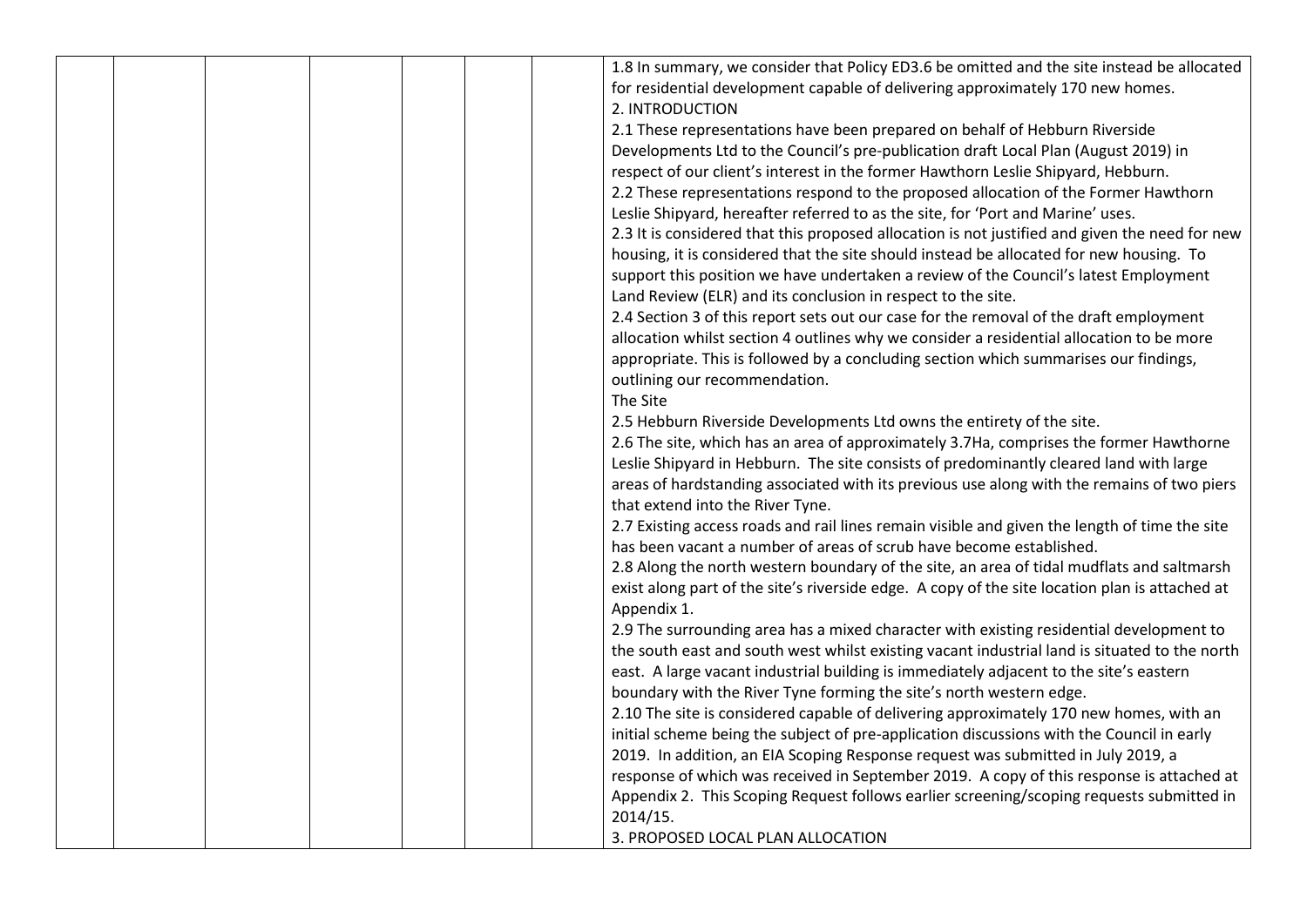|  |  |  | 3.1 This section of the document sets out our response to the proposed allocation of the     |
|--|--|--|----------------------------------------------------------------------------------------------|
|  |  |  | site for 'Port and Marine' uses.                                                             |
|  |  |  | 3.11 Furthermore, in 2014, the status, use and future potential of the site was further      |
|  |  |  | appraised by Lichfields. This update to the 2011 ELR included a site specific assessment of  |
|  |  |  | the Former Hawthorn Leslie Shipyard. The update states at this time there was limited        |
|  |  |  | demand for general employment and whilst there was potential for offshore & marine           |
|  |  |  | engineering uses a lack of a load-out area would reduce its attractiveness. It was also      |
|  |  |  | considered too remote for Port of Tyne. In summary, Lichfields concluded that                |
|  |  |  | redevelopment for employment purposes 'will require substantial site works to create a       |
|  |  |  | hard frontage to the river, raise the site, deal with contamination, protect or replace      |
|  |  |  | habitats, demolish and/or grub-up existing structures and renew on-site infrastructure.      |
|  |  |  | The costs of site preparation to allow redevelopment for employment use will be              |
|  |  |  | substantial'.                                                                                |
|  |  |  | 3.12 At paragraph 14 of Topic Paper 5, the report states that significant investment in the  |
|  |  |  | site is required and without this the demand for employment use is likely to be limited to   |
|  |  |  | relatively low value storage operations on the useable parts of the site. Furthermore,       |
|  |  |  | when assessing the potential of the site to attract manufacturing industries and maritime    |
|  |  |  | and offshore sectors, the site is considered by Lichfields to be disadvantaged when          |
|  |  |  | compared to other riverside sites on the Tyne.                                               |
|  |  |  | 3.13 As part of the emerging Local Plan, Lichfields have published an updated ELR. At        |
|  |  |  | section 5.44 of the report, when discussing the availability of employment land within       |
|  |  |  | South Tyneside, Lichfields confirm that, Vacant buildings such as at the former Hawthorn     |
|  |  |  | Leslie shipyard and Ashworth Fraser Industrial Estate, both at Hebburn, are very unlikely to |
|  |  |  | be reoccupied and marketing activity is therefore no longer considered worthwhile.           |
|  |  |  | 3.14 Notwithstanding this conclusion, the ELR continues by assessing the potential the site  |
|  |  |  | could make towards meeting the need generated by the growth of off-shore wind and            |
|  |  |  | decommissioning of oil/gas infrastructure. The ELR refers to a study undertaken by WSP       |
|  |  |  | which assesses the opportunities and constraints of four sites which include the Former      |
|  |  |  | Hawthorn Leslie Shipyard. The findings of the WSP report are summarised and concludes        |
|  |  |  | that whilst the site has constraints it could accommodate potential offshore activities      |
|  |  |  | (paragraphs 6.57-.61). We have requested a copy of this WSP report but to date this has      |
|  |  |  | not been sent to us. Given the findings of the latest ELR report we have undertaken a        |
|  |  |  | detailed review of this to understand whether the site will realistically be an attractive   |
|  |  |  | location for offshore industry related facilities.                                           |
|  |  |  | 3.18 Whilst there is expected to be a large amount of growth in offshore industry,           |
|  |  |  | primarily coming from new wind power generation as well as decommissioning oil and gas       |
|  |  |  | infrastructure there are numerous competing locations that have a better existing offer.     |
|  |  |  | These include the presence / designation of Enterprise Zones (e.g. North Tyneside), larger   |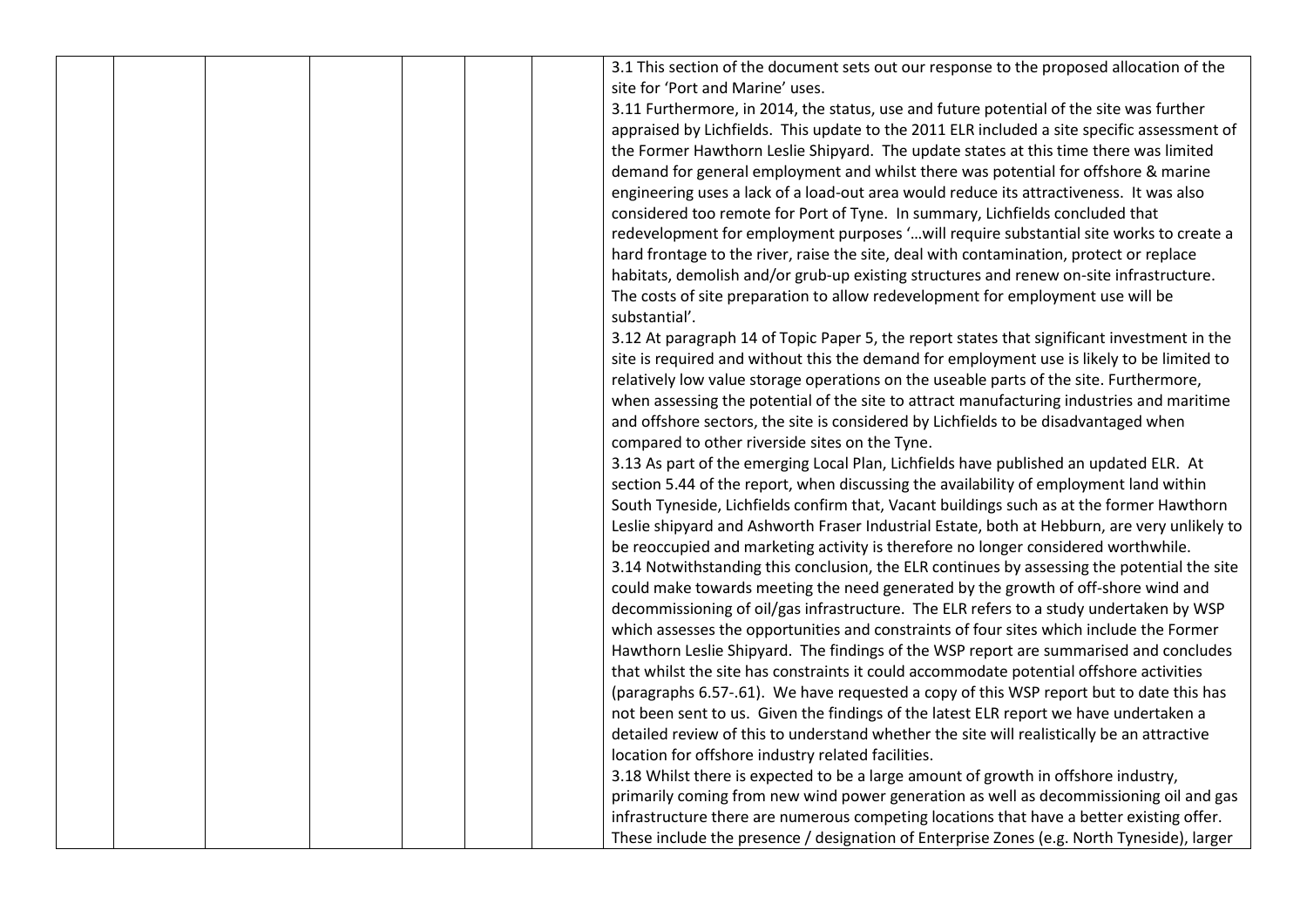|  |  |  | areas / available sites (such as those in Sunderland), areas with simplified planning        |
|--|--|--|----------------------------------------------------------------------------------------------|
|  |  |  | regulations (e.g. the LDOs in Northumberland) and up to date regeneration strategies         |
|  |  |  | (such as the recent Hartlepool LDO and Strategy).                                            |
|  |  |  | 3.19 The east coast picture also points to there being multiple other ports and clustered    |
|  |  |  |                                                                                              |
|  |  |  | locations that are better suited to development for offshore industry than South Tyneside,   |
|  |  |  | including Hull, Great Yarmouth and Lowestoft.                                                |
|  |  |  | 3.20 Based on the above conclusions, it is clear that there is no need for employment land   |
|  |  |  | in South Tyneside to be specifically protected for employment uses that relate to riverside  |
|  |  |  | and offshore industries. This is due to an existing surplus of land of this type and there   |
|  |  |  | being numerous other locations within both the northeast sub-region, as well as the wider    |
|  |  |  | east coast of England, which offer numerous competitive, financial and locational            |
|  |  |  | advantages. These include the quantum of land (hence scale); a lack of constraints; a        |
|  |  |  | supportive policy environment; and financial and regulatory incentives for businesses to     |
|  |  |  | locate within these alternative locations.                                                   |
|  |  |  | <b>Other Relevant Considerations</b>                                                         |
|  |  |  | 3.21 As has been highlighted, the site is subject to a number of constraints, including most |
|  |  |  | notably intertidal mudflat and saltmarsh habitats.                                           |
|  |  |  | 3.22 As part of discussions with the Council in respect to a potential residential           |
|  |  |  | redevelopment of the site, an EIA Scoping Opinion Response has been issued by the            |
|  |  |  | Council (see Appendix 2). This response attaches significant weight to the ecological        |
|  |  |  | importance of the saltmarshes and mudflats. The Council state that the saltmarshes and       |
|  |  |  | mudflats, being a fragile and not-easily replicated habitat should be protected where        |
|  |  |  | possible, referring to the NPPF which states that 'Development resulting in the loss or      |
|  |  |  | deterioration of irreplaceable habitats (such as ancient woodland and ancient or veteran     |
|  |  |  | trees) should be refused unless there are wholly exceptional reasons and a suitable          |
|  |  |  | compensation strategy exists' (paragraph 175). The response also acknowledges that           |
|  |  |  | development that encroaches on watercourses can have a potentially severe impact on          |
|  |  |  | their ecological value.                                                                      |
|  |  |  | 3.23 This response highlights the importance of protecting and enhancing the habitats        |
|  |  |  | which surround the site. Given the apparent weight that the Council places on these          |
|  |  |  | habitats, we simply do not consider that the site's proposed allocation for 'Port and        |
|  |  |  | Marine' uses, which by their very nature need direct access to water, could effectively      |
|  |  |  | incorporate measures to protect the existing important ecological features.                  |
|  |  |  | 3.24 The EIA Scoping Response also highlights other considerations that any proposed         |
|  |  |  | redevelopment would need to take into account, namely remediation, changes to site           |
|  |  |  | levels and provision of an appropriate drainage scheme which will add significantly to the   |
|  |  |  | costs associated with development at the site.                                               |
|  |  |  | Summary                                                                                      |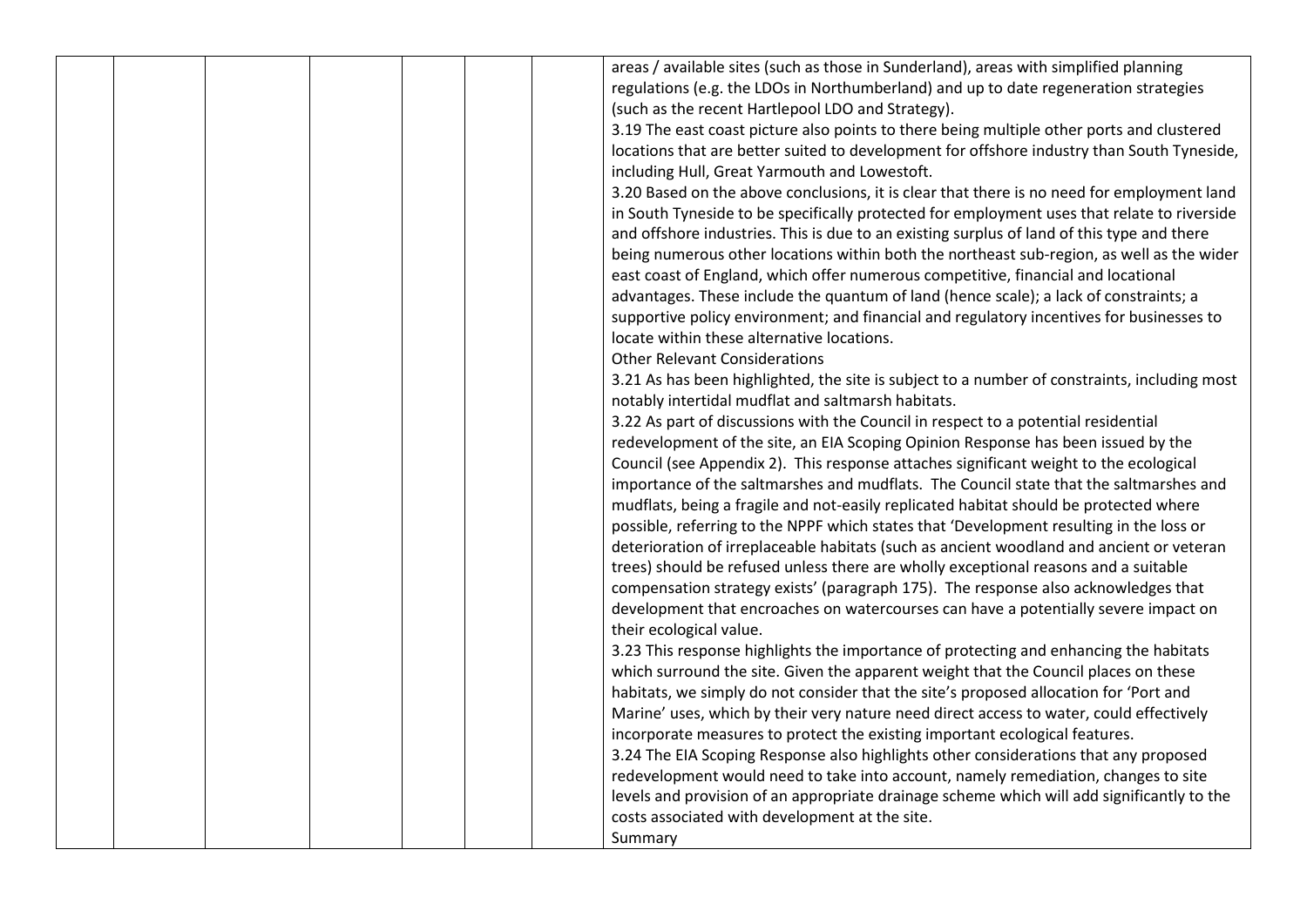|                   |                            |                    |                |             | 3.25 The site is vacant and comprises of predominantly cleared land with large areas of<br>hardstanding associated with its previous use along with the remains of two piers that<br>extend into the River Tyne. Shipbuilding activities at the site ceased over 30 years ago and<br>since this time the site has been vacant. Over this time there have been numerous and<br>ongoing episodes of anti-social behaviour, vandalism, graffiti and arson at the site.<br>3.26 The site is an allocated employment site in the current Local Plan but has continued<br>to remain vacant. Previous ELRs undertaken in 2011 and 2014 identify a number of<br>constraints associated with the site and acknowledge that there are other, more<br>attractive, sites that would be better placed to meet future need.<br>3.27 Notwithstanding this, the most recent ELR (2019) considers that the site could<br>potentially be an appropriate location for offshore industry related facilities. We have<br>undertaken our own review and consider that there is no need for employment land in<br>South Tyneside to be specifically protected for employment uses that relate to riverside<br>and offshore industries. This is due to an existing surplus of land of this type and there<br>being numerous other locations within both the northeast sub-region, as well as the wider<br>east coast of England, which offer numerous competitive, financial and locational<br>advantages.<br>3.28 Irrespective of the above, as is clear from the Council's recent EIA Scoping Opinion<br>Response, the existing intertidal mudflats and saltmarshes are considered to be<br>ecologically important and should be retained. It is considered that an employment use<br>based on achieving river access would be incompatible with this objective.<br>3.29 In summary, and for the above reasons, the proposed allocation of the site for 'Port<br>and Marine' uses is not considered justified and as a consequence this allocation should be<br>omitted from the emerging Local Plan. |
|-------------------|----------------------------|--------------------|----------------|-------------|---------------------------------------------------------------------------------------------------------------------------------------------------------------------------------------------------------------------------------------------------------------------------------------------------------------------------------------------------------------------------------------------------------------------------------------------------------------------------------------------------------------------------------------------------------------------------------------------------------------------------------------------------------------------------------------------------------------------------------------------------------------------------------------------------------------------------------------------------------------------------------------------------------------------------------------------------------------------------------------------------------------------------------------------------------------------------------------------------------------------------------------------------------------------------------------------------------------------------------------------------------------------------------------------------------------------------------------------------------------------------------------------------------------------------------------------------------------------------------------------------------------------------------------------------------------------------------------------------------------------------------------------------------------------------------------------------------------------------------------------------------------------------------------------------------------------------------------------------------------------------------------------------------------------------------------------------------------------------------------------------------------------------------------------------------------------------------|
| <b>ST25</b><br>28 | Hebburn<br>Riverside       | Bowyer<br>Planning | 06<br>Planning | Comme<br>nt | 1. INTRODUCTION<br>1.1 Boyer Planning has been commissioned by Hebburn Riverside Development Limited to                                                                                                                                                                                                                                                                                                                                                                                                                                                                                                                                                                                                                                                                                                                                                                                                                                                                                                                                                                                                                                                                                                                                                                                                                                                                                                                                                                                                                                                                                                                                                                                                                                                                                                                                                                                                                                                                                                                                                                         |
|                   | Developm<br>ent<br>Limited |                    | For Jobs       |             | undertake a review of the need for employment land in South Tyneside as part of their<br>proposed redevelopment of the former Hawthorne Leslie shipyard for residential use.<br>1.2 This review assesses the need for employment land, and land supply in South Tyneside,<br>including looking specifically at sites with riverside / port access and with a particular focus<br>on the potential development of offshore industry related facilities. This is in relation to<br>the current (and potential continued) designation of the the former Hawthorne Leslie<br>shipyard, Ellison Street, Hebburn as an employment site in South Tyneside Metropolitan<br>Borough Council's existing and emerging Local Plan.<br>1.3 Alongside this local analysis, the assessment also takes a wider view as to the supply of<br>suitable employment land, particularly riverside and port located land that is geared<br>towards offshore industries. This will encompass a sub-regional area that includes                                                                                                                                                                                                                                                                                                                                                                                                                                                                                                                                                                                                                                                                                                                                                                                                                                                                                                                                                                                                                                                                          |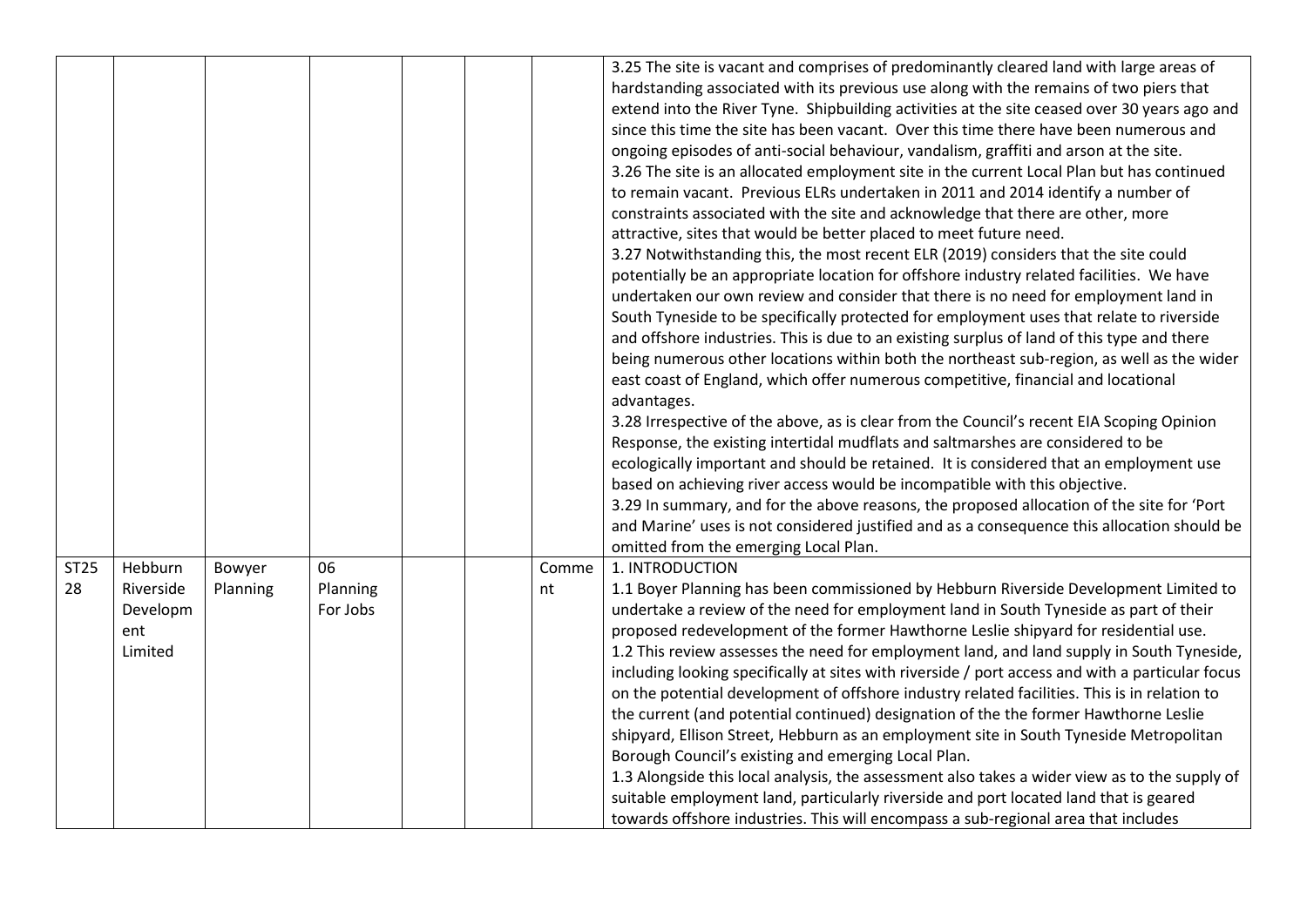|  |  |  | authorities along the River Tyne, the ports of Blyth, Sunderland and Hartlepool as well as  |
|--|--|--|---------------------------------------------------------------------------------------------|
|  |  |  | other major identified ports along east coast of England.                                   |
|  |  |  | 1.4 In addition to this study of appropriate sites, various documents are examined,         |
|  |  |  | including Local Plans and their supporting evidence base, Local Enterprise Partnership      |
|  |  |  | (LEP) Strategic Economic Plans as well as publications from Central Government in relation  |
|  |  |  | to offshore energy generation.                                                              |
|  |  |  | 1.5 This wider view and review of relevant organisations and their plans, aspirations and   |
|  |  |  | policy approaches for employment development (particularly in relation to offshore          |
|  |  |  | industries) will enable a conclusion to be drawn as to the appropriateness of the retention |
|  |  |  | of the former Hawthorne Leslie shipyard for employment use.                                 |
|  |  |  | 2. EMPLOYMENT LAND REVIEW FOR SOUTH TYNESIDE (JULY 2019)                                    |
|  |  |  | 2.1 This section undertakes a review of North Tyneside Council's Employment Land Review     |
|  |  |  |                                                                                             |
|  |  |  | (July 2019) (ELR), which was prepared for the Council by Lichfields. Our review considers   |
|  |  |  | the ELR's purpose, employment forecasts and how they were derived, the growth               |
|  |  |  | scenarios it illustrates, the consequent issues that arise from these and where they clash  |
|  |  |  | with a purported need to retain the designation of the former Hawthorne Leslie shipyard     |
|  |  |  | for employment uses.                                                                        |
|  |  |  | Purpose                                                                                     |
|  |  |  | 2.2 The ELR is an evidence-based input into the production of South Tyneside Council's      |
|  |  |  | Local Plan, written to provide the authority with an understanding of the Borough's         |
|  |  |  | current position with respect to employment land supply and the anticipated future          |
|  |  |  | growth trajectory of the Borough's economy. This is done to enable the implications of this |
|  |  |  | growth with respect to demand for employment land over the period 2020-2035 to be           |
|  |  |  | taken into account, and planned for appropriately.                                          |
|  |  |  | 2. EMPLOYMENT LAND REVIEW FOR SOUTH TYNESIDE (JULY 2019)                                    |
|  |  |  | 2.1 This section undertakes a review of North Tyneside Council's Employment Land Review     |
|  |  |  | (July 2019) (ELR), which was prepared for the Council by Lichfields. Our review considers   |
|  |  |  | the ELR's purpose, employment forecasts and how they were derived, the growth               |
|  |  |  | scenarios it illustrates, the consequent issues that arise from these and where they clash  |
|  |  |  | with a purported need to retain the designation of the former Hawthorne Leslie shipyard     |
|  |  |  | for employment uses.                                                                        |
|  |  |  | Purpose                                                                                     |
|  |  |  | 2.2 The ELR is an evidence-based input into the production of South Tyneside Council's      |
|  |  |  | Local Plan, written to provide the authority with an understanding of the Borough's         |
|  |  |  | current position with respect to employment land supply and the anticipated future          |
|  |  |  | growth trajectory of the Borough's economy. This is done to enable the implications of this |
|  |  |  | growth with respect to demand for employment land over the period 2020-2035 to be           |
|  |  |  | taken into account, and planned for appropriately Employment forecasts                      |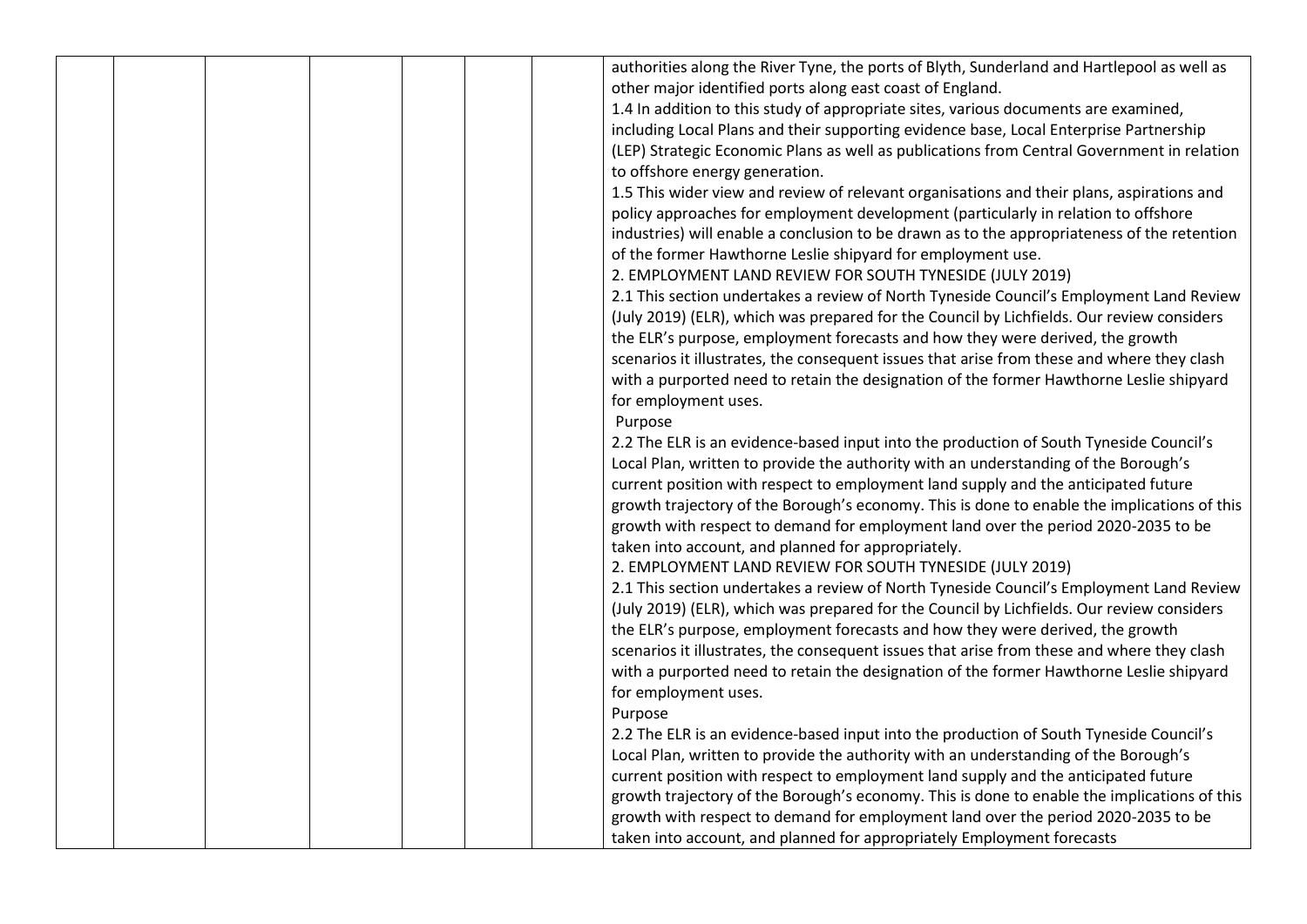|  |  |  | 2.3 The forecasts set out in the ELR have been based upon a number of sources, which        |
|--|--|--|---------------------------------------------------------------------------------------------|
|  |  |  | were then utilised to develop a series of projected requirements for the area over the      |
|  |  |  | Local Plan period. It has been left to the Council to determine the most appropriate        |
|  |  |  | scenario, with the consultants not making a recommendation as to which projection           |
|  |  |  | should form the basis for the Local Plan. These scenarios and sources included:             |
|  |  |  | • Baseline employment forecasts (labour demand) based on Experian data;                     |
|  |  |  | • Policy-on employment forecasts (labour demand) to reflect the wider economic impacts      |
|  |  |  | of the International Advanced Manufacturing Park (IAMP) proposals. This scenario takes,     |
|  |  |  | as its starting point, the baseline employment forecasts by sector produced by Experian     |
|  |  |  | and adds to this dataset an allowance for the potential impact of IAMP proposals as         |
|  |  |  | envisaged through the Area Action Plan adopted in November 2017; and                        |
|  |  |  | • Consideration of past take-up of employment land as the basis for future economic         |
|  |  |  | needs.                                                                                      |
|  |  |  | 2.4 These scenarios were calculated in two main phases, the first being the existing supply |
|  |  |  | of employment land in South Tyneside and the second being the future requirements for       |
|  |  |  | space. The former was broken down into a number of stages including.                        |
|  |  |  | • The number of years supply of available employment land;                                  |
|  |  |  | • The market attractiveness of available employment land;                                   |
|  |  |  | • Demand for sites with river access over the Plan period;                                  |
|  |  |  | • Readily available employment sites;                                                       |
|  |  |  | • The impact of vacant premises on the market for employment land; and                      |
|  |  |  | • Expansion land.                                                                           |
|  |  |  | 2.5 The latter was calculated by looking at forecast job growth and past take-up rates.     |
|  |  |  | 2.6 This calculation process resulted in the above-mentioned three scenarios, which the     |
|  |  |  | Council could utilise as the potential amount employment land to include in the Local Plan  |
|  |  |  | going forward. The conclusions from these three scenarios are set out below:                |
|  |  |  | Scenario approaches and the impact on different land types                                  |
|  |  |  | 2.7 Looking at Table 1, the top end of the range for the general land requirements is       |
|  |  |  | underpinned by a policy-on labour demand scenario that seeks to capture the potential       |
|  |  |  | impact of IAMP on the general employment land market. Having regard to the importance       |
|  |  |  | of IAMP to the Council's wider planning and economic objectives, officers may take a view   |
|  |  |  | that the authority should (as a minimum) ensure the availability of sufficient land to meet |
|  |  |  | this uplift in demand (17.19ha).                                                            |
|  |  |  | 2.8 If, however, this approach were to be taken, then port / river related land             |
|  |  |  | requirements would be just 4.41ha over the plan period and likely render the former         |
|  |  |  | Hawthorn Leslie site (alongside with many others) surplus to requirements. The same         |
|  |  |  | applies to the baseline labour scenario, which is projecting very low needs for both types  |
|  |  |  | of land.                                                                                    |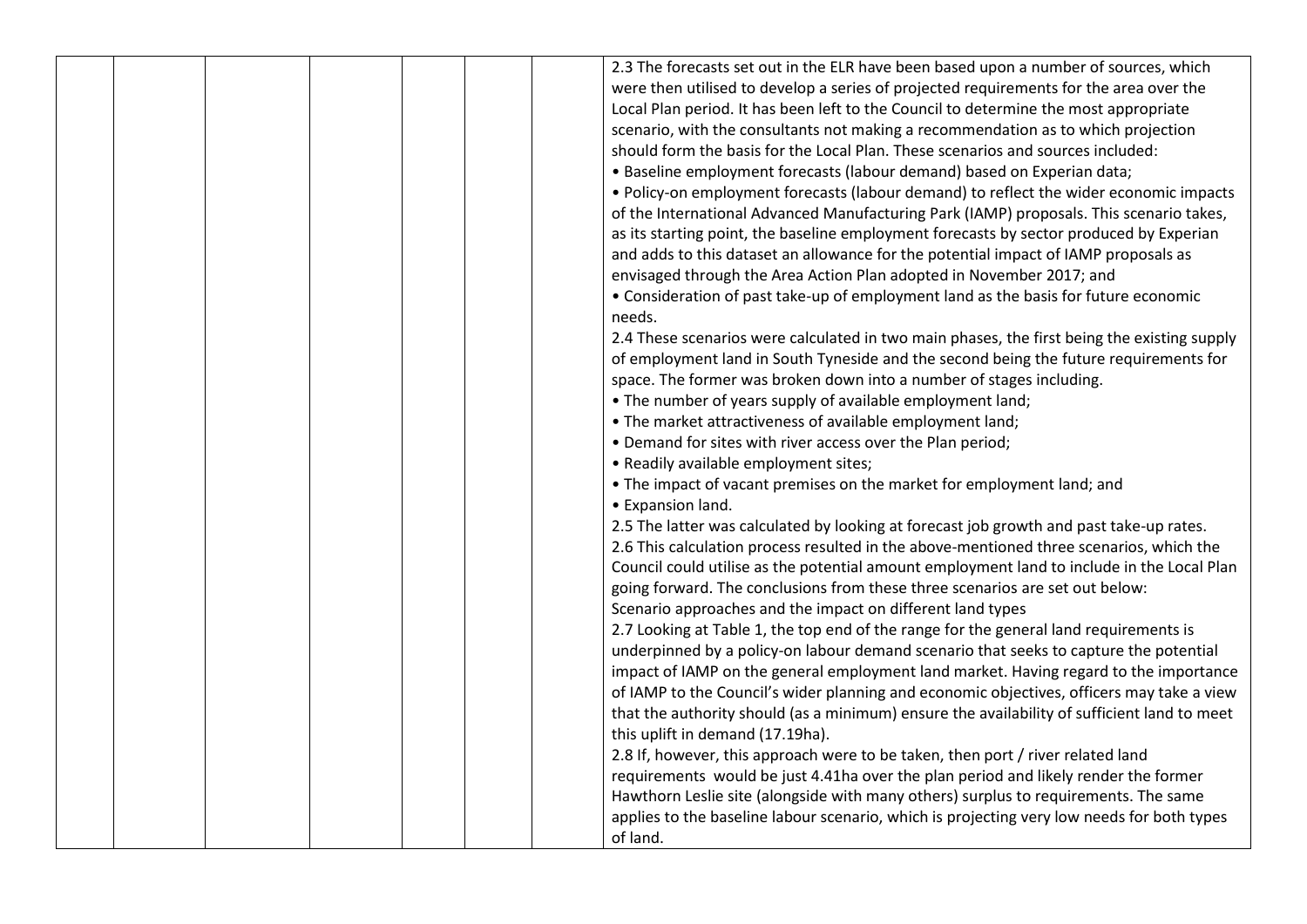|  |  | 2.9 The Council may have to accept a large loss in general employment land (particularly in      |
|--|--|--------------------------------------------------------------------------------------------------|
|  |  | the manufacturing sector) if it were to pursue a port / river focused approach. It would be      |
|  |  | questionable as to whether it should be pursuing a scenario that would result in an overall      |
|  |  | loss of employment land, particularly as the Government wants local authorities to plan          |
|  |  | for growth.                                                                                      |
|  |  | 2.10 In addition, the report goes on to state that in terms of general employment land           |
|  |  | there is current supply of 10.61ha which would appear to be sufficient in most cases to          |
|  |  | meet future growth needs, but could be insufficient if the Council seeks to pursue a Policy-     |
|  |  | on labour demand approach.                                                                       |
|  |  | Viability issues for employment land in South Tyneside                                           |
|  |  | 2.11 In terms of the likelihood of the development of other land types (as opposed to            |
|  |  | offshore industries), it is noted in the ELR that for town centre office uses, 'demand is thin   |
|  |  | and rents are generally too low to allow speculative office development' (p.41). To further      |
|  |  | compound this issue for office related developments in South Tyneside, any 'substantial          |
|  |  | office development in the City Centre [of Sunderland] will largely meet demand from              |
|  |  | within Sunderland but may draw some demand from the neighbouring authority areas                 |
|  |  | including South Tyneside'.                                                                       |
|  |  | 2.12 Office uses on out-of-town developments appears to suffer from the opposite issue,          |
|  |  | in that there is currently around 1 million sq. ft. of vacant office floorspace in former        |
|  |  | Enterprise Zones. Until the market has absorbed this space and values have recovered,            |
|  |  | large floorplate out-of-town office development activity within much of Tyne & Wear is           |
|  |  |                                                                                                  |
|  |  | likely to be suppressed.                                                                         |
|  |  | 2.13 This combination of longstanding issues suggests that the projection for a higher level     |
|  |  | of need for office floorspace in South Tyneside envisioned under a past completions              |
|  |  | scenario is unlikely to be realistic. As noted on p.42, 'Office rents are still someway short of |
|  |  | their 2008 levels and with construction costs having risen, viable speculative office            |
|  |  | development is unlikely for the foreseeable future'. Therefore this type of development          |
|  |  | 'requires not only public sector funding to cover the gap between construction costs and         |
|  |  | end values, but also, with banks still reluctant to provide development finance, loan            |
|  |  | finance too'.                                                                                    |
|  |  | 2.14 This poor outlook for office development casts doubt on the soundness of the past           |
|  |  | completions projections as a basis for plan making. It therefore also calls into question the    |
|  |  | higher level of port / riverside related land need envisioned under this scenario, and           |
|  |  | implies that a lower amount of land may be required in future.                                   |
|  |  | 2.15 When it comes to the viability of general industrial sites, it is noted that in 'locations' |
|  |  | that are more distant from strategic highway junctions, rents are lower and speculative          |
|  |  | private sector industrial development has been reliant on public sector gap funding or EZ        |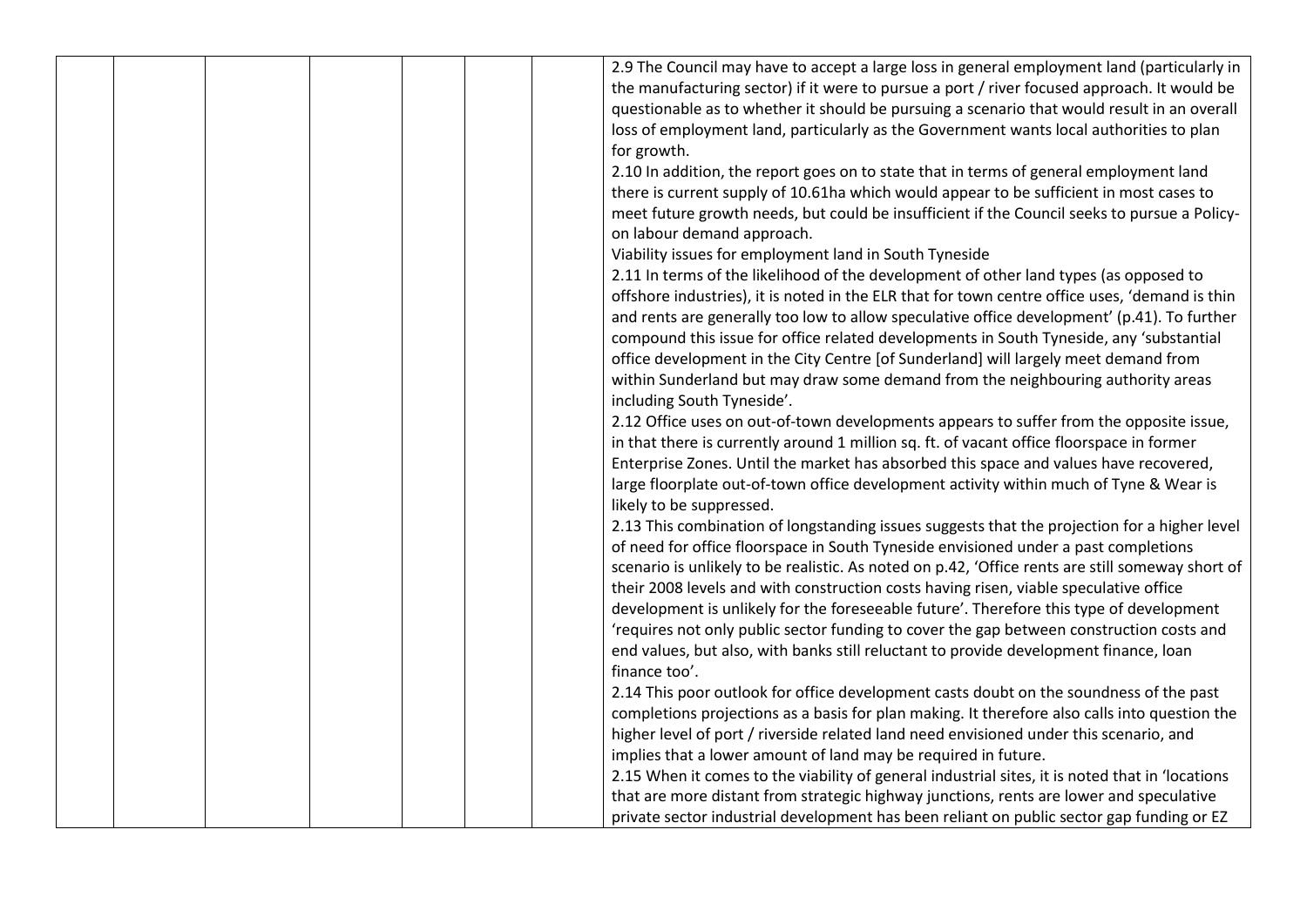|  |  |  | incentives' (p.43). Alongside this, 'substantial opportunities exist at Wallsend on the north |
|--|--|--|-----------------------------------------------------------------------------------------------|
|  |  |  | side of the Tyne for the development Riverside / dockside related land requirement.           |
|  |  |  | 2.16 The net land requirement for river / dockside related uses identified a range from       |
|  |  |  | 3.06ha to 19.46ha (see Table 1 above). The lower figure is underpinned by the baseline        |
|  |  |  | labour demand scenario, whereas the higher figure is based on past completions data. The      |
|  |  |  | report states that due to the strength of historic development activity at the Port of Tyne   |
|  |  |  | (accounting for nearly 40% of all take-up across the Borough over the last 15 years) the      |
|  |  |  | Council may want to take a view that planning towards the lower end of the range risks        |
|  |  |  | significantly under-providing for such uses over the Plan period.                             |
|  |  |  | 2.17 In contrast to the above, the ELR highlights the existence of a clear quantitative       |
|  |  |  | oversupply, even against the upper estimates for potential future need for this type of       |
|  |  |  | land (see p.p.4-5 of the ELR). The oversupply is in excess of 15ha, even after adding an      |
|  |  |  | additional two years land supply to ensure there is further capacity if required. This        |
|  |  |  | suggests that there is no localised need for the provision of any additional land for this    |
|  |  |  | purpose, and that some land could be lost from the existing stock and there would still be    |
|  |  |  | sufficient headroom to meet the Council's land requirements for this sector.                  |
|  |  |  | Offshore energy related need                                                                  |
|  |  |  | 2.18 Offshore industries look likely to continue to grow, led primarily by offshore wind      |
|  |  |  | power. The more traditional oil and gas exploration and extraction from UK fields in the      |
|  |  |  | North Sea are now more focused on decommissioning and how best to access the                  |
|  |  |  | available sources whilst making efficiency gains, with production for these peaking in the    |
|  |  |  | 1980s. of offshore industrial locations'.                                                     |
|  |  |  | 2.19 Projected growth in the offshore wind sector, coupled with government support for        |
|  |  |  | this type of energy generation through the signing of a UK-wide sector deal means that        |
|  |  |  | demand for sites and facilities will most likely continue in future at a national level.      |
|  |  |  | However, this review focuses upon the regional need for offshore industry land.               |
|  |  |  | 2.20 Despite this high level of projected future growth as noted in the ELR, there is more    |
|  |  |  | than enough land to meet the projected future needs of ports / riverside related              |
|  |  |  | developments in South Tyneside. This is set out on p.5 of the ELR in table iv which sets out  |
|  |  |  | that there is a supply of 37.17ha of Specialist Employment Land (Port / River) compared to    |
|  |  |  | an upper level demand of 22.09ha, leading to a surplus of 15.08ha of this type of land in     |
|  |  |  | the borough.                                                                                  |
|  |  |  | Hawthorn Leslie shipyard site                                                                 |
|  |  |  | 2.21 Turning to look briefly at the site itself, the 3.7ha of land encompass a riverfront     |
|  |  |  | location and the site predominantly comprises vacant hard standing, concrete slabs from       |
|  |  |  | previous buildings that have since been demolished and bare land. There is also a small       |
|  |  |  | cluster of derelict buildings in the southern corner of the site.                             |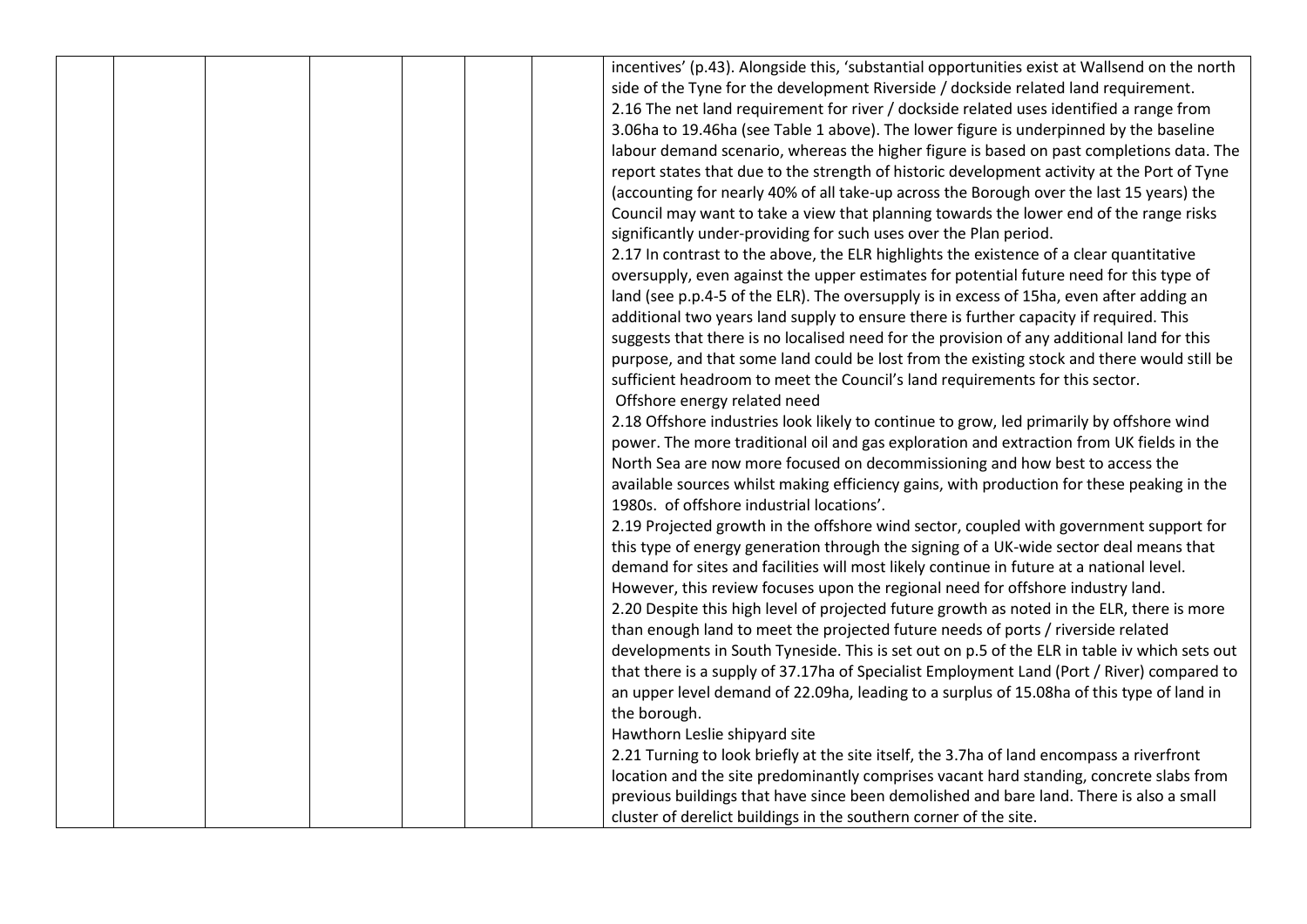|  |  |  | 2.22 One of the key components of making this site viable / attractive to offshore industry      |
|--|--|--|--------------------------------------------------------------------------------------------------|
|  |  |  | is its location on the banks of the Tyne. However, as noted in paragraph 6.33 of the ELR, a      |
|  |  |  | proposal to reclaim mud flats on the river's edge to provide additional land has been            |
|  |  |  | resisted by the Council on ecological grounds. This casts doubt on the sites ability to make     |
|  |  |  | use of its riverside location and therefore its suitability for development as an offshore       |
|  |  |  | industry employment location.                                                                    |
|  |  |  | 2.23 Alongside previous Council resistance to the development of the riverbank, it could         |
|  |  |  | also be argued that it is counter-intuitive to seek to develop land to enable an                 |
|  |  |  | environmentally friendly industry to grow, whilst in the process of doing that, damaging /       |
|  |  |  | destroying an ecological asset. Therefore, sites that have ecologically valuable river           |
|  |  |  | frontages should not be developed to have river access, as would be required by those            |
|  |  |  | that need access to waterways as part of offshore industries. This would eliminate one of        |
|  |  |  | the primary advantages the Former Hawthorne Leslie shipyard and render one of its main           |
|  |  |  | reasons for retention as employment land null and void.                                          |
|  |  |  | Conclusions drawn from the ELR                                                                   |
|  |  |  | 2.24 Overall, it is clear that there are multiple issues in relation to the retention of all the |
|  |  |  | land the Council seeks to retain for employment use, especially in relation to riverfront /      |
|  |  |  | port uses. This is not only due to the oversupply (in excess of 15ha) of land (even against      |
|  |  |  | the highest levels of projected need with an additional buffer added) for these types of         |
|  |  |  | uses, but also the apparent conflict between its projections under the past completions          |
|  |  |  | scenario.                                                                                        |
|  |  |  | 2.25 Under this scenario, there is apparently a need for almost 15ha of general                  |
|  |  |  | employment land office floorspace, despite the identification of there being little to no        |
|  |  |  | market for town centre offices in South Tyneside (due to Sunderland and Newcastle being          |
|  |  |  | more important centres), alongside a massive surplus of out-of-town properties that are          |
|  |  |  | currently vacant. This subsequently raises questions as to the validity of the projected         |
|  |  |  | requirement for nearly 20ha of port / riverside development (B8) land under this same            |
|  |  |  | scenario.                                                                                        |
|  |  |  | 2.26 Alongside the apparent lack of need for office provision, there are also issues with the    |
|  |  |  | provision of industrial floorspace, with much of it requiring public sector subsidy /            |
|  |  |  | assistance, as well as an identified large stock of land on the opposite bank of the Tyne.       |
|  |  |  | This further reinforces the conclusion that there is already a significant amount of land in     |
|  |  |  | the vicinity that is suitable for development and occupation by offshore businesses, and as      |
|  |  |  | the Council has already identified a surplus of land for port related uses in the Borough,       |
|  |  |  | there is no need for all of it to be retained for that use.                                      |
|  |  |  | 2.27 Another point to note is that the ELR is highly focused upon South Tyneside, and does       |
|  |  |  | not look in detail at the wider context of the potential future land supply of offshore          |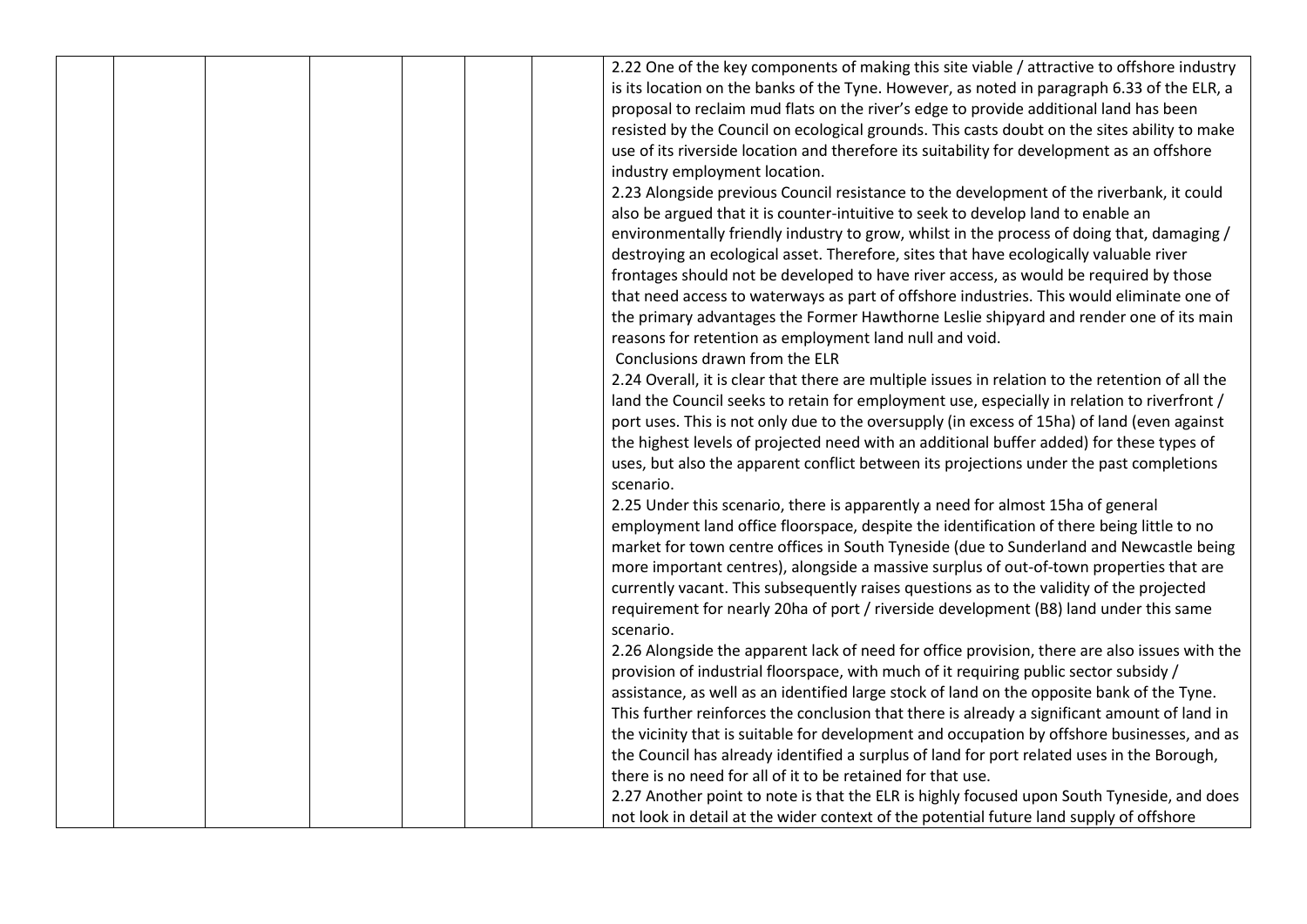|  |  |  | industry sites in neighbouring authority areas, nor at the wider northeast regional context.   |
|--|--|--|------------------------------------------------------------------------------------------------|
|  |  |  | This review considers the wider context in the following chapter.                              |
|  |  |  | 3. THE NORTH-EAST SUB-REGION                                                                   |
|  |  |  | 3.1 This chapter considers the wider context of offshore wind development at a regional        |
|  |  |  | level by looking at the North East LEP and its work on economic development. It will then      |
|  |  |  | look at employment in offshore industries in South Tyneside and other relevant local           |
|  |  |  | authorities within this northeast 'sub-region'.                                                |
|  |  |  | 3.2 Following on from this, the Local Plans and supporting documents are reviewed for          |
|  |  |  | each of these local authorities to determine how much land they may already have, to           |
|  |  |  | what extent they have planned for, and what provision they are planning to make to assist      |
|  |  |  | the growth of offshore industries going forward.                                               |
|  |  |  | 3.3 This check of their level of accommodation / planning for offshore industry will enable    |
|  |  |  | conclusions to be drawn as to how positive the policy environment in which any proposed        |
|  |  |  | offshore development might come forward in may be.                                             |
|  |  |  | Offshore wind sector deal (2019)                                                               |
|  |  |  | 3.4 This sector deal was signed in March 2019, and sets out that the Government is looking     |
|  |  |  | to support the growth of this sector over the next decade to 2030. To this end, the            |
|  |  |  | industry is expected to invest £250 million as part of the Offshore Wind Growth                |
|  |  |  | Partnership to develop the UK supply chain, as global exports from the UK are set to           |
|  |  |  | increase fivefold to £2.6 billion.                                                             |
|  |  |  | 3.5 As a result of the growth and development of this sector, 30% of British electricity is    |
|  |  |  | expected to be produced by offshore wind power by 2030, as part of the Government's            |
|  |  |  | modern Industrial Strategy. It is also predicted that the offshore wind energy generation      |
|  |  |  | sector could see the number of jobs triple to 27,000 over the same timeframe.                  |
|  |  |  | 3.6 Nationally by 2030, there is expected to be an increase of 18,000 jobs in the sector.      |
|  |  |  | Based upon an employment density of one job per 35sqm (reflecting mixed B1, B2 and B8)         |
|  |  |  | this growth would support 630,000sqm of floorspace. Applying a plot ratio of 0.5 this          |
|  |  |  | equates to a national requirement of 126ha.                                                    |
|  |  |  | North East Local Enterprise Partnership Strategic Economic Plan                                |
|  |  |  | 3.7 This Strategic Economic Plan (SEP) sets out that (inter alia) expertise in offshore energy |
|  |  |  | and subsea technologies, regional energy and innovation is one of the most important           |
|  |  |  | industries in the North East Local Enterprise Partnership (NELEP) area.                        |
|  |  |  | 3.8 The SEP sets out that one of the region's strengths is that there are three major ports,   |
|  |  |  | (Blyth, Tyne and Sunderland), providing 7km of quays next to deep water, and easy access       |
|  |  |  | to 400ha of development land. It is notable that Blyth has Energy Central, a deep-water        |
|  |  |  | offshore energy base across its estuary, as well as the Offshore Renewable Energy              |
|  |  |  | Catapult's £150 million National Renewable Energy Centre. Other highlighted projects are       |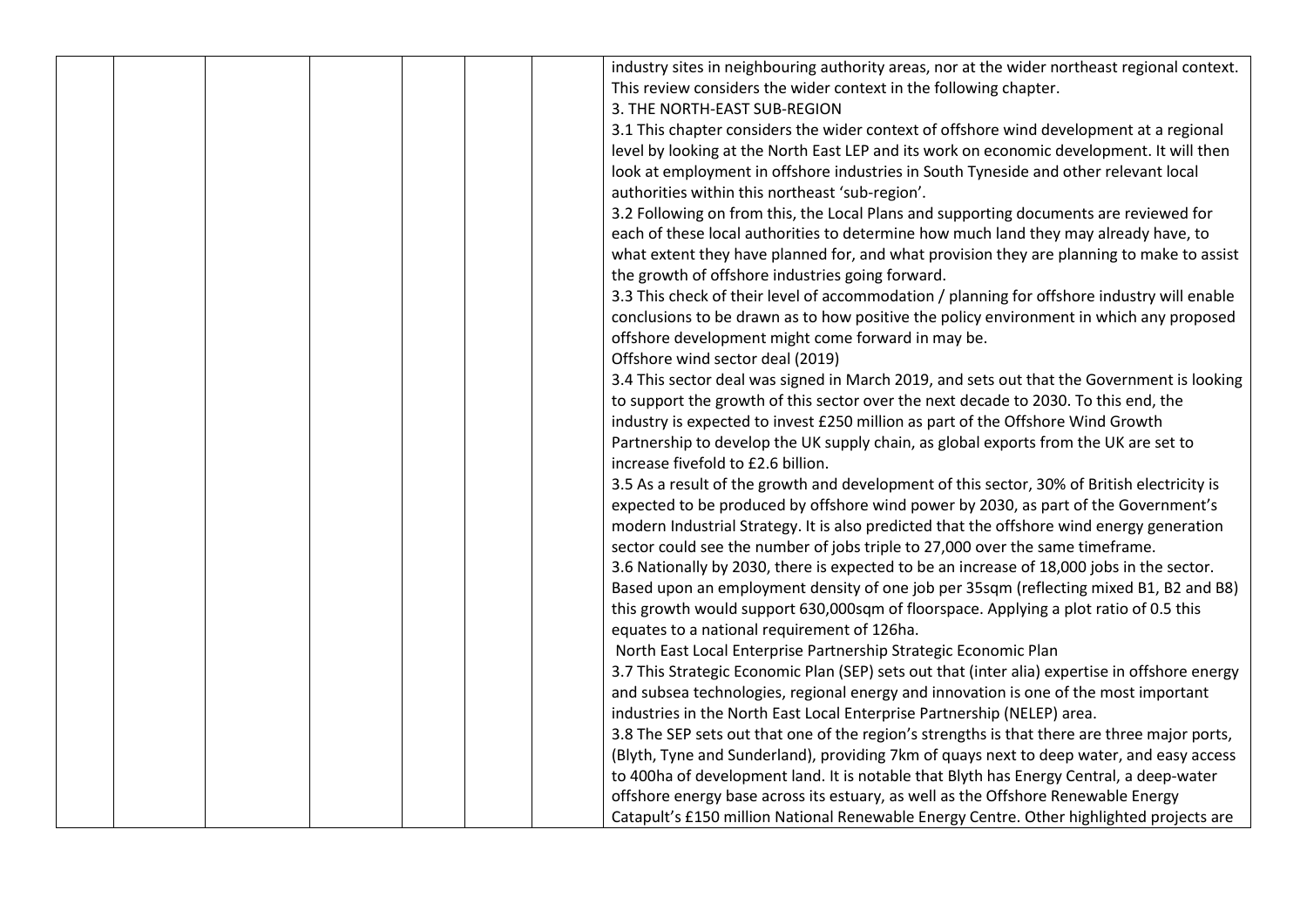|  |  |  | in various locations around the region including Durham, Gateshead and Newcastle, but           |
|--|--|--|-------------------------------------------------------------------------------------------------|
|  |  |  | none of these are located in South Tyneside.                                                    |
|  |  |  | 3.9 In addition to this SEP, the LEP is in the process of developing a North East Local         |
|  |  |  | Industrial Strategy (LIS), which is due to be published in 2019. This LIS would again           |
|  |  |  | highlight the opportunities available for the region if it develops its offshore wind industry. |
|  |  |  | Employment in offshore industries in the northeast sub-region                                   |
|  |  |  | 3.10 The local authorities analysed as part of this 'sub-region' have been selected as they     |
|  |  |  | feature significant existing port infrastructure. Alongside this, having undertaken initial     |
|  |  |  | research into them and other potential locations along north east coast, they were              |
|  |  |  | deemed the most suitable comparators due the existing presence and future desire to             |
|  |  |  | develop offshore industries. The authorities included in this 'sub-region' include:             |
|  |  |  | • South Tyneside;                                                                               |
|  |  |  | • North Tyneside;                                                                               |
|  |  |  | · Sunderland;                                                                                   |
|  |  |  | • Northumberland; and                                                                           |
|  |  |  | • Hartlepool                                                                                    |
|  |  |  | 3.11 Office for National Statistics Labour Market Survey data from 2017 has been utilised       |
|  |  |  | to enable a comparison to be drawn between the various local authorities within the             |
|  |  |  | wider sub-region of the northeast. The manufacturing sector has been used as a proxy for        |
|  |  |  | jobs in the offshore industry as this type of business is the most likely to occupy the former  |
|  |  |  | Hawthorn Leslie shipyard site, if it were to be developed for an employment related use.        |
|  |  |  | 3.12 Whist it is acknowledged that not all manufacturing jobs will be in businesses             |
|  |  |  | engaged in various offshore-focused industries, as there is no specific breakdown to focus      |
|  |  |  | on offshore, this was deemed the most suitable measure. The other categories of work            |
|  |  |  | that the ONS breaks employment down into that could be engaged in offshore industries           |
|  |  |  | include:                                                                                        |
|  |  |  | • Electricity, Gas, Steam and Air Conditioning Supply;                                          |
|  |  |  | • Construction;                                                                                 |
|  |  |  | • Transportation and Storage; and                                                               |
|  |  |  | • Professional, Scientific and Technical Activities.                                            |
|  |  |  | 3.13 Having taken these other categories into consideration as potential alternative            |
|  |  |  | measures, it was deemed that many of these were likely to be focused more on 'on-land           |
|  |  |  | businesses', especially construction and transportation and storage.                            |
|  |  |  | 3.14 The table below sets out the number and percentage of people who are employed in           |
|  |  |  | manufacturing in each of the local authorities outlined above. These figures are based on       |
|  |  |  | the number of people who are employed, not the total population of each of the areas.           |
|  |  |  | 3.15 As can be seen from Table 2 above, South Tyneside has a relatively low number of           |
|  |  |  | people (the second lowest in simple numeric terms) of people employed in manufacturing.         |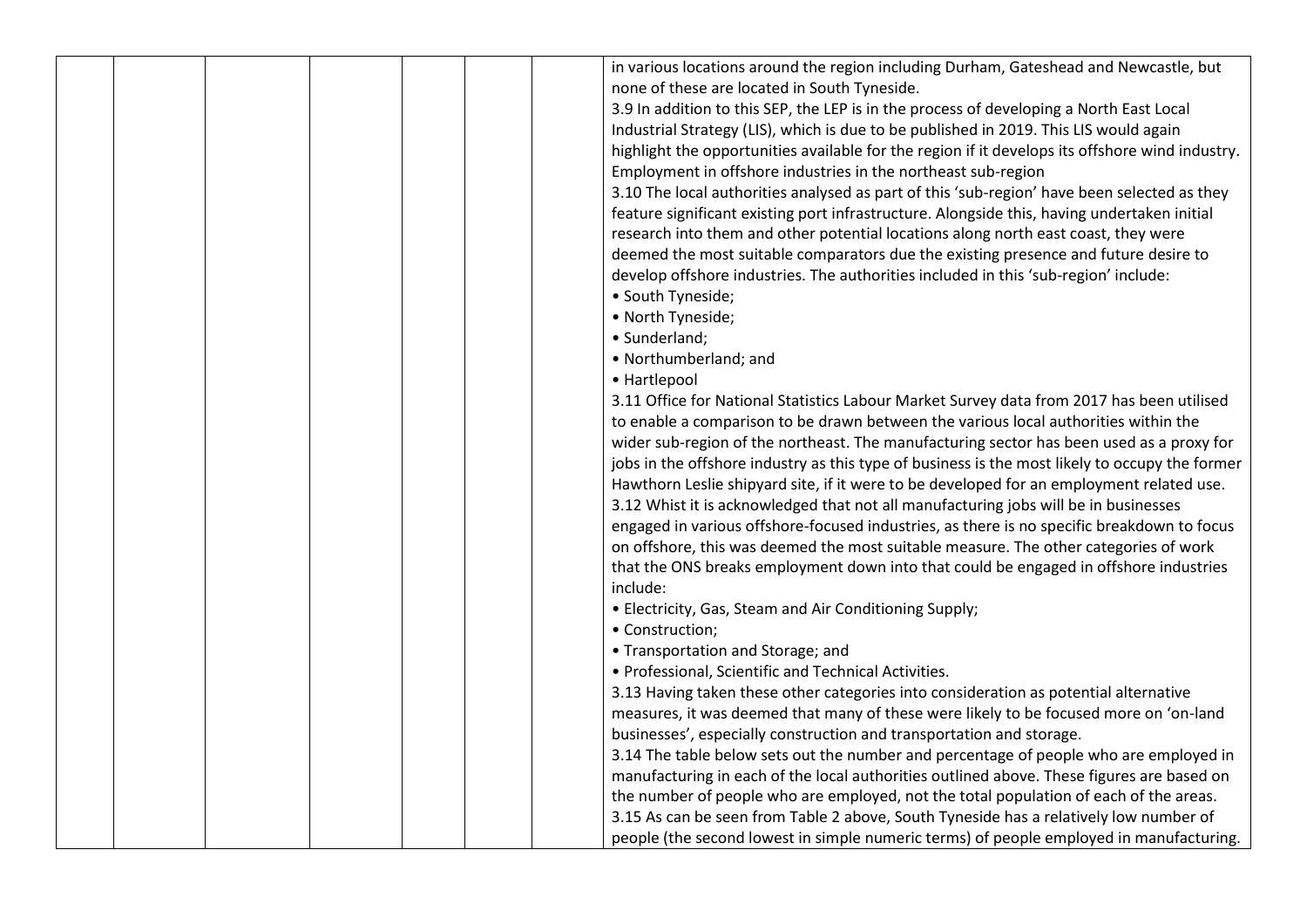|  |  |  | When a comparison is subsequently drawn between South Tyneside and the authority               |
|--|--|--|------------------------------------------------------------------------------------------------|
|  |  |  | with the lowest amount of people in manufacturing (Hartlepool), it also shows that South       |
|  |  |  | Tyneside, despite having a higher number, actually has a lower percentage of its employed      |
|  |  |  | population in the manufacturing sector (11.6% compared to 13.3%).                              |
|  |  |  | 3.18 The Council has designated on its Proposals Map a long land strip (including              |
|  |  |  | Enterprise Zones, Available and Reserved Employment Land) along the northern bank of           |
|  |  |  | the River Tyne, including sites opposite the former Hawthorne Leslie shipyard. This area       |
|  |  |  | falls under policy 'S2.2 Provision of Land for Employment Development' in their Local Plan     |
|  |  |  | (2017). Under subsequent 'Policy 2.5 River Tyne North Bank', it states that:                   |
|  |  |  | 'Across the River Tyne North Bank area, as identified on the Policies Map, and specific        |
|  |  |  | locations identified below, proposals for all forms of employment development will be          |
|  |  |  | supported to enable economic growth, investment and regeneration of the area where             |
|  |  |  | they do not restrict riverside access that could compromise the capacity of the River Tyne     |
|  |  |  | North Bank to support marine and off-shore related industry.                                   |
|  |  |  | 'Across the River Tyne North Bank area, as identified on the Policies Map, and specific        |
|  |  |  | locations identified below, proposals for all forms of employment development will be          |
|  |  |  | supported to enable economic growth, investment and regeneration of the area where             |
|  |  |  | they do not restrict riverside access that could compromise the capacity of the River Tyne     |
|  |  |  | North Bank to support marine and off-shore related industry.                                   |
|  |  |  | The Council will support and encourage further development and investment in the               |
|  |  |  | advanced engineering, manufacturing and renewables sector providing a range of office          |
|  |  |  | and manufacturing space, with access to multi-purpose hard standing and deep-water             |
|  |  |  | berths, and additionally to the provision of accommodation for training and education in       |
|  |  |  | related sectors, across the River Tyne North Bank area'                                        |
|  |  |  | 3.19 This demonstrates that there is a significant commitment to further offshore              |
|  |  |  | development on the northern bank of the River Tyne, though there are no specific sites,        |
|  |  |  | amounts of land or floorspace that are expected to come forward for offshore industrial        |
|  |  |  | uses.                                                                                          |
|  |  |  | 3.20 The Council's Employment Land Review (2015), states that 'new':                           |
|  |  |  | 'Enterprise Zones have been established one of which in North Tyneside is located at the       |
|  |  |  | River Tyne North Bank and at the Port of Tyne comprising a cluster of three sites totalling    |
|  |  |  | more than 70 hectares. They form one of five Centres for Offshore Renewable Engineering        |
|  |  |  | (CORE) across the UK and focus on advanced manufacturing (subsea), offshore (oil and           |
|  |  |  | gas) and renewables.' (p.21).                                                                  |
|  |  |  | 3.21 This sets out that the Council is looking at developing in the region of 70ha of land for |
|  |  |  | offshore industrial uses, particularly given the central Government designation of one of      |
|  |  |  | the locations as a CORE area.                                                                  |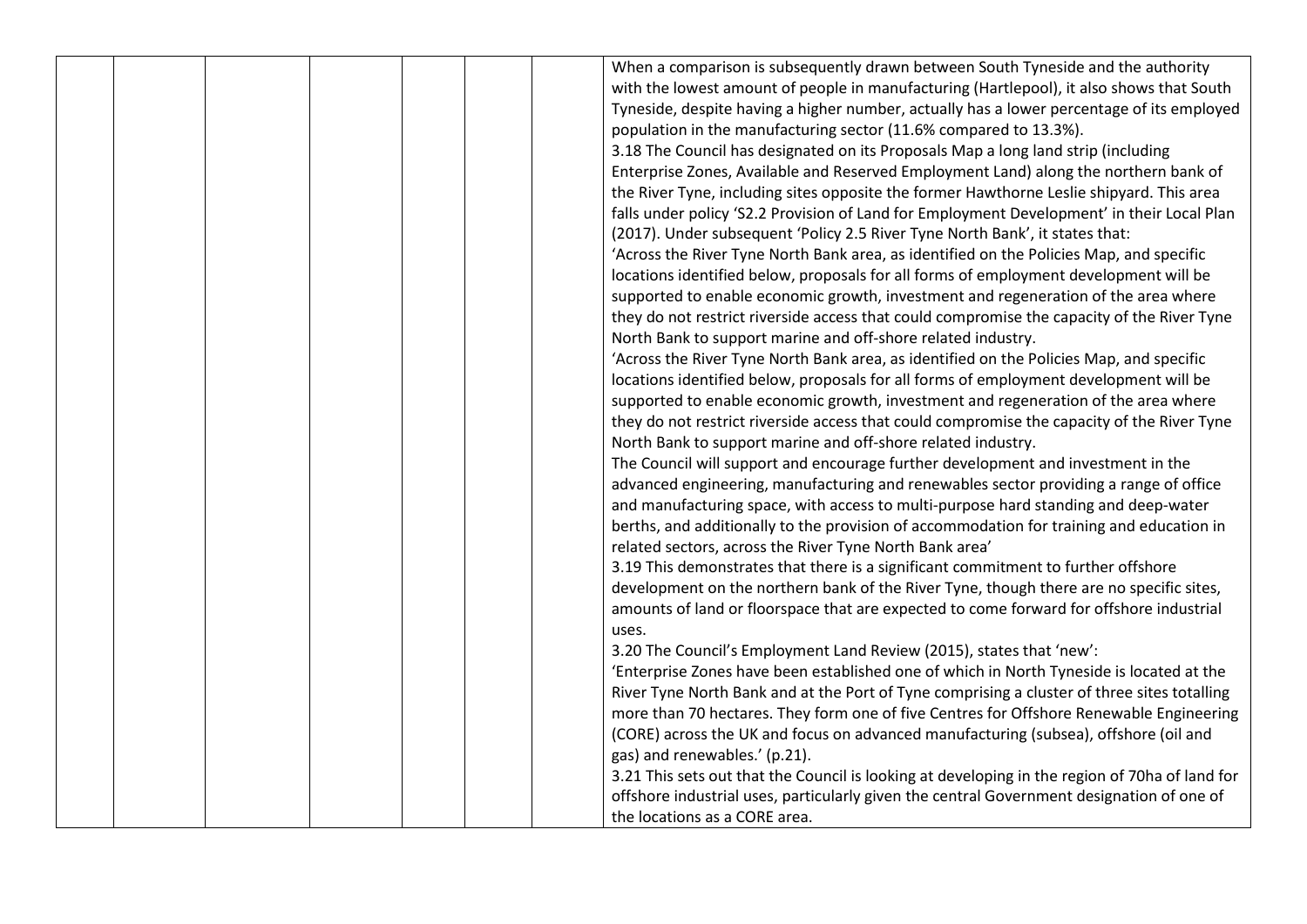|  |  |  | 3.22 Within North Tyneside, there is a large amount of land that can be brought forward      |
|--|--|--|----------------------------------------------------------------------------------------------|
|  |  |  | for offshore industrial uses that benefit from delivery terms and EZ financial incentives.   |
|  |  |  | This provides the north bank of the Tyne with a distinct commercial advantage to land on     |
|  |  |  | the south side, including the former Hawthorne Leslie site.                                  |
|  |  |  | <b>Sunderland City Council</b>                                                               |
|  |  |  | 3.23 The emerging Core Strategy and Development Plan (which is currently going through       |
|  |  |  | public consultation on Main Modifications until 25 October 2019) sets out under Policy SS5   |
|  |  |  | that 'The Port of Sunderland will be reinvigorated through enabling development of           |
|  |  |  | port related uses within Use Classes B1, B2 and B8, including offshore renewables and        |
|  |  |  | automotive supply chains'. Similarly to North Tyneside Council, there are no specifics as to |
|  |  |  | the amount of land or floorspace that the Council is seeking to plan for in for offshore     |
|  |  |  | development.                                                                                 |
|  |  |  | 3.24 The supporting Employment Land Review (2016) sets out two locations that are also       |
|  |  |  | identified in the Core Strategy for offshore-related development including the former        |
|  |  |  | Pallion Shipyard and the Port of Sunderland itself (see paragraph 2.27). As with the other   |
|  |  |  | documents and studies noted above, no potential amounts of land or floorspace have           |
|  |  |  | been detailed as part of this identification.                                                |
|  |  |  | 3.25 The Port of Sunderland has Enterprise Zone status and the Port's website identifies     |
|  |  |  | two key opportunity sites that total 10ha of land that fall within the EZ and therefore      |
|  |  |  | benefit from substantial incentives to bring them forward.                                   |
|  |  |  | Northumberland County Council                                                                |
|  |  |  | 3.26 Two of the main documents that highlight the importance of Blyth as a location for      |
|  |  |  | offshore development are the Bates Site, Blyth Local Development Order (2013) and the        |
|  |  |  | East Sleekburn Sites Local Development Order (2013). These set out that they cover 8ha       |
|  |  |  | and 21ha of land that would be suitable for offshore wind development, with a further        |
|  |  |  | 44ha of land at East Sleekburn that could also provide a suitable location for associated    |
|  |  |  | businesses.                                                                                  |
|  |  |  | 3.27 Both are in close proximity to the National Renewable Energy Centre (NaREC), the        |
|  |  |  | national centre for excellence in renewable energy, dedicated to the development, growth     |
|  |  |  | and commercialisation of new and renewable technologies. NaREC has invested over £150        |
|  |  |  | million of UK government, private sector and EU funding to create a unique portfolio of      |
|  |  |  | independent facilities in Blyth.                                                             |
|  |  |  | 3.28 These documents also highlight that one of the main opportunities for this area is the  |
|  |  |  | development and growth in offshore industries. For example, these sites are in an ideal      |
|  |  |  | location to serve the Crown Estates Round 3 offshore wind farm zones, including Dogger       |
|  |  |  | Bank in the North Sea.                                                                       |
|  |  |  | 3.29 The Bates site may be of particular interest to developers wishing to utilise the       |
|  |  |  | existing on-site deep-water quay facilities, including Wimbourne Quay, which can             |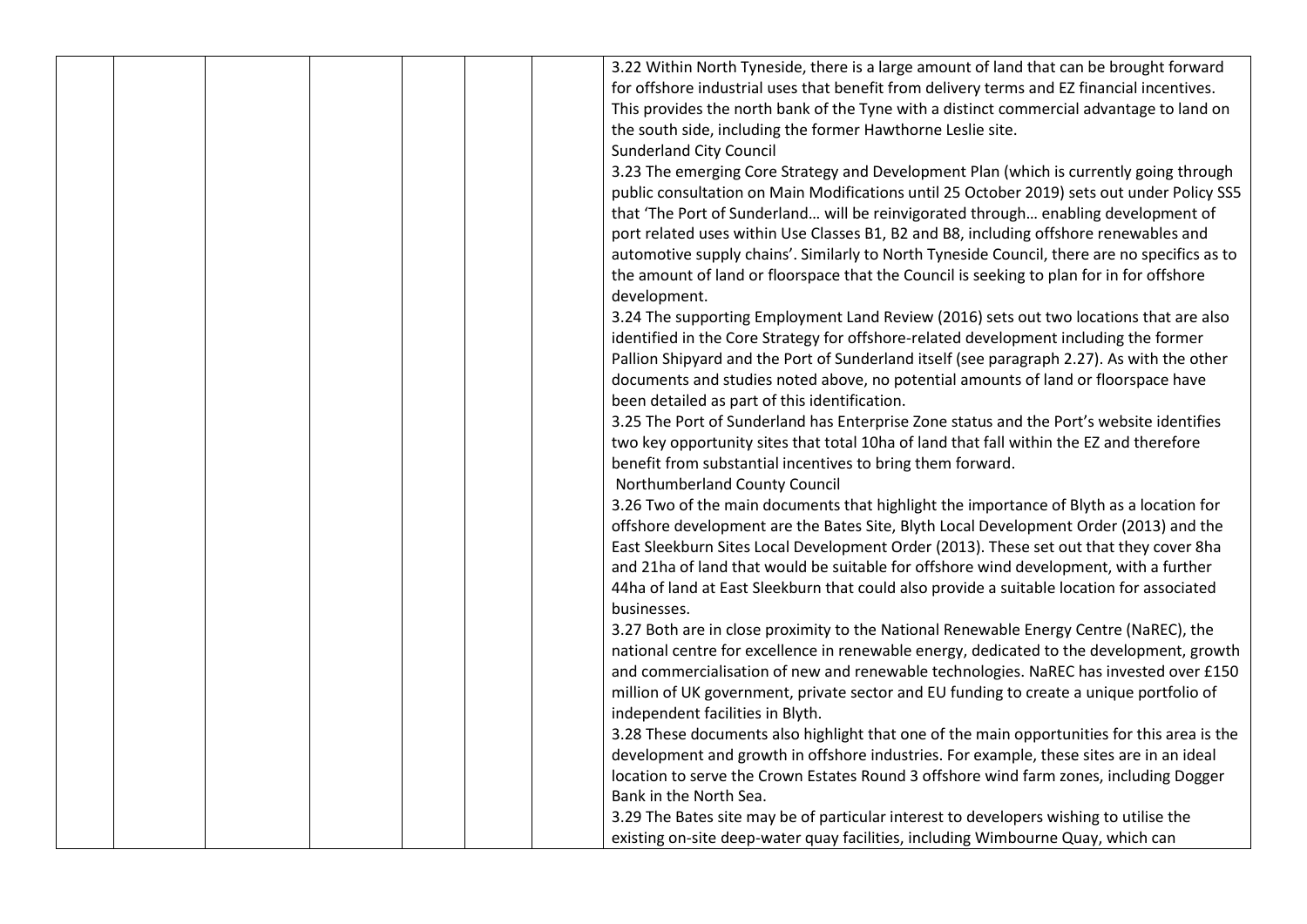|  |  |  | accommodate vessels of around 160m long. Storage areas with load bearing capacity are         |
|--|--|--|-----------------------------------------------------------------------------------------------|
|  |  |  | available and the quay has been further strengthened. The Sleekburn sites may also be         |
|  |  |  | attractive due to their far larger sizes, allowing for greater agglomeration of associated    |
|  |  |  | businesses and enabling a supply chain to develop.                                            |
|  |  |  | 3.30 This Bates site, although relatively small, is however highly likely to be developed for |
|  |  |  | offshore-related uses as:                                                                     |
|  |  |  | 'The other key criterion is for development to be within the target sectors of                |
|  |  |  | manufacturing, maintenance and servicing of plant, machinery, equipment and parts for         |
|  |  |  | off-shore industries; advanced manufacturing and technology; port and logistic related        |
|  |  |  | businesses; and storage and distribution linked to off-shore industries'. (Paragraph 3.10).   |
|  |  |  | 3.31 The development of these sites for offshore-related businesses would complement          |
|  |  |  | existing offshore companies in the area and reinforce Blyth as a major centre of the          |
|  |  |  | industry in the northeast, attracting further development, approximately 10-12 miles          |
|  |  |  | north of the former Hawthorne Leslie site.                                                    |
|  |  |  | 3.32 A more recent document produced by Northumberland Council is the Employment              |
|  |  |  | Land and Premises Demand Study (2015). This sets out that in Blyth there are                  |
|  |  |  | opportunities of around three offshore wind energy zones (p.145), with 'Opportunities for     |
|  |  |  | growth in renewable energy and offshore industries and Port related sectors is expected       |
|  |  |  | to stimulate demand for land and premises in and around the Port' (p.139).                    |
|  |  |  | 3.33 It should be noted however, that this document takes a somewhat more pessimistic         |
|  |  |  | view of development of the offshore industry in the northeast as it states:                   |
|  |  |  | 'The offshore wind sector has not brought the hoped for levels of investment; notably         |
|  |  |  | Siemens chose to locate in Hull rather than the North East.' (p.p.134-135).                   |
|  |  |  | 'Agents observed that the offshore renewables sector is being targeted by port towns          |
|  |  |  | along the east coast of England and it is generally thought that there is not enough          |
|  |  |  | demand to go around.' (p.137).                                                                |
|  |  |  | 'Opportunities for growth in renewable energy and offshore industries and Port related        |
|  |  |  | sectors is expected to stimulate demand for land and premises in and around the Port, but     |
|  |  |  | such development aimed at specific sectors may be impacted by viability particularly          |
|  |  |  | having regard to the abnormal costs of developing brownfield sites and public sector          |
|  |  |  | support will be needed.' (p.139).                                                             |
|  |  |  | 3.34 This could indicate (along with the long-term vacancy and potentially significant        |
|  |  |  | remediation costs) that the former Hawthorne Leslie site may also struggle to attract         |
|  |  |  | offshore investment. Again, like many of the other documents reviewed here, there were        |
|  |  |  | no specifics as to the amount of land or floorspace that the Council was seeking to develop   |
|  |  |  | for offshore industry uses.                                                                   |
|  |  |  | 3.35 In terms of the Council's Local Plan, this is currently going through the examination    |
|  |  |  | process (and is at a similar stage to the Sunderland Local Plan). This document is far more   |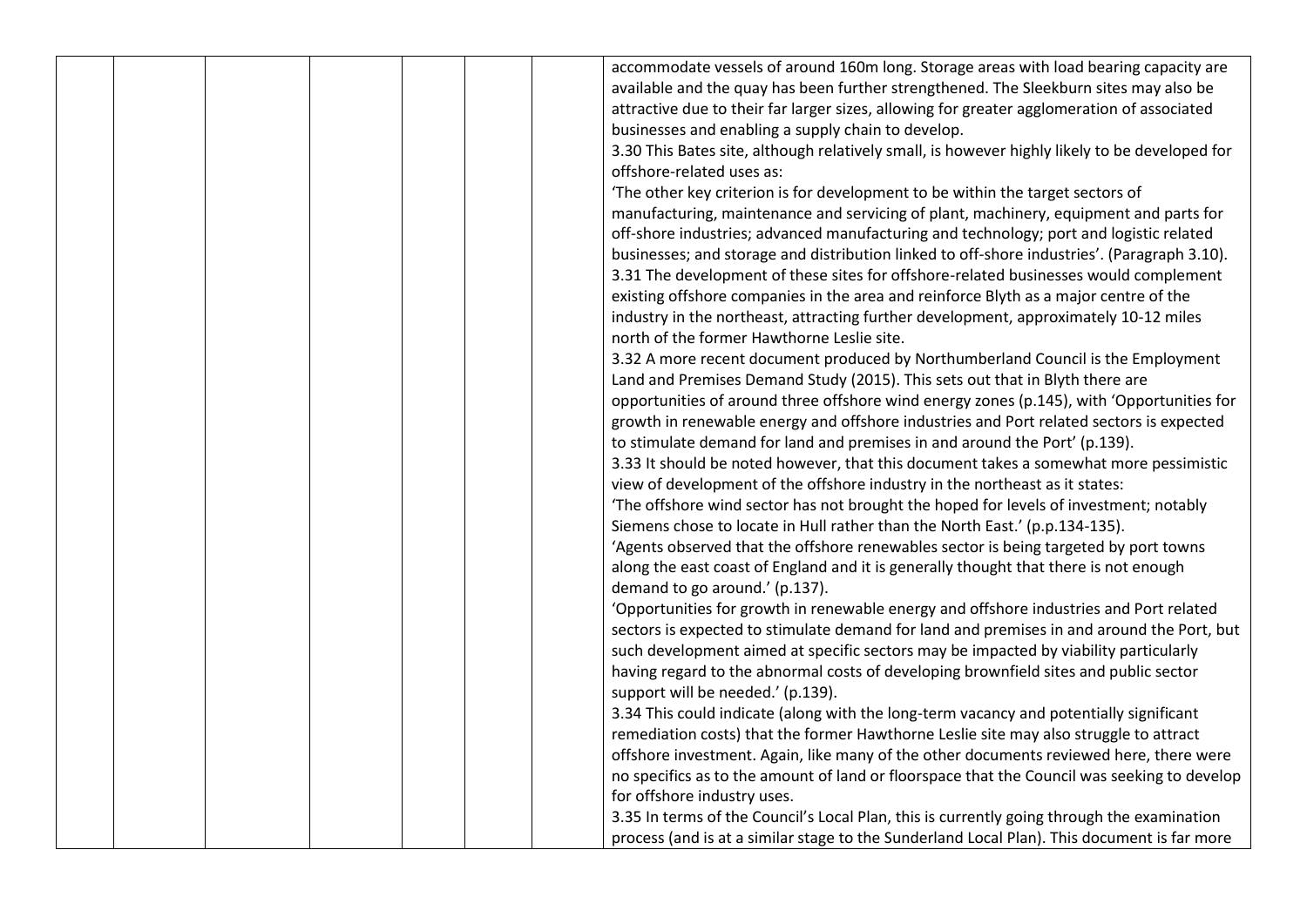|  |  |  | recent than the other Northumberland documents reviewed above, and it states at                                         |
|--|--|--|-------------------------------------------------------------------------------------------------------------------------|
|  |  |  | paragraph 2.51 that:                                                                                                    |
|  |  |  | 'Blyth has a strategically important employment function. There is significant economic                                 |
|  |  |  | growth potential around the Blyth Estuary, which includes sites with Enterprise Zone                                    |
|  |  |  | status. Opportunities exist that build on existing assets including the national Offshore                               |
|  |  |  | Renewables Catapult, and the Port of Blyth which is a sizeable commercial port with a                                   |
|  |  |  | deep-water harbour and warehousing facilities. Specific sectors being targeted include                                  |
|  |  |  | offshore oil and gas, renewables and advanced manufacturing.'                                                           |
|  |  |  | 3.36 Paragraphs 2.56 and 5.15 develop on this further by noting that one of the key                                     |
|  |  |  | opportunities for future economic growth is the Blyth estuary area as it is being actively                              |
|  |  |  | promoted to the renewable and low carbon energy, advanced manufacturing and offshore                                    |
|  |  |  | sectors. This is assisted by it being approximately equidistant between Dogger Bank and                                 |
|  |  |  | the Firth of Forth.                                                                                                     |
|  |  |  | 3.37 This positivity about the future prospects of the offshore wind industry to grow and                               |
|  |  |  | develop at Blyth are set into formal policy under 'ECN2 Blyth Estuary Strategic                                         |
|  |  |  | Employment Area (Strategic Policy)'. This states that 'Land at Blyth Estuary is allocated as a                          |
|  |  |  | 'Strategic Employment Area' within which the following sectors within the B-Class                                       |
|  |  |  | industrial uses will be prioritised:  b. offshore and sub-sea engineering'.                                             |
|  |  |  | 3.38 This sets out a more positive approach to the development of land, but does not set                                |
|  |  |  | out any floorspace or hectare aspirations or allocations specifically for offshore-related                              |
|  |  |  | development.                                                                                                            |
|  |  |  | 3.39 The Port of Blyth has a significant amount of land available (circa 45ha) the majority                             |
|  |  |  | of which has EZ status and associated incentives to bring development forward.                                          |
|  |  |  | Hartlepool Borough Council                                                                                              |
|  |  |  | 3.40 The Hartlepool Local Plan (2018), through subsection (a) of policy 'EMP4: Specialist                               |
|  |  |  | Industries' sets out that the port area is a significant potential location for future offshore                         |
|  |  |  | and renewables development. It highlights that the total area is 106.1ha, of which 60.1ha                               |
|  |  |  | is available for port related industrial development and renewable energy manufacturing,                                |
|  |  |  | with a 79ha being included as part of the EZ LDO.                                                                       |
|  |  |  | 3.41 The Local Plan also recognises the potential for offshore renewables to assist with the                            |
|  |  |  | economic development and regeneration of the area. One example of this is paragraph                                     |
|  |  |  | 6.4, which states that the owners of the port have:                                                                     |
|  |  |  | 'expressed their intension to focus on port-related development including offshore wind                                 |
|  |  |  | and sustainable energy solutions. This is fully supported by the Borough Council and is                                 |
|  |  |  | reflected by the Enterprise Zone designation of the port and the Local Development Order<br>which supports it'. (p.18). |
|  |  |  |                                                                                                                         |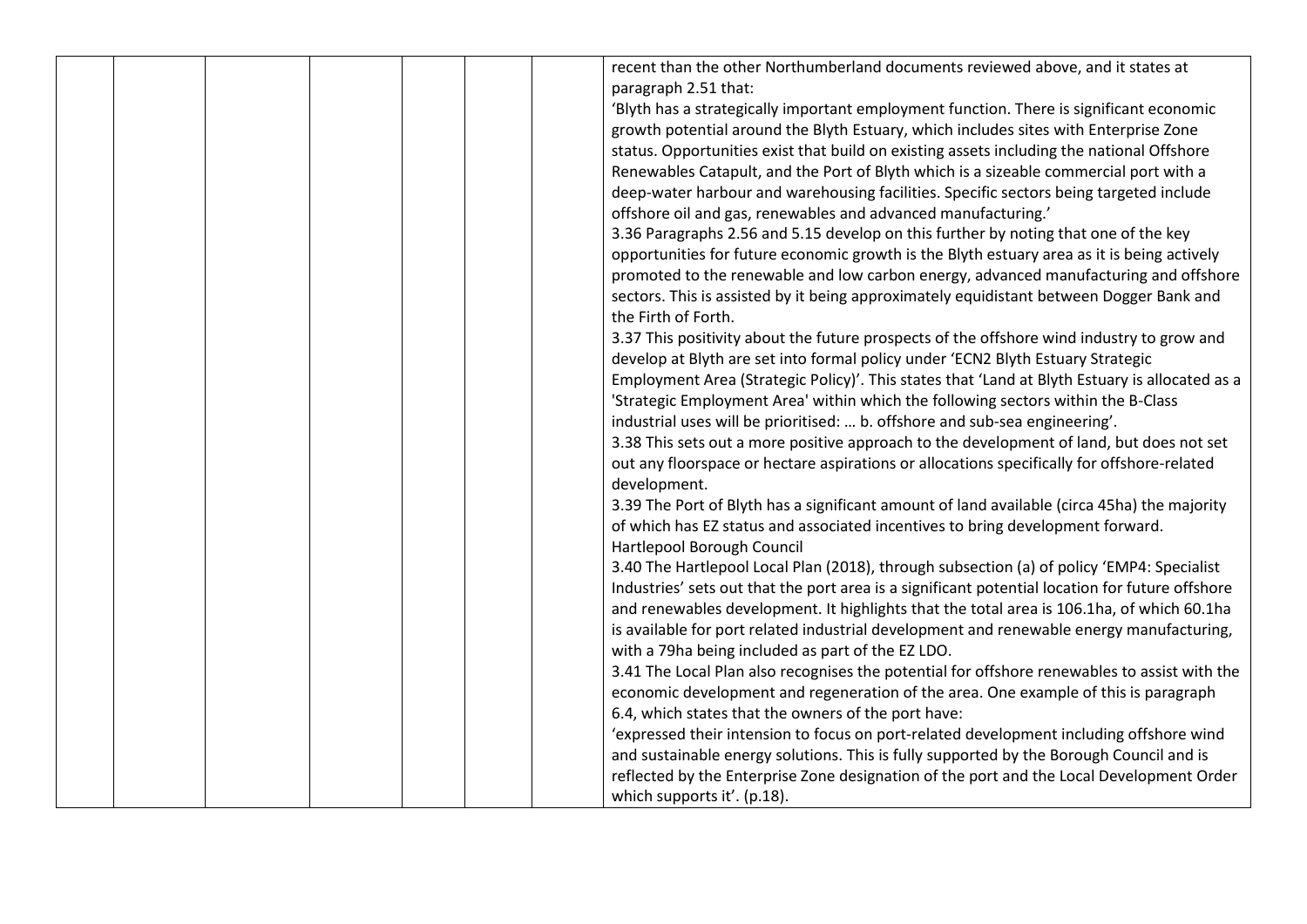| 3.42 In addition, paragraph 11.12 of the Local Plan states that the Hartlepool Economic<br>Regeneration Strategy (2019-2021) has identified strategic sites for the offshore sector,<br>again, principally at the port.<br>3.43 The Economic Regeneration Strategy sets out that one of Hartlepool's key assets is<br>the ABLE Seaton Port, which is a 51ha site of an operational deep-water port in the mouth<br>of the Tees, of which 10ha is a dry dock. ABLE has invested over £120m since acquiring the<br>site in 1996, providing reinforced quayside facilities and establishing oil and gas |  |
|------------------------------------------------------------------------------------------------------------------------------------------------------------------------------------------------------------------------------------------------------------------------------------------------------------------------------------------------------------------------------------------------------------------------------------------------------------------------------------------------------------------------------------------------------------------------------------------------------|--|
|                                                                                                                                                                                                                                                                                                                                                                                                                                                                                                                                                                                                      |  |
|                                                                                                                                                                                                                                                                                                                                                                                                                                                                                                                                                                                                      |  |
|                                                                                                                                                                                                                                                                                                                                                                                                                                                                                                                                                                                                      |  |
|                                                                                                                                                                                                                                                                                                                                                                                                                                                                                                                                                                                                      |  |
|                                                                                                                                                                                                                                                                                                                                                                                                                                                                                                                                                                                                      |  |
|                                                                                                                                                                                                                                                                                                                                                                                                                                                                                                                                                                                                      |  |
|                                                                                                                                                                                                                                                                                                                                                                                                                                                                                                                                                                                                      |  |
| decommissioning operations and an installation of the foundation package for Orsted's                                                                                                                                                                                                                                                                                                                                                                                                                                                                                                                |  |
| Hornsea One Wind Farm. In addition, it has also secured the installation of the turbine                                                                                                                                                                                                                                                                                                                                                                                                                                                                                                              |  |
| package for Innogy's Triton Knoll Offshore Wind farm, which is due to commence in                                                                                                                                                                                                                                                                                                                                                                                                                                                                                                                    |  |
| September 2020. Hartlepool also hosts a number of other offshore wind companies                                                                                                                                                                                                                                                                                                                                                                                                                                                                                                                      |  |
| including JDR Cables and EDF (Teesside Windfarm O&M).                                                                                                                                                                                                                                                                                                                                                                                                                                                                                                                                                |  |
| 3.44 As mentioned above, the port's Local Development Order (2019) supports the                                                                                                                                                                                                                                                                                                                                                                                                                                                                                                                      |  |
| development of offshore businesses, as it states that advanced engineering and                                                                                                                                                                                                                                                                                                                                                                                                                                                                                                                       |  |
| manufacturing (including renewable energy) will be appropriate at the port.                                                                                                                                                                                                                                                                                                                                                                                                                                                                                                                          |  |
| 3.45 The LDO also highlights that the port is part of the Tees Valley Enterprise Zone, which                                                                                                                                                                                                                                                                                                                                                                                                                                                                                                         |  |
| covers 12 individual sites with a total area of over 425ha. This encompasses a wide range                                                                                                                                                                                                                                                                                                                                                                                                                                                                                                            |  |
| of locations, including a number with existing office space as well as units on large cleared                                                                                                                                                                                                                                                                                                                                                                                                                                                                                                        |  |
| industrial sites. On each one, businesses are able to benefit from tax relief, simplified                                                                                                                                                                                                                                                                                                                                                                                                                                                                                                            |  |
| planning regimes and superfast broadband. Four offer Enhanced Capital Allowance, with a                                                                                                                                                                                                                                                                                                                                                                                                                                                                                                              |  |
| further eight offering Business Rate Relief.                                                                                                                                                                                                                                                                                                                                                                                                                                                                                                                                                         |  |
| 3.46 An earlier, but more detailed document (The Employment Land Review (2015)) sets                                                                                                                                                                                                                                                                                                                                                                                                                                                                                                                 |  |
| out potential and existing sites related to offshore industries including Victoria Harbour                                                                                                                                                                                                                                                                                                                                                                                                                                                                                                           |  |
| North Docks (47.5ha) and Graythorp Yard (which has 9,000sqm of indoor fabrication,                                                                                                                                                                                                                                                                                                                                                                                                                                                                                                                   |  |
| warehousing and storage space and over 3,000sqm of office facilities) used to                                                                                                                                                                                                                                                                                                                                                                                                                                                                                                                        |  |
| decommission offshore oil facilities. McDermott has also taken a site to operate as pipe                                                                                                                                                                                                                                                                                                                                                                                                                                                                                                             |  |
| spool base at the Port. The site, of approximately 12ha, enables McDermott to assemble                                                                                                                                                                                                                                                                                                                                                                                                                                                                                                               |  |
| long line pipe stalks that are spooled to their pipe-laying vessel for offshore oil and gas                                                                                                                                                                                                                                                                                                                                                                                                                                                                                                          |  |
| works.                                                                                                                                                                                                                                                                                                                                                                                                                                                                                                                                                                                               |  |
| Sub-regional summary                                                                                                                                                                                                                                                                                                                                                                                                                                                                                                                                                                                 |  |
| 3.47 It is clear that having reviewed the emerging and adopted Local Plans (and relevant                                                                                                                                                                                                                                                                                                                                                                                                                                                                                                             |  |
| supporting documents) for the neighbouring authorities, as well as those that sit within                                                                                                                                                                                                                                                                                                                                                                                                                                                                                                             |  |
| the wider northeast 'sub-region', that there is a strong focus on offshore industry and                                                                                                                                                                                                                                                                                                                                                                                                                                                                                                              |  |
| numerous local authorities are keen to allocate or retain land to enable the sector to grow.                                                                                                                                                                                                                                                                                                                                                                                                                                                                                                         |  |
| This shows a healthy and on-going competition to bring offshore industries to various                                                                                                                                                                                                                                                                                                                                                                                                                                                                                                                |  |
| locations across the northeast.                                                                                                                                                                                                                                                                                                                                                                                                                                                                                                                                                                      |  |
| 3.48 Many of these competing locations have existing national centres of expertise (e.g.                                                                                                                                                                                                                                                                                                                                                                                                                                                                                                             |  |
| Blyth), have allocated significant areas of land, often within a wider identified network of                                                                                                                                                                                                                                                                                                                                                                                                                                                                                                         |  |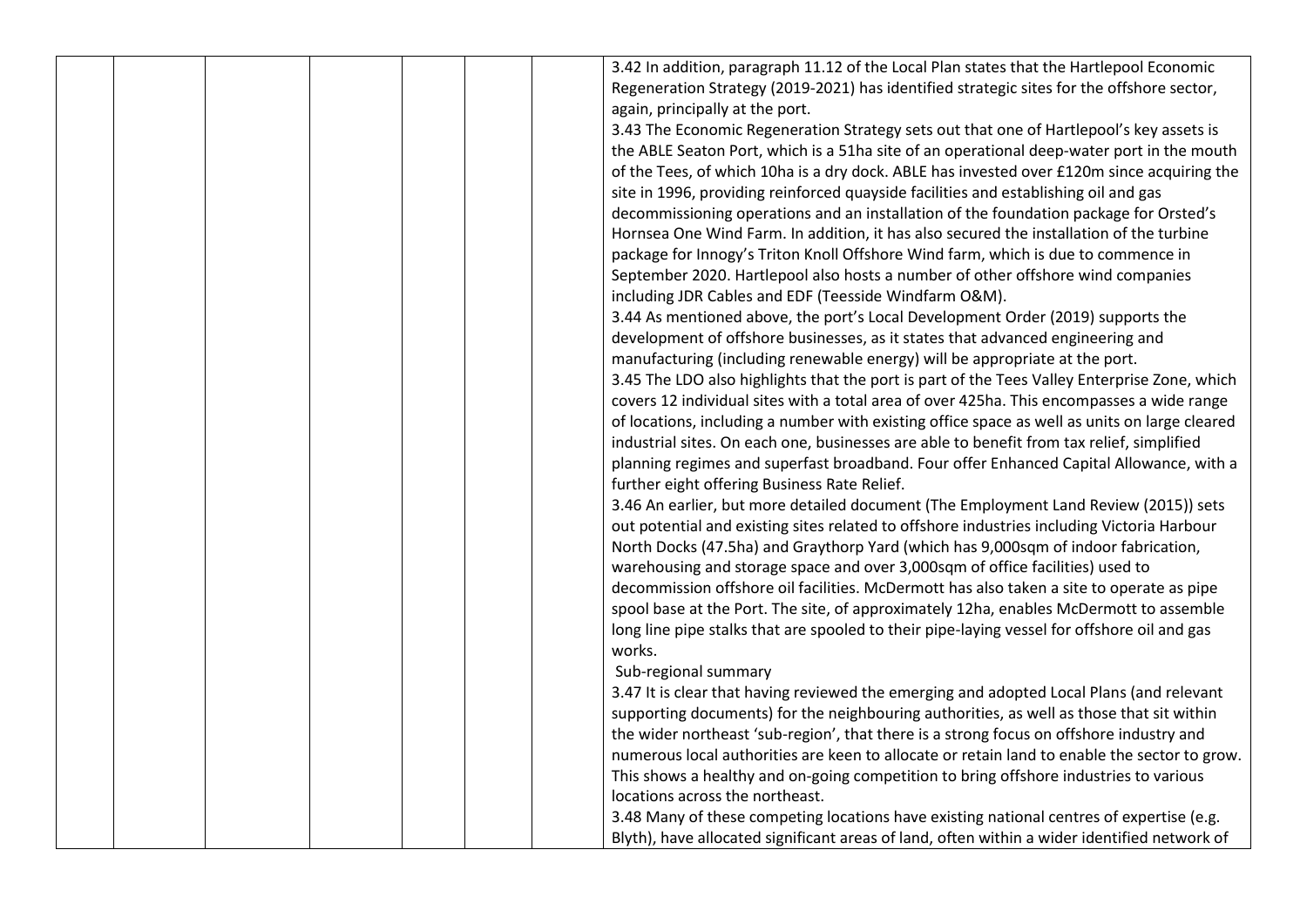|  |  |  | sites / locations (e.g. Hartlepool and the wider Tees Valley), have allocations in their Local |
|--|--|--|------------------------------------------------------------------------------------------------|
|  |  |  | Plans (Sunderland), contain EZs, or have other financial incentives for businesses to          |
|  |  |  | relocate to their area(s) (North Tyneside). In combination this demonstrates that there are    |
|  |  |  | many other larger, better-connected locations that have a scale and mass, complemented         |
|  |  |  | by (frequently multiple) financial incentives and existing businesses / supply chains which    |
|  |  |  | companies would find far more attractive than the 3.7ha former Hawthorn Leslie site.           |
|  |  |  | 3.49 In addition to there being a number of competing locations, it should be noted that       |
|  |  |  | smaller, less competitive sites (that may have multiple issues such as contamination,          |
|  |  |  | remediation and ecological concerns) are inherently less attractive. This raises questions     |
|  |  |  | about the suitability of a potentially marginal site like the former Hawthorne Leslie          |
|  |  |  | shipyard, and its continued retention for employment uses.                                     |
|  |  |  | 4. THE EAST COAST VIEW                                                                         |
|  |  |  | Key east coast ports                                                                           |
|  |  |  | 4.1 As set out by Government, there are five identified Centres for Offshore Renewable         |
|  |  |  | Engineering:                                                                                   |
|  |  |  | . Hull and adjacent parts of the East Riding, and South Humber Bank;                           |
|  |  |  | • Great Yarmouth and Lowestoft;                                                                |
|  |  |  | • Tyneside;                                                                                    |
|  |  |  | • Teesside; and                                                                                |
|  |  |  | • Sheerness                                                                                    |
|  |  |  | 4.2 These are partnerships between Central and Local Government and LEPs that ensure           |
|  |  |  | businesses looking to invest in manufacturing for the offshore renewables industry receive     |
|  |  |  | comprehensive support.                                                                         |
|  |  |  | 4.3 The areas were selected as the Government considered that they offer the right             |
|  |  |  | infrastructure for offshore wind manufacturing, access to a skilled workforce, an              |
|  |  |  | experienced local supply chain and committed local leadership. They also offer access to       |
|  |  |  | excellent R&D facilities and collaborative opportunities across the UK. On this basis, they    |
|  |  |  | will be used as comparator ports / locations to assess the strength of competition for         |
|  |  |  | offshore development in comparison to South Tyneside.                                          |
|  |  |  | 4.4 As Tyneside and Teesside have already been covered in the previous section (having         |
|  |  |  | looked at North and South Tyneside as well as Hartlepool and the Tees Valley Enterprise        |
|  |  |  | Zone), this section will now focus on the other locations listed above, starting with Hull     |
|  |  |  | (and the surrounding areas), moving southwards to Great Yarmouth and Lowestoft, before         |
|  |  |  | finally looking at Sheerness.                                                                  |
|  |  |  | Hull and the surrounding areas                                                                 |
|  |  |  | 4.5 The Local Plan (2017) sets out that it has allocated large areas of land as part of a      |
|  |  |  | growth strategy for employment land, including port uses. This approach is supported by        |
|  |  |  | the recent development of 56ha at Alexandra Dock by Siemens for a wind turbine                 |
|  |  |  |                                                                                                |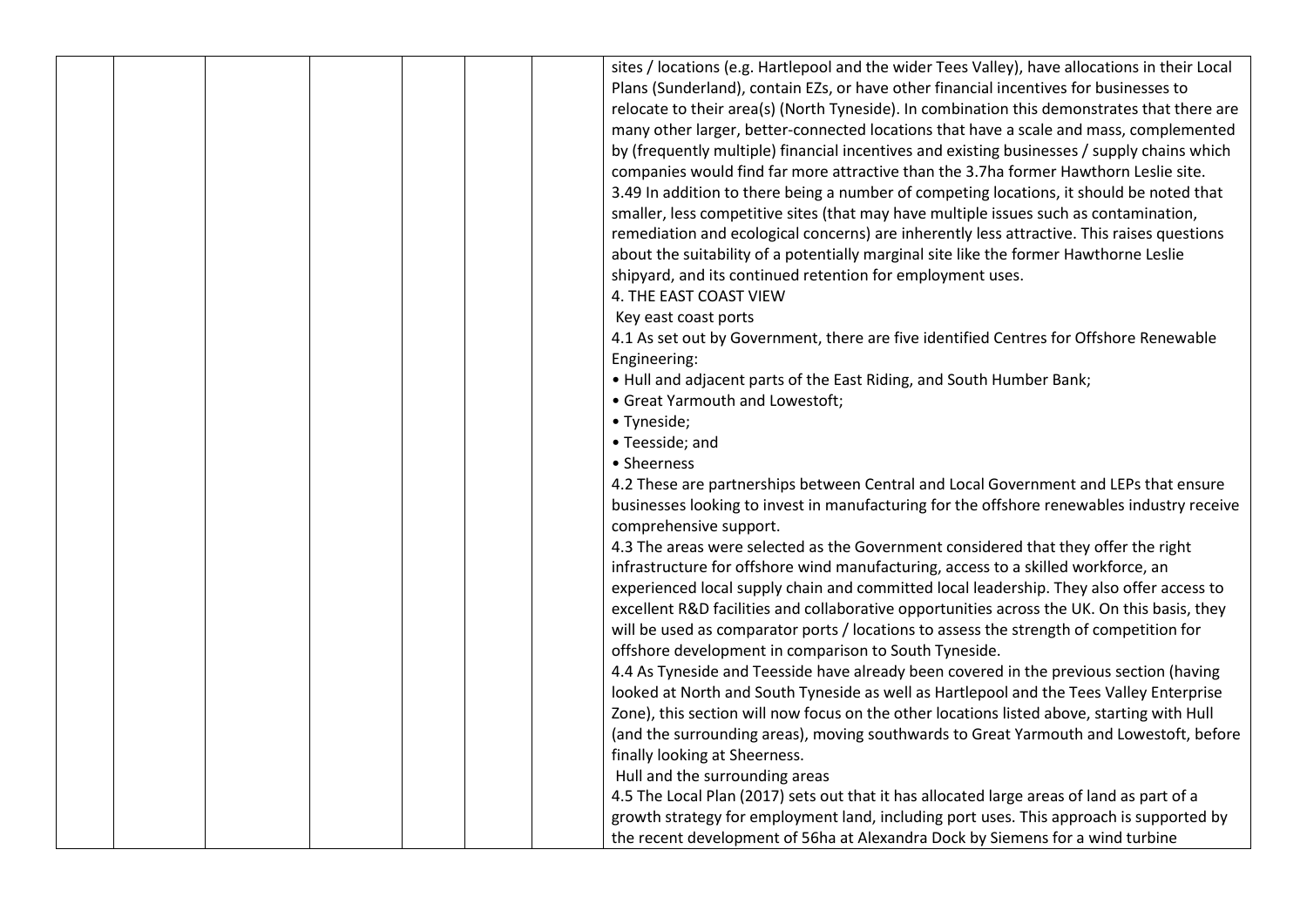|       |                                      |          |             |                 |          | production and servicing facility (see paragraph 4.7). However, as the impact of this on the<br>supply chain and its requirements is still to fully emerge, there would appear to be the<br>need for additional employment land related to this offshore industry, particularly as part<br>of Green Port, which is supported by the designation of EZ Status on a number of sites.<br>4.6 Green Port offers a range of benefits including over 500ha of employment land, some<br>with direct quayside access, a strategic location within 12 hours' sailing time from three<br>major Round 3 wind farm zones and a programme of investment totalling £1 billion that is<br>underway.<br>4.7 Approximately 126ha is identified in the Plan to meet general market needs. A<br>significant amount of land within the Port of Hull estate is specifically identified to<br>accommodate Original Equipment Manufacturers (OEMs) at Green Port, with<br>approximately 49ha of land identified within the Hull administrative boundary.<br>4.8 The Port of Hull is a gateway to international trade, operating as one of the UK's<br>leading foreign trade ports. It is the stated intention of Associated British Ports (ABP) to<br>continue to invest in the future growth and development of the Port, responding to<br>market trends and demand. The Port estate within Hull is extensive covering a large part<br>of the city's frontage with the Humber Estuary, with the estate's ownership stretching into<br>the East Riding of Yorkshire, including operational port land in the form of the Saltend<br>Chemical Park, as well as development land at Hedon Haven.<br>4.9 The Albert & William Wright Docks also continue to provide an important operational<br>port facility to the west of the city, with the suggestion by ABP that they have potential to<br>become an offshore wind terminal with associated development land within the Port<br>estate to support this role.<br>4.10 As can be seen from the above, Hull and its surrounding areas are an established port<br>with an offshore focus, but also with interests in other areas. The large amounts of<br>available land with a supportive Local Plan in place demonstrate that this location provides<br>a highly suitable area for future offshore industry related developments. |
|-------|--------------------------------------|----------|-------------|-----------------|----------|------------------------------------------------------------------------------------------------------------------------------------------------------------------------------------------------------------------------------------------------------------------------------------------------------------------------------------------------------------------------------------------------------------------------------------------------------------------------------------------------------------------------------------------------------------------------------------------------------------------------------------------------------------------------------------------------------------------------------------------------------------------------------------------------------------------------------------------------------------------------------------------------------------------------------------------------------------------------------------------------------------------------------------------------------------------------------------------------------------------------------------------------------------------------------------------------------------------------------------------------------------------------------------------------------------------------------------------------------------------------------------------------------------------------------------------------------------------------------------------------------------------------------------------------------------------------------------------------------------------------------------------------------------------------------------------------------------------------------------------------------------------------------------------------------------------------------------------------------------------------------------------------------------------------------------------------------------------------------------------------------------------------------------------------------------------------------------------------------------------------------------------------------------------------------------------------------------------------------------------------------------------------------------------------------------------------------------------------------------|
| ST252 | Hebburn                              | Bowyer   | 06 Planning | ED <sub>3</sub> | Objectio | Great Yarmouth and Lowestoft                                                                                                                                                                                                                                                                                                                                                                                                                                                                                                                                                                                                                                                                                                                                                                                                                                                                                                                                                                                                                                                                                                                                                                                                                                                                                                                                                                                                                                                                                                                                                                                                                                                                                                                                                                                                                                                                                                                                                                                                                                                                                                                                                                                                                                                                                                                               |
| 8     | Riverside<br>Developme<br>nt Limited | Planning | For Jobs    |                 | n        | 4.11 Policy CS6 - Supporting the local economy of the Local Plan (2015) sets out the Council's<br>approach to employment land including its port. Subsection (e) states that the Council will support<br>'port-related development proposals relating to the Outer Harbour and existing river port, in<br>particular encouraging cargo handling and other port-reliant activities'. The following point (f) sets<br>out that they want to encourage 'a greater presence of higher value technology and energy-based<br>industries, including offshore renewable energy companies'.<br>4.12 There is 53ha of undeveloped land, of which 25ha is unconstrained, and 28ha is subject to<br>some constraints to immediate development, according to the policy's supporting text. In addition,<br>the extension to Beacon Park (an industrial park located adjacent to the port) is considered suitable<br>for new developments of employment land related to offshore industries. There is also longer term                                                                                                                                                                                                                                                                                                                                                                                                                                                                                                                                                                                                                                                                                                                                                                                                                                                                                                                                                                                                                                                                                                                                                                                                                                                                                                                                                   |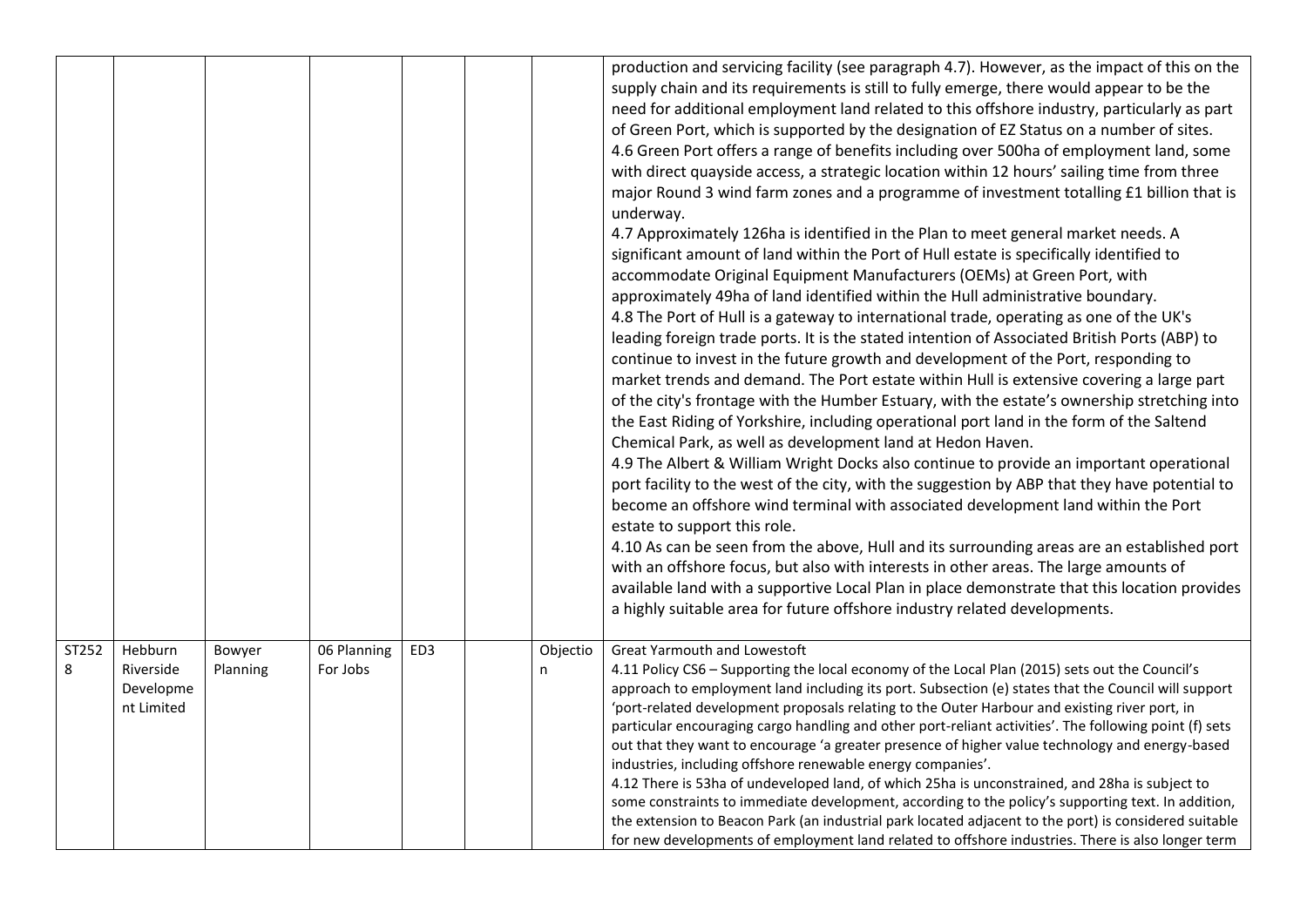|  |  |  | potential for land reclamation at South Denes to provide additional space with access to deep            |
|--|--|--|----------------------------------------------------------------------------------------------------------|
|  |  |  | water, which could provide up to 42ha of new employment land.                                            |
|  |  |  | 4.13 As with Hull, there is strong support in the Local Plan, with a large amount of surplus             |
|  |  |  | employment land being readily available in Great Yarmouth for offshore industrial developments.          |
|  |  |  | 4.14 For Lowestoft, one of the key objectives for the town in the Waveney Local Plan (2019)              |
|  |  |  | (though it should be noted that the local authority for the area is now East Suffolk Council as of 1     |
|  |  |  | April 2019) is to 'Support Lowestoft Port and capitalise on the growth of offshore renewables and        |
|  |  |  | offshore related engineering' (p.44).                                                                    |
|  |  |  | 4.15 PowerPark, identified under Policy WLP22.2 is a key area for offshore focused development in        |
|  |  |  | Lowestoft, covering 23.37ha and is formally allocated for employment development (use classes B1,        |
|  |  |  | B2 and B8) and port related development. The supporting text to this policy identifies that there is     |
|  |  |  | huge potential for growth in the area associated with the development of offshore wind farms as          |
|  |  |  | evidenced in the Employment Land Needs Assessment (2016) and the Assessment of Land                      |
|  |  |  | Requirements to Support Offshore Energy and Engineering in Waveney (2018).                               |
|  |  |  | 4.16 The East Anglia Array, which is located just off the coast of Lowestoft, will be one of the largest |
|  |  |  | wind farms in the world with a capacity of up to 7GW. The first phase of this scheme has consent         |
|  |  |  | and the Outer Harbour, which forms part of the PowerPark, has been chosen as the construction            |
|  |  |  | management, operations, and maintenance base for the phase. The second phase is now being                |
|  |  |  | considered for consent and four further phases are being progressed towards the planning                 |
|  |  |  | application stage. In total, it is estimated that at least 1,500 new direct and indirect jobs will be    |
|  |  |  | created in Waveney because of these developments.                                                        |
|  |  |  | 4.17 Alongside this future growth, it should be noted that this area is already home to established      |
|  |  |  | offshore energy sector businesses including Greater Gabbard Wind Farm, East Anglia Offshore Wind         |
|  |  |  | and Sembmarine SLP. It is also home to OrbisEnergy, which provides office space for businesses           |
|  |  |  | focused on the energy sector. The future objective for this site is to further enhance this cluster      |
|  |  |  | through new development and redevelopment and re-use of existing premises within the site.               |
|  |  |  | 4.18 In addition to offshore wind, there are also opportunities for growth from other offshore-          |
|  |  |  | related sectors, including oil and gas and other offshore renewables. The Outer Harbour is also          |
|  |  |  | home to the Lowestoft fishing industry, which has the potential for growth as noted in the               |
|  |  |  | Assessment of Land Requirements to Support Offshore Energy and Engineering in Waveney (2018).            |
|  |  |  | 4.19 This area has had long-term support for offshore wind development, as evidenced by the              |
|  |  |  | PowerPark Demand and Need Report (BVG Associates, 2009) which identified that it is well placed          |
|  |  |  | to capitalise on growth in the offshore energy sector. This was formalised into policy through the       |
|  |  |  | Lowestoft Lake Lothing & Outer Harbour Area Action Plan (2012) which identified the site as the          |
|  |  |  | focus for a cluster of offshore-related businesses.                                                      |
|  |  |  | 4.20 In addition to Policy WLP2.2, Policy WLP2.10 - Inner Harbour Port Area states that 'Within the      |
|  |  |  | Inner Harbour Port Area land and buildings will be retained in port and other associated uses'. The      |
|  |  |  | supporting text outlines that the port is 'servicing the emerging offshore renewables sector as well     |
|  |  |  | as the established oil and gas sector' with a particular focus on South Quay as it 'is a heavy lifting   |
|  |  |  | quay in separate private ownership and is valuable in supporting offshore renewables, engineering,       |
|  |  |  | oil and gas sectors and Sizewell [power station]'.                                                       |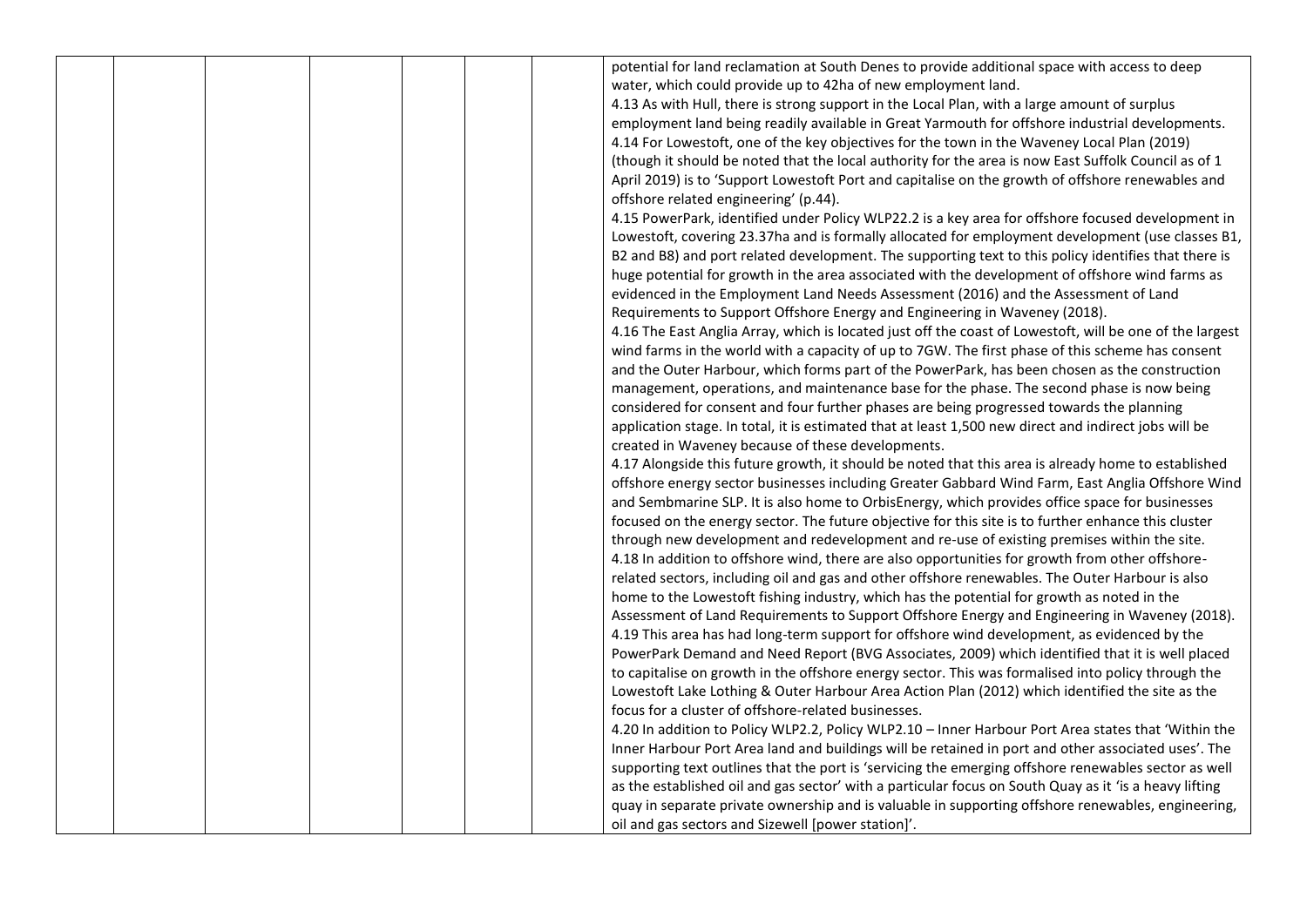|  |  | 4.21 Overall, it is clear that both Great Yarmouth and Lowestoft have great potential for offshore       |
|--|--|----------------------------------------------------------------------------------------------------------|
|  |  | wind industry development and have a long running track record of supporting this type of                |
|  |  | development in their areas. Great Yarmouth has identified significant quantities of available land       |
|  |  | for development and plan to maintain a surplus of employment land to ensure there is sufficient          |
|  |  | headroom for this emerging industry in future. Lowestoft has evidence and policy going back over a       |
|  |  | decade promoting and supporting offshore development as a key part of its employment strategy,           |
|  |  | and there is already a notable cluster of offshore-related companies established in the town.            |
|  |  | Sheerness                                                                                                |
|  |  | 4.22 The Council's Local Plan (2017) sets out at paragraph 5.2.45 that the Port of Sheerness has         |
|  |  | access to deep-water berths, which makes it a suitable location for wind turbine manufacture and         |
|  |  | assembly, and planning permission already exists for this use. As there is potential for longer-term     |
|  |  | expansion for further berthing facilities, the Port operator has prepared a Masterplan, which looks      |
|  |  | 20 years ahead.                                                                                          |
|  |  | 4.23 This Masterplan contains numerous objectives including reclaiming up to 125ha of land to            |
|  |  | expand the size of the port, incorporating a neighbouring 20ha steelworks within its boundaries and      |
|  |  | the infilling of existing waterbodies to provide additional space.                                       |
|  |  | 4.24 Although there is comparatively little information and planning guidance in Sheerness in            |
|  |  | relation to offshore industrial development, it should be noted that this port / location would be       |
|  |  | the least likely to be in or provide competition for South Tyneside (out of the five CORE areas) due     |
|  |  | to the distance (over 260 miles) between the two locations.                                              |
|  |  | Conclusion on the offer of east coast ports                                                              |
|  |  | 4.25 Overall, it has been shown (with the exception of Sheerness) that the other CORE locations all      |
|  |  | provide large amounts of designated land for offshore industrial development, that are frequently        |
|  |  | paired with significant financial and other (de)regulatory incentives, alongside significant policy and  |
|  |  | evidence-base support from the local authority. This combines to provide an impressive offer with        |
|  |  | which to draw in offshore businesses.                                                                    |
|  |  |                                                                                                          |
|  |  | 4.26 In comparison, a much of the land that is purported to be available, designated and suitable in     |
|  |  | South Tyneside is comparatively restricted (e.g. by environmental constraints along the riverbank),      |
|  |  | and there is already more land than is projected to be required, according to the Council's own          |
|  |  | study. This demonstrates that there are numerous other locations that are likely to be developed         |
|  |  | ahead of those in South Tyneside, and even at a wider level (if seeking to form an agglomeration /       |
|  |  | cluster in future), there are already existing locations with a far superior offer available.            |
|  |  | 5. CONCLUSION                                                                                            |
|  |  | 5.1 Boyer Planning has been instructed by Hebburn Riverside Developments Limited to undertake a          |
|  |  | review of the employment land needs for South Tyneside.                                                  |
|  |  | 5.2 Having reviewed the Councils recent ELR it is clear that there is an excess supply of riverfront /   |
|  |  | port land within South Tyneside, as, even when looking at the scenario with the greatest level of        |
|  |  | growth within this sector there is already over 15ha of surplus land. It is also apparent that there is  |
|  |  | a lack of need for office provision, as well as issues with the provision of industrial floorspace, with |
|  |  | much of it requiring public sector subsidy or assistance. This need for financial subsidy is             |
|  |  | compounded by the availability of land and premises within an Enterprise Zone on the north bank          |
|  |  | of the Tyne (in North Tyneside).                                                                         |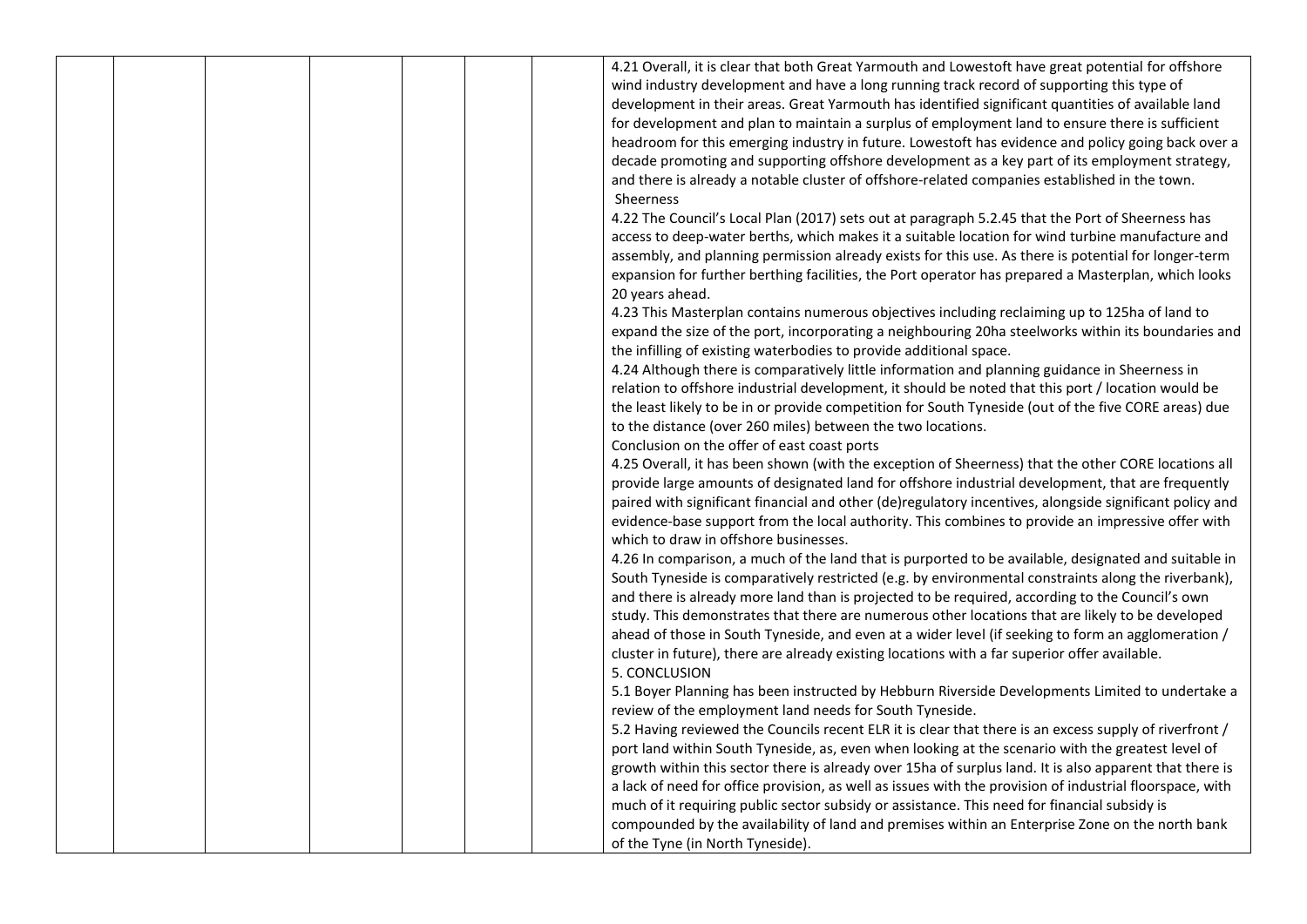|       |         |             |        |          | 5.3 Whilst there is expected to be a large amount of growth in offshore industry, primarily coming        |
|-------|---------|-------------|--------|----------|-----------------------------------------------------------------------------------------------------------|
|       |         |             |        |          | from new wind power generation as well as decommissioning oil and gas infrastructure, there are           |
|       |         |             |        |          | numerous competing locations that have a better existing offer. These include the presence /              |
|       |         |             |        |          | designation of Enterprise Zones (e.g. North Tyneside), larger areas / available sites (such as those in   |
|       |         |             |        |          | Sunderland), areas with simplified planning regulations (e.g. the LDOs in Northumberland) and up          |
|       |         |             |        |          | to date regeneration strategies (such as the recent Hartlepool LDO and Strategy).                         |
|       |         |             |        |          | 5.4 The picture further along the east coast also points to there being numerous other ports and          |
|       |         |             |        |          | clustered locations that are far better suited to the development of offshore industrial uses than        |
|       |         |             |        |          | South Tyneside, including Hull, Great Yarmouth and Lowestoft.                                             |
|       |         |             |        |          | 5.5 Based on the above conclusions, it is clear that there is no need for employment land in South        |
|       |         |             |        |          | Tyneside to be specifically protected for employment uses that relate to riverside and offshore           |
|       |         |             |        |          | industries. This is due to an existing surplus of land of this type and there being numerous other        |
|       |         |             |        |          | locations within both the northeast sub-region, as well as the wider east coast of England, which         |
|       |         |             |        |          | offer numerous competitive, financial and locational advantages. These include the quantum of             |
|       |         |             |        |          | land (hence scale); a lack of constraints; a supportive policy environment; and financial and             |
|       |         |             |        |          | regulatory incentives for businesses to locate within these alternative locations.                        |
| ST193 | Rachael | 06 Planning | ED02.1 | Objectio | QUOTES THROUGHOUT THIS REPORT ARE SHOWN WITH THE SUBSECTION TAKEN FROM AND ARE                            |
| 5     | Milne   | For Jobs    |        | n        | INCLUDED TO SHOW THE CONTRAST BETWEEN THE REPORT AND THE REALITY.                                         |
|       |         |             |        |          | 3.2 'This Local Plan key delivery objectives is a clean and Green environment'                            |
|       |         |             |        |          | 'A framework to meet the needs of South Tyneside communities in a positive, managed and                   |
|       |         |             |        |          | sustainable way .' page 10 subsection 1.2.                                                                |
|       |         |             |        |          | Yet many sites including Wardley colliery ED2.1 Have been proven in the sustainability appraisal of       |
|       |         |             |        |          | the Draft Local Plan to be unsuitable to build on and completely unsustainable. Table 8.5 shows 10        |
|       |         |             |        |          | of the 12 questions delivered a negative or unknown (neutral) on Wardley Colliery site. This site is      |
|       |         |             |        |          | of important biodiversity importance and it is adjacent to a Local Wildlife Site. To build an industrial  |
|       |         |             |        |          | site on Wardley Colliery is in direct contradiction to expert opinion on the suitability of this land. To |
|       |         |             |        |          | ignore expert reports and recommendations is irresponsible and dangerous.                                 |
|       |         |             |        |          | Section 8.8 of the sustainability appraisal states 'Negative and neutral effects have been recorded       |
|       |         |             |        |          | against objective 7 (sustainable transport) for Land West of Testos roundabout and Wardley                |
|       |         |             |        |          | Colliery, this is due to the distance the sites are away from existing public transport network and       |
|       |         |             |        |          | potential impact they could have on the existing highways network. It should also be noted that the       |
|       |         |             |        |          | Council and the North East combined Authority (NECA) remain supportive of reopening the                   |
|       |         |             |        |          | Leamside Line, which runs adjacent to the Wardley Colliery site.'                                         |
|       |         |             |        |          | The old line spoken of is currently a Green transport link as it is a cycle path. Removing the cycle      |
|       |         |             |        |          | path/bridle way will have a negative effect on sustainability targets and green infrastructure.           |
|       |         |             |        |          | Wardley Colliery (ED2.1) is not suitable for any kind of industrial development and as the Councils       |
|       |         |             |        |          | own sustainability appraisal has proven must be protected and removed from the Local Plan.                |
|       |         |             |        |          | Site ED2.1 Wardley Colliery is not suitable for development as stated in the councils own                 |
|       |         |             |        |          | sustainability appraisal. Hasn't enough damage been done to the delicate ecosystem of Green Belt.         |
|       |         |             |        |          | Wardley Colliery must be left alone. It is a distance not far from the IAMP 1 and soon IAMP 2. Let us     |
|       |         |             |        |          | leave the wildlife still clinging on a chance to flourish.                                                |